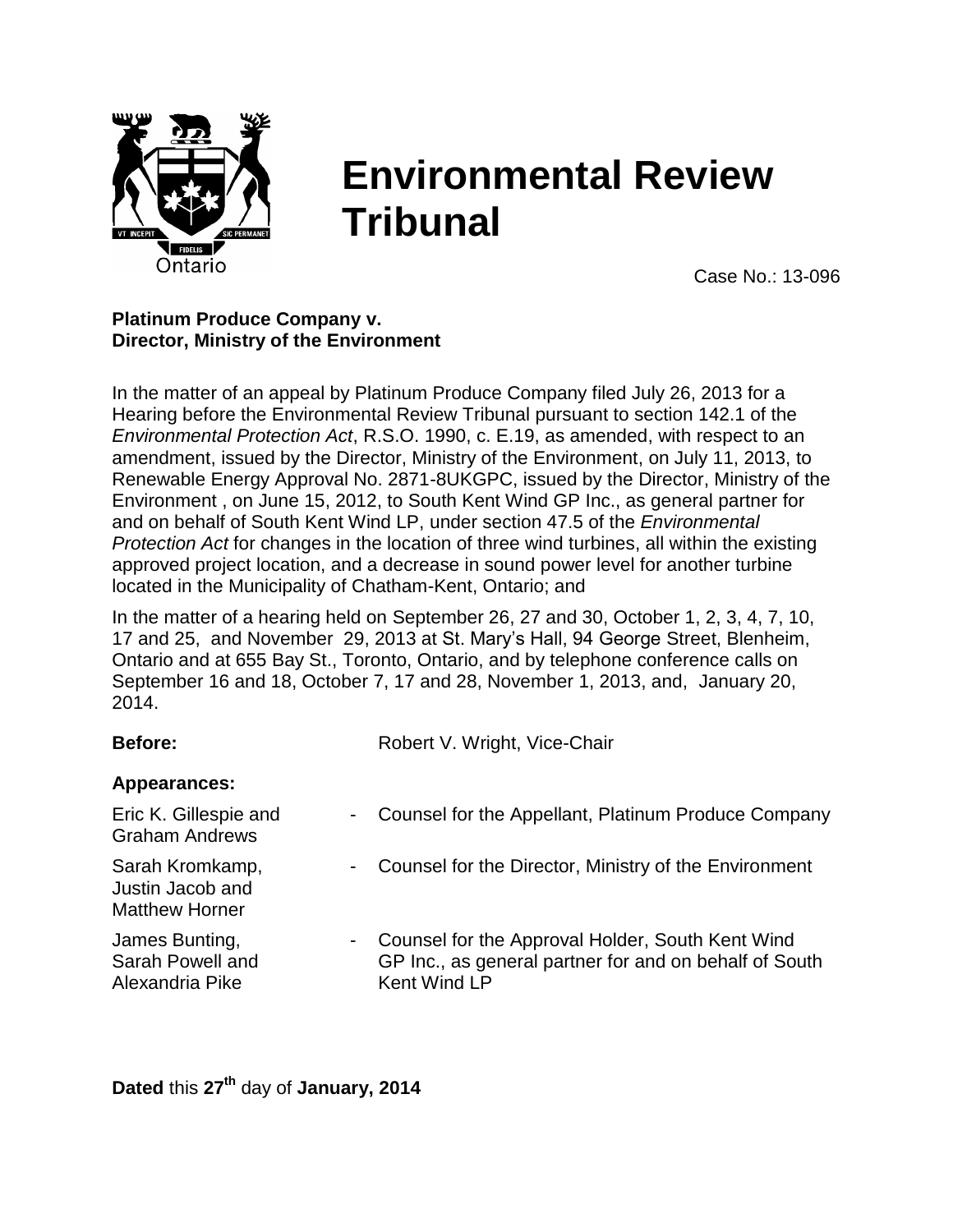# **Table of Contents**

| Recent decisions in Bedford, Bovaird and Dixon and the Tribunal's reliance on |  |
|-------------------------------------------------------------------------------|--|
|                                                                               |  |
|                                                                               |  |
|                                                                               |  |
|                                                                               |  |
|                                                                               |  |
|                                                                               |  |
|                                                                               |  |
|                                                                               |  |
|                                                                               |  |
|                                                                               |  |
|                                                                               |  |
|                                                                               |  |
|                                                                               |  |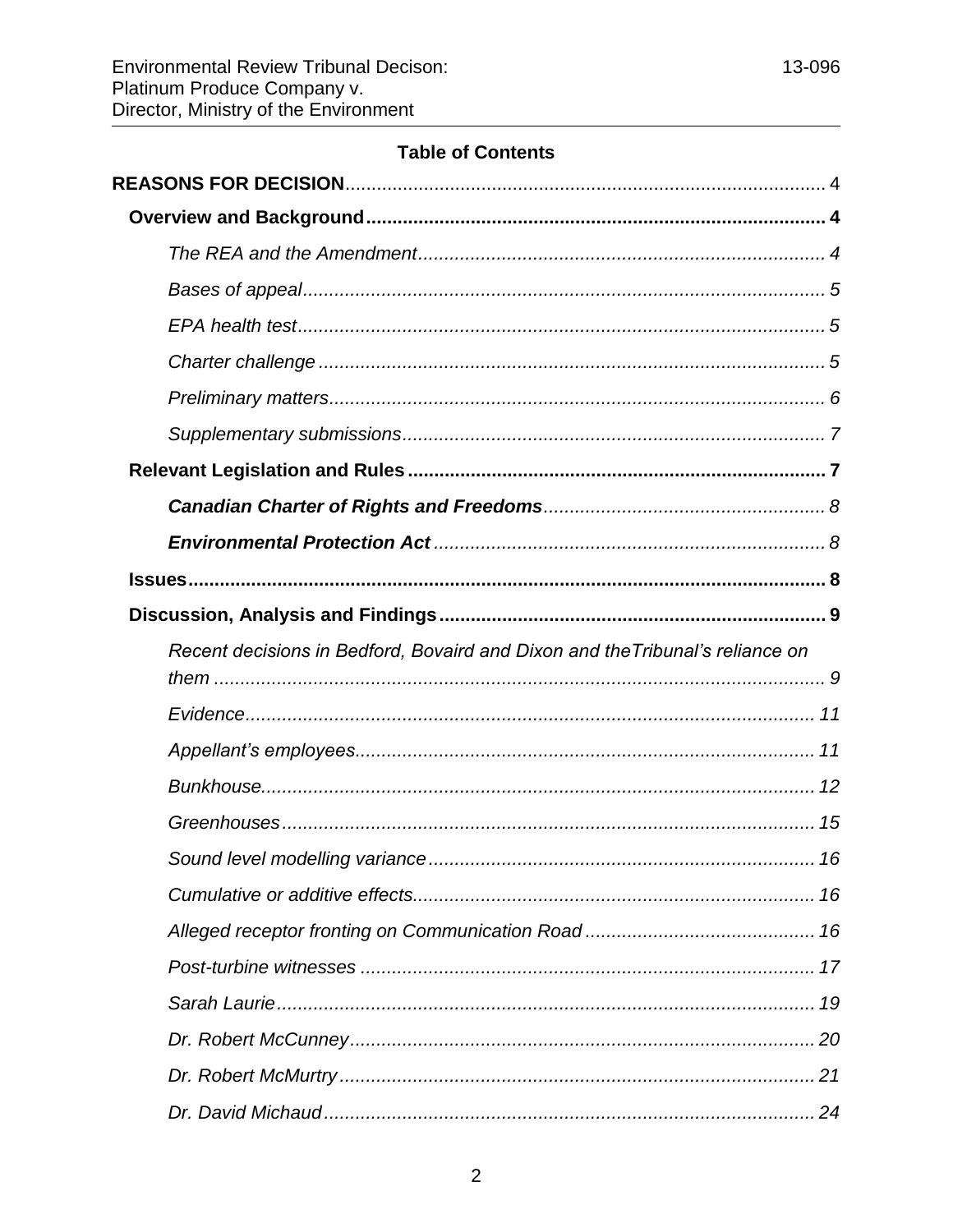| Issue No. 1: Whether the employees of the Appellant have been deprived of<br>their s. 7 Charter right to security of the person except in accordance with the |  |
|---------------------------------------------------------------------------------------------------------------------------------------------------------------|--|
|                                                                                                                                                               |  |
| Issue No. 2: Whether engaging in the Project pursuant to the Amendment and in<br>accordance with the REA will cause serious harm to human health under the    |  |
|                                                                                                                                                               |  |
|                                                                                                                                                               |  |
|                                                                                                                                                               |  |
|                                                                                                                                                               |  |
| Appendix B – Reasons for the order made September 26, 2013 granting                                                                                           |  |

| Appendix C – Reasons for the order made November 19, 2013 refusing |  |
|--------------------------------------------------------------------|--|
|                                                                    |  |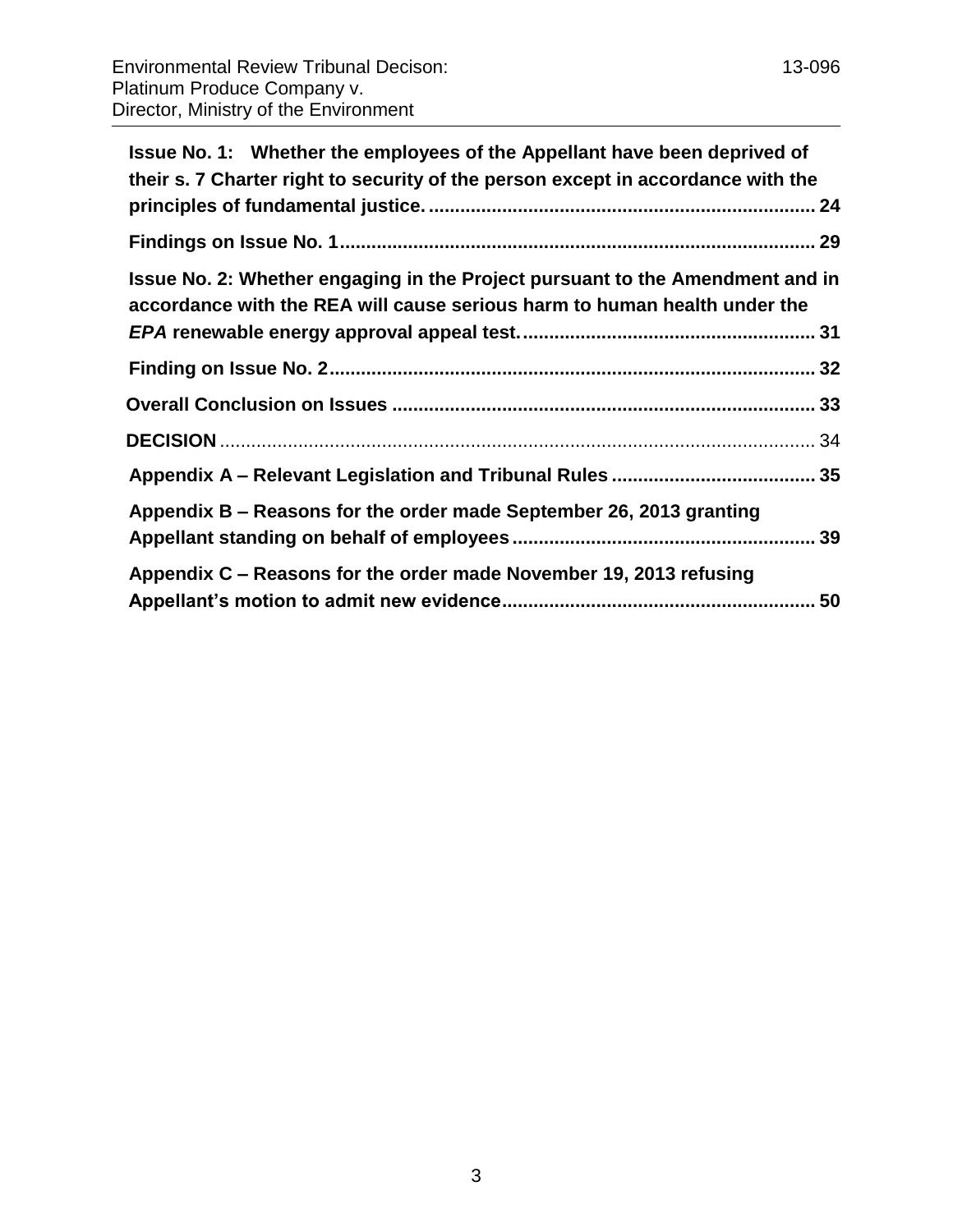# <span id="page-3-0"></span>**REASONS FOR DECISION**

### <span id="page-3-1"></span>**Overview and Background**

[1] This is the appeal of an amendment to a renewable energy approval ("REA") for a project with 124 wind turbines. The amendment relates to four of the wind turbines (the "Amendment"). The appeal concerns two of the four wind turbines (P038 and P039) whose location or sound level is altered by the Amendment. The appeal challenges the Amendment under s. 7 of the *Canadian Charter of Rights and Freedoms* (the "*Charter*"), alleging the appellant's employees are deprived of security of the person, and, in the alternative, under the first branch of the renewable energy approval appeal test in the *Environmental Protection Act* ("*EPA*") alleging serious harm to human health. The appeal seeks to revoke the Amendment. For the reasons that follow, the Tribunal finds that the appellant has not established on the evidence either the alleged breach of s. 7 of the *Charter* or that the *EPA* renewable energy approval appeal test has been met.

### <span id="page-3-2"></span>*The REA and the Amendment*

[2] In June 2012 the Director of the Ministry of the Environment ("MOE") issued Renewable Energy Approval No. 2871-8UKGPC (the "REA") to South Kent Wind GP Inc. as general partner for and on behalf of South Kent Wind LP ("South Kent" or the "Approval Holder") pursuant to s. 47.5 of the *EPA* for a Class 4 wind facility consisting of the construction, installation, operation, use and retiring of a wind facility with 124 wind turbines and a total name plate capacity of 270 MW, located in the Municipality of Chatham-Kent, Ontario (the "Project").

[3] In July 2012 the REA was appealed by Chatham Kent Wind Action Inc. to the Environmental Review Tribunal (the "Tribunal"). The appeal was dismissed in December 2012 without the appellant calling any evidence.

[4] After the REA was issued, the Approval Holder became aware that a building on the property of Platinum Produce Company, an adjacent landowner, is used by greenhouse workers as a bunkhouse residence. On the application for the REA the Approval Holder incorrectly thought that it was an agricultural building, such as an equipment shed or barn.

[5] Recognizing the building as a residence, and that under the REA wind turbine P038 was approximately 50 meters too close to the bunkhouse where the predicted sound level would exceed the applicable limit of 40 dBA, the Approval Holder had a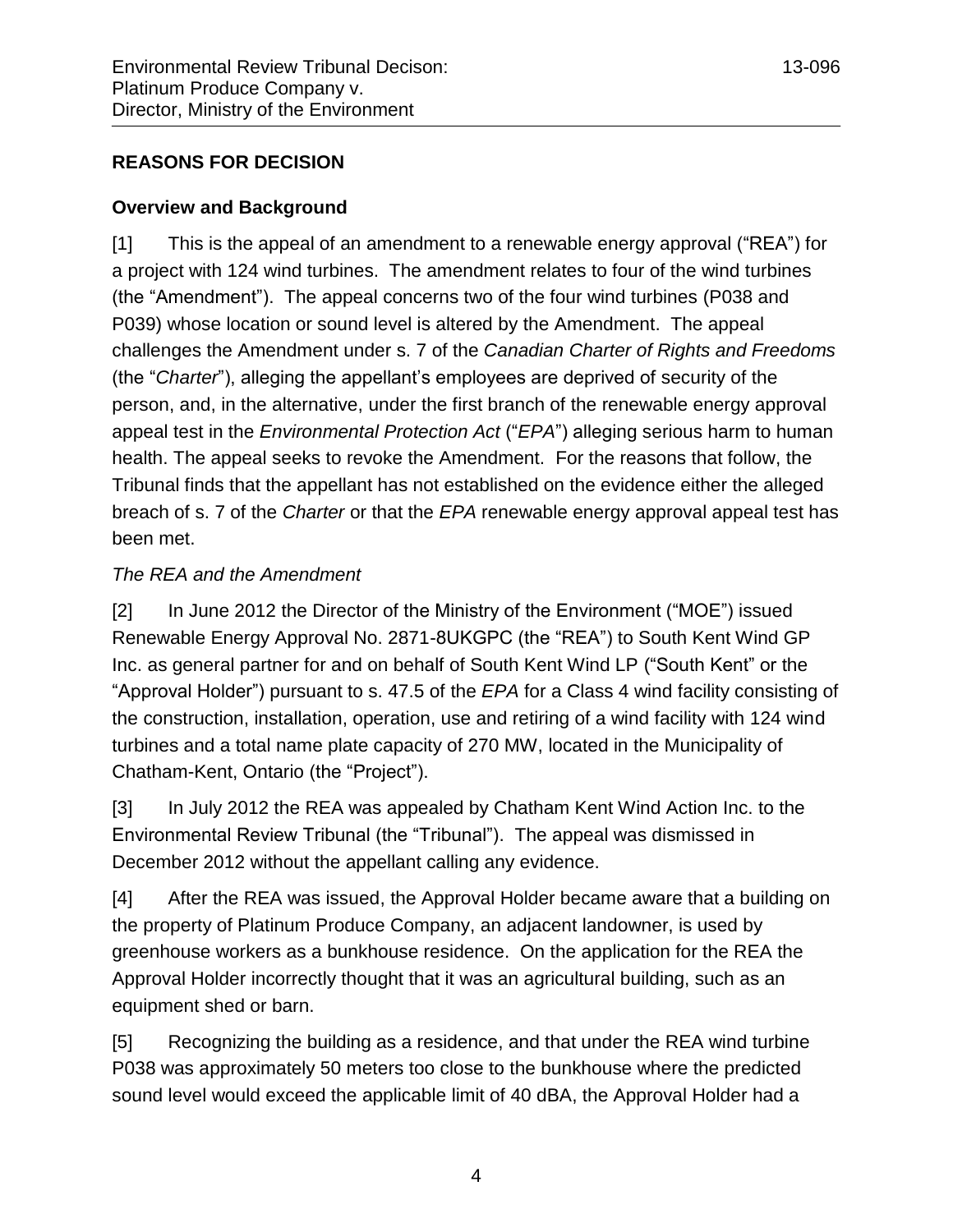noise re-assessment report prepared and applied for an amendment to the REA (the "Amendment"). The terms of the Amendment that are relevant to the appeal:

- move turbine P038 52 meters farther away from the bunkhouse;
- de-rate (reduce) the sound power level of turbine P038 from 105 dBA to 101 dBA; and
- de-rate the sound power level of turbine P039 from 105 dBA to 104 dBA.

[6] The Director decided to amend the REA as requested by the Approval Holder and issued the Amendment on July 11, 2013.

### <span id="page-4-1"></span><span id="page-4-0"></span>*Bases of appeal*

### *EPA health test*

[7] On July 26, 2013, Platinum Produce Company ("Platinum" or the "Appellant") filed a notice of appeal of the Amendment with the Tribunal under s. 142.1 of the *EPA* based on the human health branch of the *EPA* s. 145.2(2) renewable energy approval appeal test set out below.

[8] The notice of appeal alleges, in paragraphs 8 and 9,:

- 8. The Appellant operates a greenhouse that employs approximately 60 (sixty) persons. The majority of these persons are resident year round in a bunkhouse dwelling located approximately 555 meters from the amended location of turbine P038. In addition, the greenhouse wherein these individuals work for approximately 50 hours per week, which covers approximately 50 acres, is located much less than 550 meters from this turbine. Turbine P037 is located approximately 550 meters from the green house and Turbine P039 is located approximately 450 meters from the green house. If between 5% and 30% of these individuals at these points of reception experience the health effects enumerated above, the impact of the Project on human health will be very serious.
- 9. In addition, the proximity of the greenhouse to the above mentioned IWTs raises serious concerns regarding serious harm to human health resulting from ice throw, turbine collapse and blade failure.

[9] The Appellant did not bring any evidence or make submissions regarding the allegations in paragraph 9 of the notice of appeal and so there is no further discussion of these allegations in this decision.

### *Charter challenge*

<span id="page-4-2"></span>[10] Also on July 26, 2013, the Appellant served a notice of constitutional question. It challenges the validity of s. 47.5 and s. 142.1 of the *EPA* and seeks a remedy under s. 52 of the *Constitution Act, 1982* declaring these provisions inoperative. The notice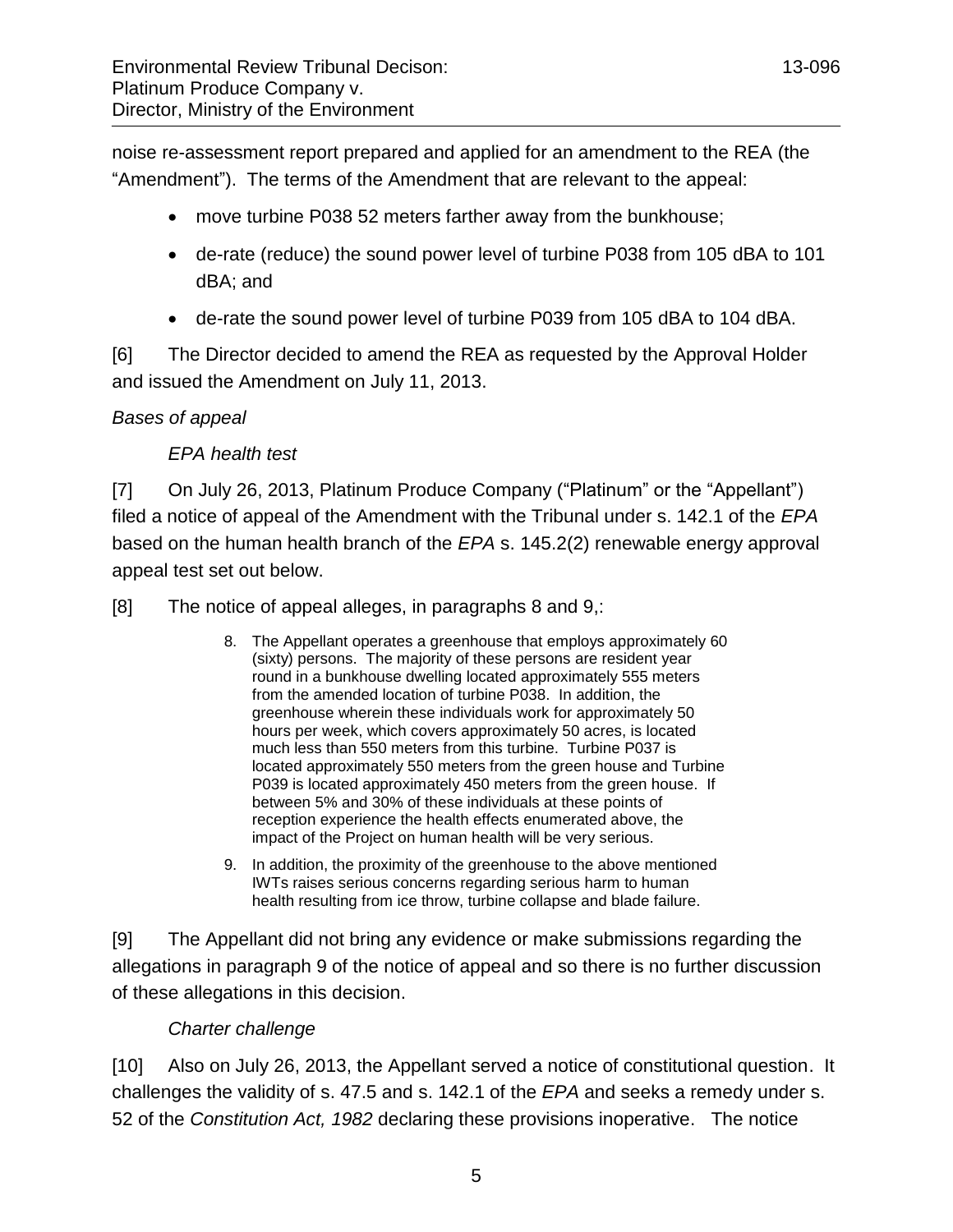alleges that the provisions allow for the violation of rights of the Appellant's employees to security of the person under s. 7 of the *Charter*, and the Appellant claims a remedy under s. 24(1) of the *Charter* in relation to an act or omission of the Government of Ontario.

[11] The Appellant's notice of constitutional question states:

The material facts giving rise to the Appellant's constitutional question are set out in the notice of appeal, attached hereto.

The following are the legal bases for the constitutional question:

3. If a project such as the one described above is approved or amended, an appellant is entitled to appeal the Director's decision to the Environmental Review Tribunal. On July 26, 2013, the Appellant appealed the Director's decision to amend the REA on behalf of its employees, the majority of whom reside in a bunkhouse dwelling in close proximity to the Project and whose workplace is located less than 550 meters from the Project.

5. The legislative scheme for granting approvals to wind farm projects violates the right to security of the person as guaranteed to the Appellant's employees by section 7 of the *Charter* in that approvals can be issued to project proponents notwithstanding the known adverse health effects.

### <span id="page-5-0"></span>*Preliminary matters*

…

…

[12] On September 5, 2013, the Tribunal held the preliminary hearing in Blenheim, Ontario. The Tribunal's order dated September 26, 2013, made after the preliminary hearing, reflects procedural matters that were scheduled by agreement of the parties, including a procedural consent order that was attached as an appendix. Some of the scheduled dates set out in the order were subsequently changed. There was some controversy during the hearing regarding the terms and fulfillment of the parties' consent order as it related to disclosure of information by the Appellant or its intended witnesses. There was no formal request for the Tribunal to resolve that matter and it is not necessary to do so at this point.

[13] The Director and the Approval Holder brought motions returnable at the preliminary hearing to strike the constitutional relief sought by the Appellant. The motions of the Director and the Approval Holder asserted that the Appellant lacks standing to bring constitutional claims under s. 7 of the *Charter*.

[14] Subsequent to the preliminary hearing, and after reviewing the written submissions of the parties filed on the issue of standing, the Tribunal requested further submissions from the parties on certain aspects of their argument. These were heard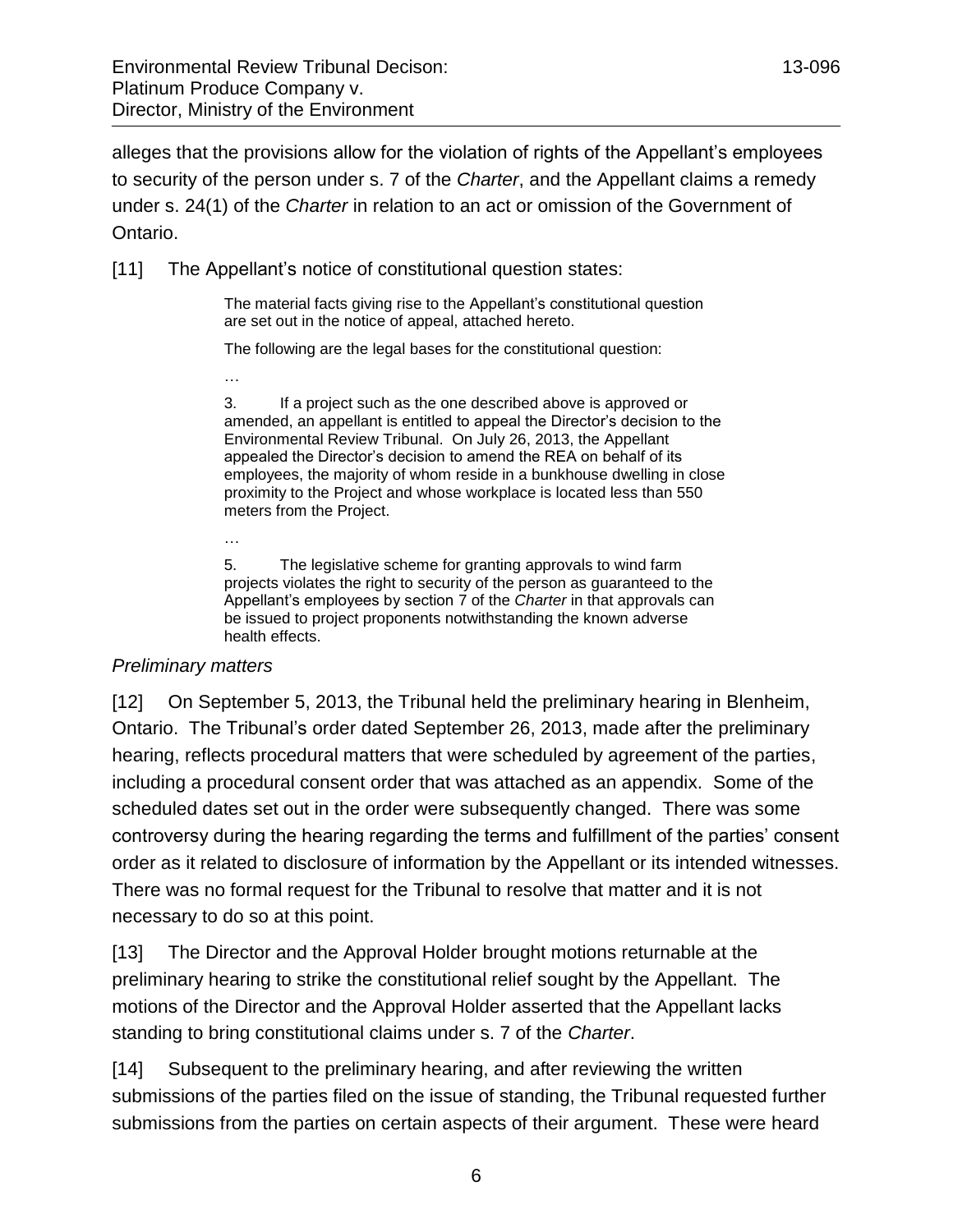on September 26, 2013 and the Tribunal gave an oral decision on that date that the Appellant has standing to pursue the constitutional claims of its employees pursuant to s. 7 of the *Charter* and any remedy that might be granted under s. 24(1) of the *Charter*. The Tribunal's reasons for the order are attached as Appendix B.

[15] The Director also brought a motion at the preliminary hearing, in the alternative, to strike the Appellant's claim that s. 47.5 of the *EPA* is constitutionally invalid, or that its application by the Director violated *Charter* rights, on the basis that the Tribunal lacks jurisdiction to consider such a claim. This motion was adjourned and the Appellant later withdrew this aspect of the appeal.

[16] The hearing of the evidence concluded on October 25, 2013.

[17] At the conclusion of the hearing on October 25, 2013 the Appellant advised the other parties and the Tribunal of its intention to bring a motion to admit new evidence. The Appellant filed its motion with the Tribunal on November 1, 2013. The Director and the Approval Holder filed responding materials, and the Appellant filed reply submissions with the Tribunal on November 12, 2013. The motion was heard in writing. The motion was dismissed by an order dated November 19, 2013, for reasons to be provided. The reasons for the order are attached as Appendix C.

[18] The parties filed written submissions in the main appeal, made oral submissions on November 29, 2013 in Blenheim, Ontario, and supplementary oral submissions on January 20, 2014 regarding some recent decisions that are discussed below.

### <span id="page-6-0"></span>*Supplementary submissions*

[19] Subsequent to the parties' oral submissions at the end of the hearing, three decisions relevant to the issues in this matter were released by the Supreme Court of Canada and the Tribunal. On January 20, 2014, the Tribunal heard further oral submissions from the parties regarding them. The decisions are: *Canada (Attorney General) v. Bedford*, 2013 SCC 72 ("Bedford"), dated December 20, 2013; *Bovaird v. Director, Ministry of the Environment*, 2013 Carswell Ont 18046, also cited as: *D&C VanderZaag Farms Ltd. v. Ontario, (Ministry of the Environment)*, [2013] O.E.R.T.D. No. 84 ("Bovaird") issued by the Tribunal on December 23, 2013; and *Dixon v. Director, Ministry of the Environment*, 2014 ("*Dixon*"), issued by the Tribunal on January 16, 2014.

# <span id="page-6-1"></span>**Relevant Legislation and Rules**

[20] The provisions of the *Charter* and the *EPA* most relevant to the submissions of the parties and the decision are set out here. Additional relevant provisions of the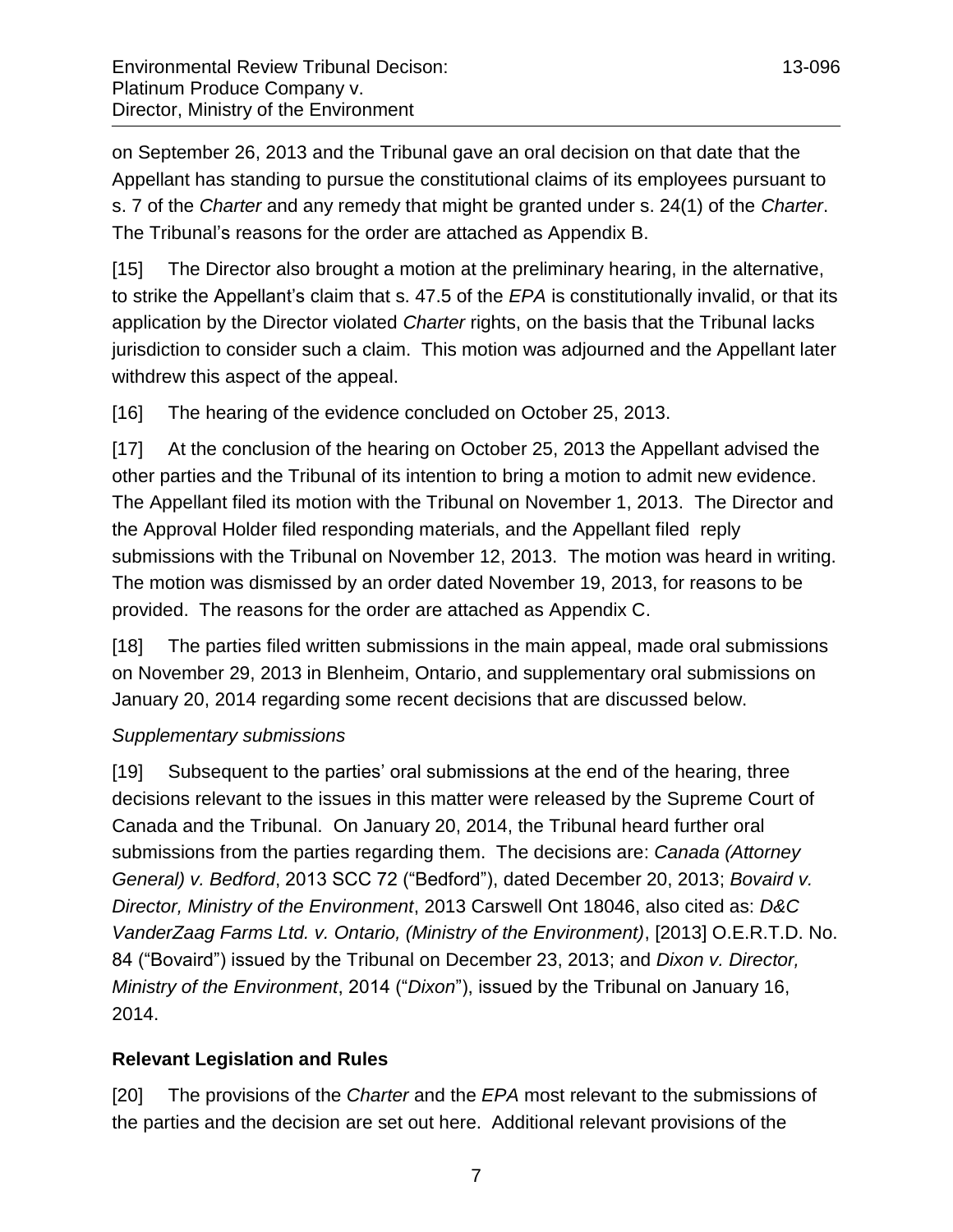*Constitution Act, 1982* and the *Charter*, the *EPA*, and other legislation and Rules of Practice of the Tribunal, are set out in Appendix A.

#### <span id="page-7-0"></span>*Canadian Charter of Rights and Freedoms*

7. Everyone has the right to life, liberty and security of the person and the right not to be deprived thereof except in accordance with the principles of fundamental justice.

…

24.(1) Anyone whose rights or freedoms, as guaranteed by this *Charter*, have been infringed or denied may apply to a court of competent jurisdiction to obtain such remedy as the court considers appropriate and just in the circumstances.

#### <span id="page-7-1"></span>*Environmental Protection Act*

142.1(3)A person may require a hearing under subsection (2) only on the grounds that engaging in the renewable energy project in accordance with the renewable energy approval will cause,

- (a) serious harm to human health; or
- (b) serious and irreversible harm to plant life, animal life or the natural environment.
- …

145.2.1(2) The Tribunal shall review the decision of the Director and shall consider only whether engaging in the renewable energy project in accordance with the renewable energy approval will cause,

- (a) serious harm to human health; or
- (b) serious and irreversible harm to plant life, animal life or the natural environment..

(3) The person who required the hearing has the onus of proving that engaging in the renewable energy project in accordance with the renewable energy approval will cause harm referred to in clause (2) (a) or (b).

#### <span id="page-7-2"></span>**Issues**

- [21] The issues are:
	- 1. whether the employees of the Appellant have been deprived of their s. 7 *Charter* right to security of the person except in accordance with the principles of fundamental justice; and
	- 2. whether engaging in the Project pursuant to the Amendment and in accordance with the REA will cause serious harm to human health under the *EPA* renewable energy approval appeal test.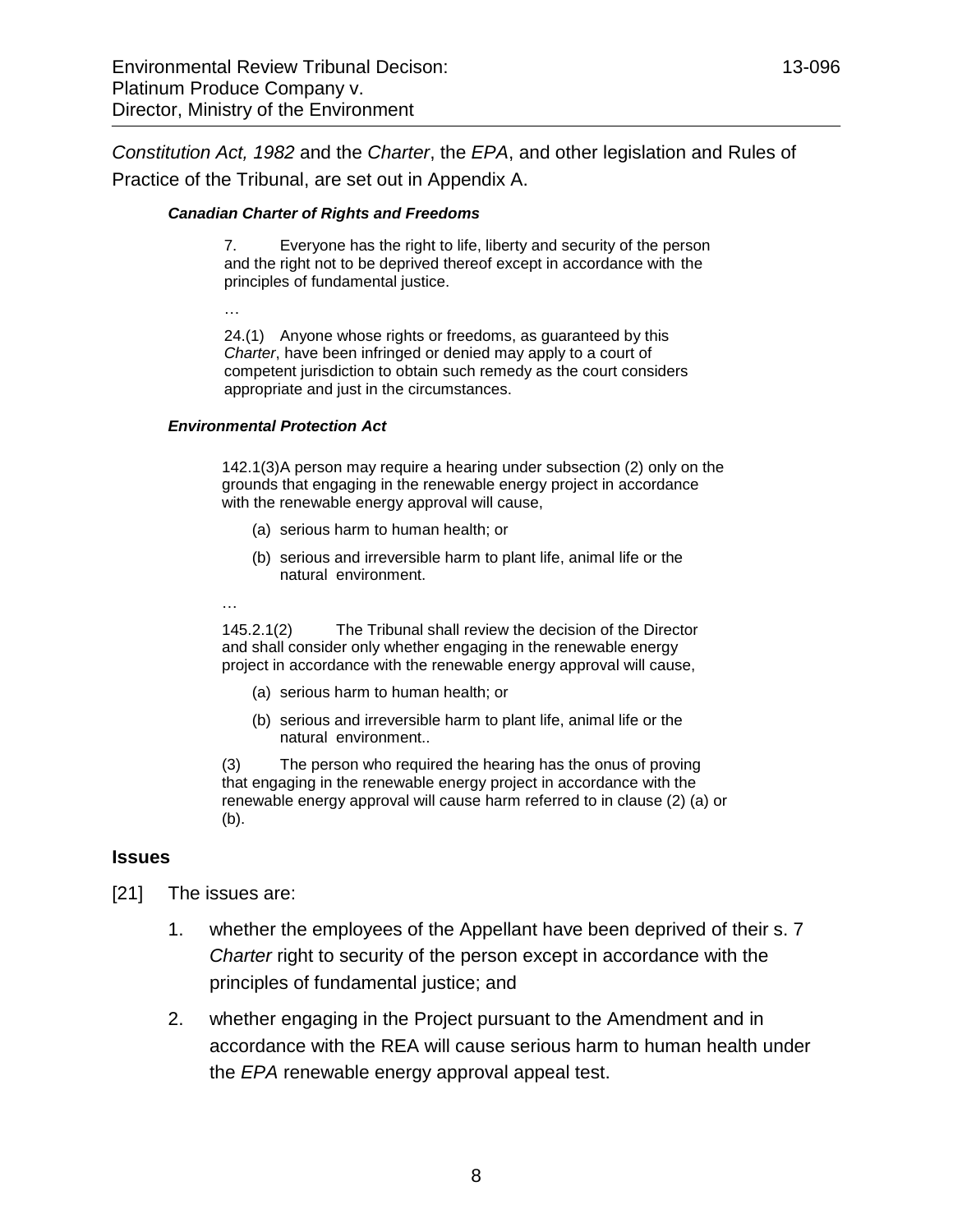# <span id="page-8-1"></span><span id="page-8-0"></span>*Recent decisions in Bedford, Bovaird and Dixon and theTribunal's reliance on them*

[22] The two recent decisions of the Tribunal in *Bovaird* and *Dixon* dealt with substantially the same issues, and some of the same witnesses and evidence, as in this case. Both cases considered *Bedford*, the most recent decision of the Supreme Court of Canada dealing with s. 7 of the *Charter*. It will be discussed under Issue No. 1, below. The *Bovaird* and *Dixon* appeals were dismissed.

[23] In each case the Tribunal found that the evidence fell short of proving the appellants' *Charter* challenge and appeal on the *EPA* "harm to human health" branch of the renewable energy approval appeal test. (See the findings in *Bovaird* at paras. 377, 413, 414 and 522; and the findings in *Dixon* at paras. 160, 161, and 171 to 176.)

[24] The parties argue that the decision in this case should also be evidence-based, though they also make comprehensive submissions on the *Charter* and *EPA* case law as the appellants did in *Bovaird* and *Dixon*. Those decisions canvas the case law relevant to the *Charter* and *EPA* issues, including *Bedford*. In both cases, the decisions discuss, but expressly decline to determine, a number of legal arguments because the issues could be decided on a threshold evidentiary basis. This decision substantially adopts the legal analysis in *Dixon*, and the reasons that it incorporates from *Bovaird*. *Dixon* is the more recent of the two Tribunal decisions. The *Charter* issue was the focus in *Dixon*.

[25] The record in *Dixon* appears to have been substantial in terms of the number of appellants, their evidence and submissions. The *Dixon* case concerned a 15 turbine wind facility in the Municipality of Huron East, the Municipality of Morris-Turnberry and the Township of Howick in Huron County, Ontario. There were two groups of appellants represented by different counsel: the "Dixon/Ryan Appellants", and the Middlesex-Lambton Wind Action Group Inc. and Harvey Wrightman (collectively the "MLWAG Appellants"). The Dixon/Ryan Appellants only relied upon a challenge to the *EPA* "serious harm to human health" test under s. 7 of the *Charter*. The MLWAG Appellants challenged the *EPA* test and, additionally, the issuance of the renewable energy approval under s. 7 of the *Charter*. The MLWAG Appellants also argued, in the alternative, that engaging in the project in accordance with the renewable energy approval will cause serious harm to human health under the *EPA*.

[26] In *Dixon*, paras. 66 and 67 of the decision reflect the submissions of the Director and the approval holder that the alleged harm and the test, whether under the *Charter* or the *EPA*, must be established on a strong evidentiary basis. The Tribunal states at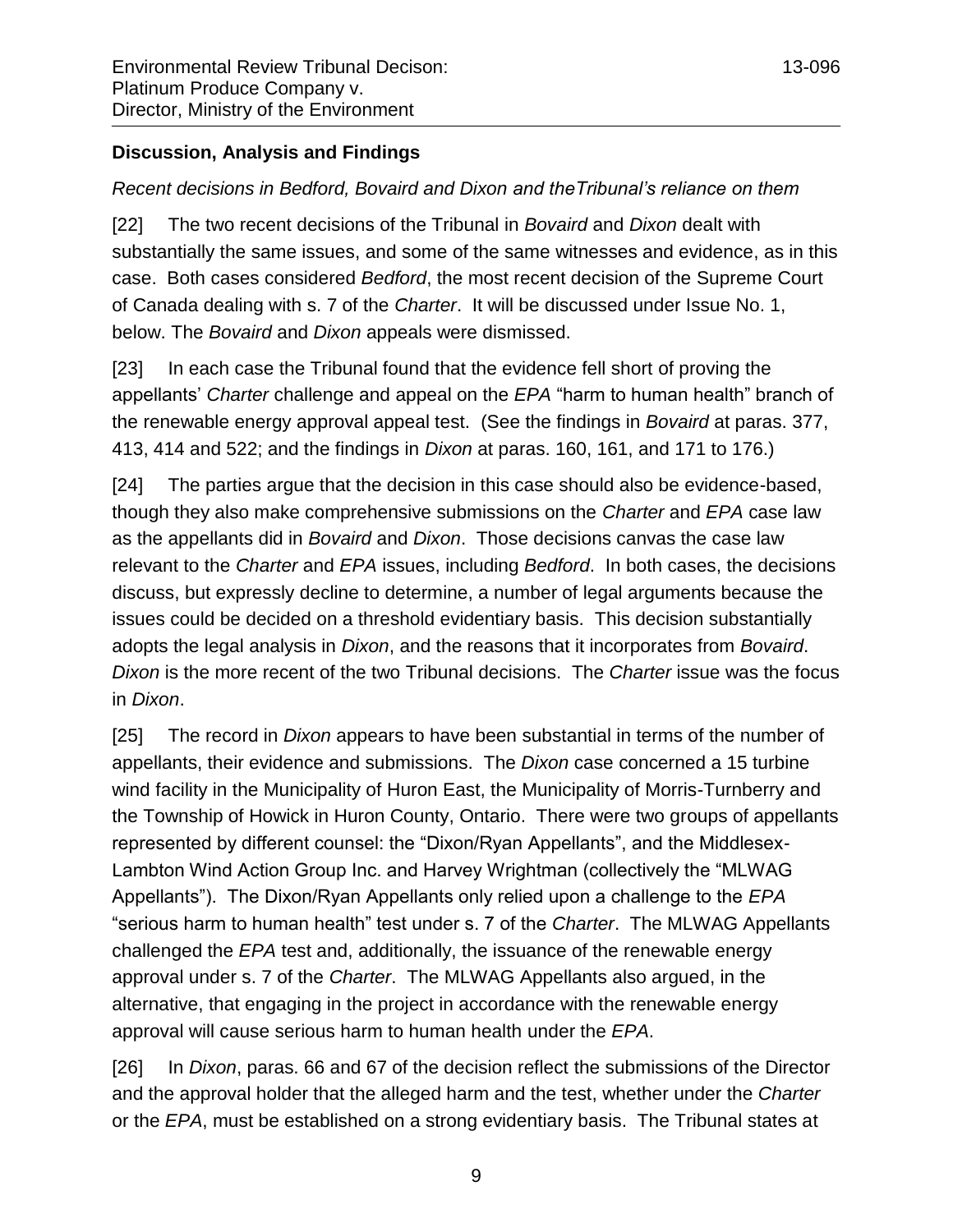para. 84 : "For a s. 7 *Charter* claim, the Tribunal finds that the onus is on the Appellants to establish, on the evidence, the claimants have suffered or will suffer serious physical or psychological harm," and at para. 174: "Similarly, in *Bovaird*, the Tribunal found that the evidentiary burden was not met under the statutory test and later found that it was also not met for the s. 7 *Charter* claim."

[27] The earlier decision in *Bovaird* was about a 49 turbine wind facility in the Township of Melancthon, County of Dufferin, Ontario. The law firm that represented MLWAG in *Dixon*, and represents Platinum in this case, acted for an individual appellant and a different firm represented a group of appellants. The issues in *Bovaird* included the additional issue of whether the project will cause environmental harm under the second branch of the renewable energy approval appeal test.

[28] The record in *Bovaird* appears to have been even more substantial than in *Dixon*. The decision dismissing the appeal was 127 pages long, with large portions summarizing the evidence. The *Charter* issue was one of the issues in *Bovaird*, but not the main focus of the decision as it was in *Dixon* and is in this appeal.

[29] In the Appellant's supplementary oral submissions made after the *Bovaird* and *Dixon* decisions were issued, it argues that those decisions are not binding and that the evidence and submissions are significantly different, and more compelling in the Appellant's favour, in this case, e.g., the Appellant's employees are migrant workers both living and working in proximity to wind turbines most of the time. However, the Appellant also asserts that Tribunal decisions should be consistent, relying upon findings in *Erickson v. Ontario (Director, Ministry of the Environment)* (2011), 61 C.E.L.R. (3d) 1 (Ont. Env. Rev. Trib.) *("Erickson")* and *Alliance to Protect Prince Edward County v. Director, Ministry of the Environment* (2013), 76 C.E.L.R. (3d) 171 (Ont. Env. Rev. Trib.) ("*APPEC*") as an evidentiary roadmap for its submissions.

[30] In its written submissions, the Appellant relies upon the following quote from the decision of the Supreme Court of Canada in *Domtar Inc. v Québec (Commission d'appel en matière de lésions professionnelles)*, [1993] 2 S.C.R. 756 at 784, ("*Domtar*"):

> While the analysis of the standard of review applicable in the case at bar has made clear the significance of the decision-making autonomy of an administrative tribunal, the requirement of consistency is also an important objective. As our legal system abhors whatever is arbitrary, it must be based on a degree of consistency, equality and predictability in the application of the law.

[31] Applying *Domtar* to the facts of this case, the Appellant submits (emphasis added):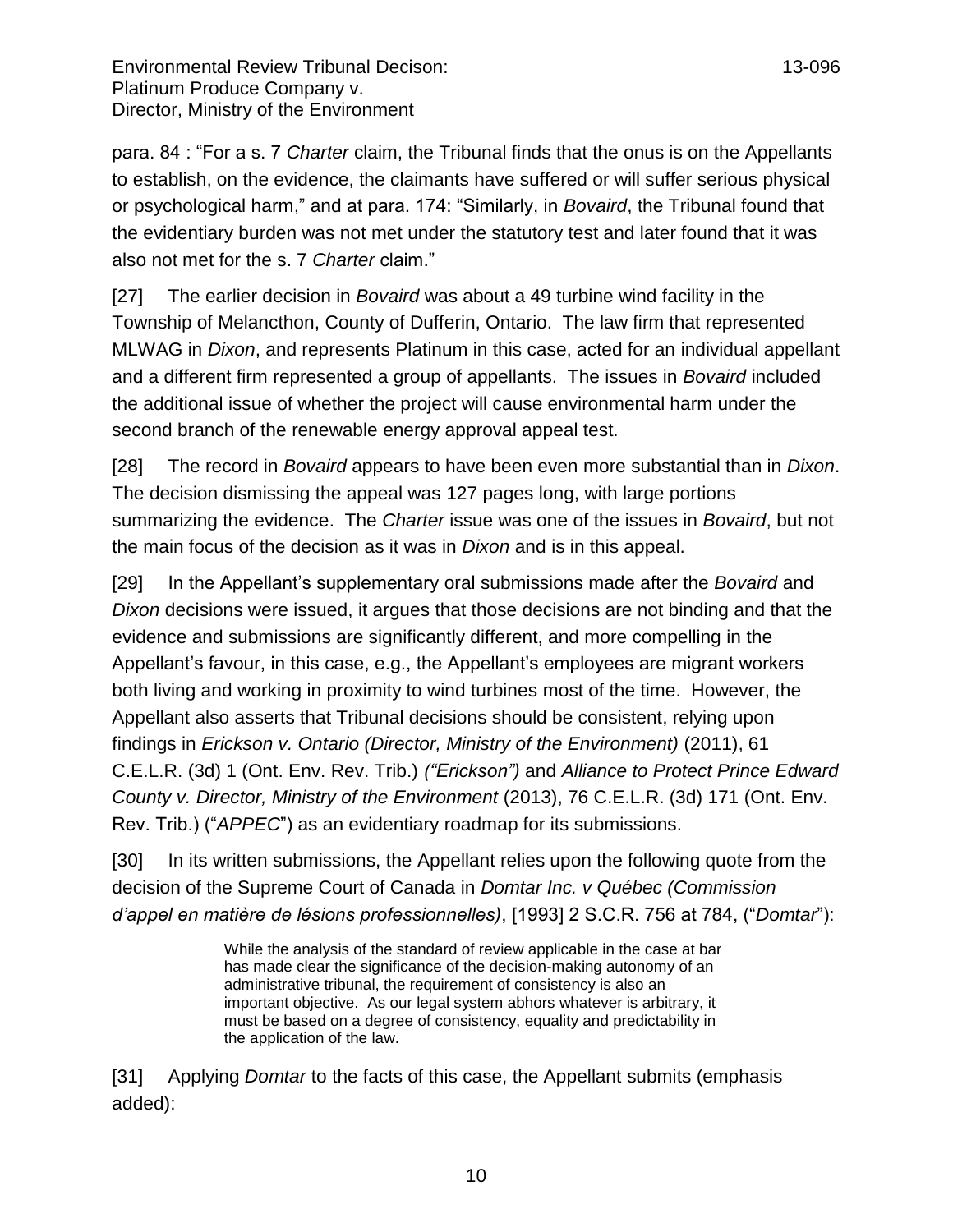A high value is placed on consistency in administrative law decisionmaking. It would be highly inconsistent and inefficient to require each appellant to re-litigate these issues every time a REA appeal is brought. The purpose of this hearing is to determine if, based on the already established science and law, the Appellant has provided sufficient evidence in this case in order to demonstrate that the turbine subject to this appeal of the amendment to the South Kent project, if operated as approved, will cause serious harm to human health.

[32] The Appellant further submits in its written submissions that the principle of consistency in decisions has "been enunciated and applied in numerous other decisions made by Tribunals here in Ontario", citing *2012722 Ontario Inc. v. Municipal Property Assessment Corp., Region No. 09*, [2012] O.A.R.B.D. No. 120 at para. 39 that (emphasis added):

> … However, the law has evolved where tribunal's own decisions are indeed being followed and adjudicators are encouraged to do so unless there is good reason to depart from them. This approach promotes certainty, consistency and predictability in tribunal decisions, all of which ultimately assist the parties appearing before the tribunal. Moreover, it respects the legal concept of *stare decisis*, a policy of courts to stand by precedent and not disturb a settled point. Rather, to apply the principle of law to all future cases where the facts are essentially the same.

[33] The Director and the Approval Holder do not agree with the Appellant's interpretation of the *Erickson* and *APPEC* decisions. However, they too submit that the decision in this case should be consistent with the decisions in *Bovaird* and *Dixon*. They argue that, despite the greater evidence in *Bovaird* and *Dixon* than in this case, those appeals were dismissed. They argue that the evidence in this case is only a "subset" of the evidence in previous appeals: for example, the Appellant's evidence only included one expert witness, Dr. Robert McMurtry, and he only gave reply evidence.

[34] The Tribunal agrees with the submissions of the parties that it should consider the "consistency in decision-making" principle. The principle is not inconsistent with deciding matters on a case-by-case basis, and each case on its own facts.

[35] The Tribunal will first consider the evidence and then examine the *Charter* and *EPA* issues in light of the findings of fact. As indicated below, this panel of the Tribunal agrees with the legal analysis in *Dixon*, and as it incorporates the analysis in *Bovaird* and, thus, a detailed analysis of the issues raised in those cases is not required.

# <span id="page-10-0"></span>*Evidence*

# *Appellant's employees*

<span id="page-10-1"></span>[36] Tim Verbeek, the Vice-President and Production Manager of Platinum, testified that the 50 employees live in the bunkhouse and work in the greenhouses. He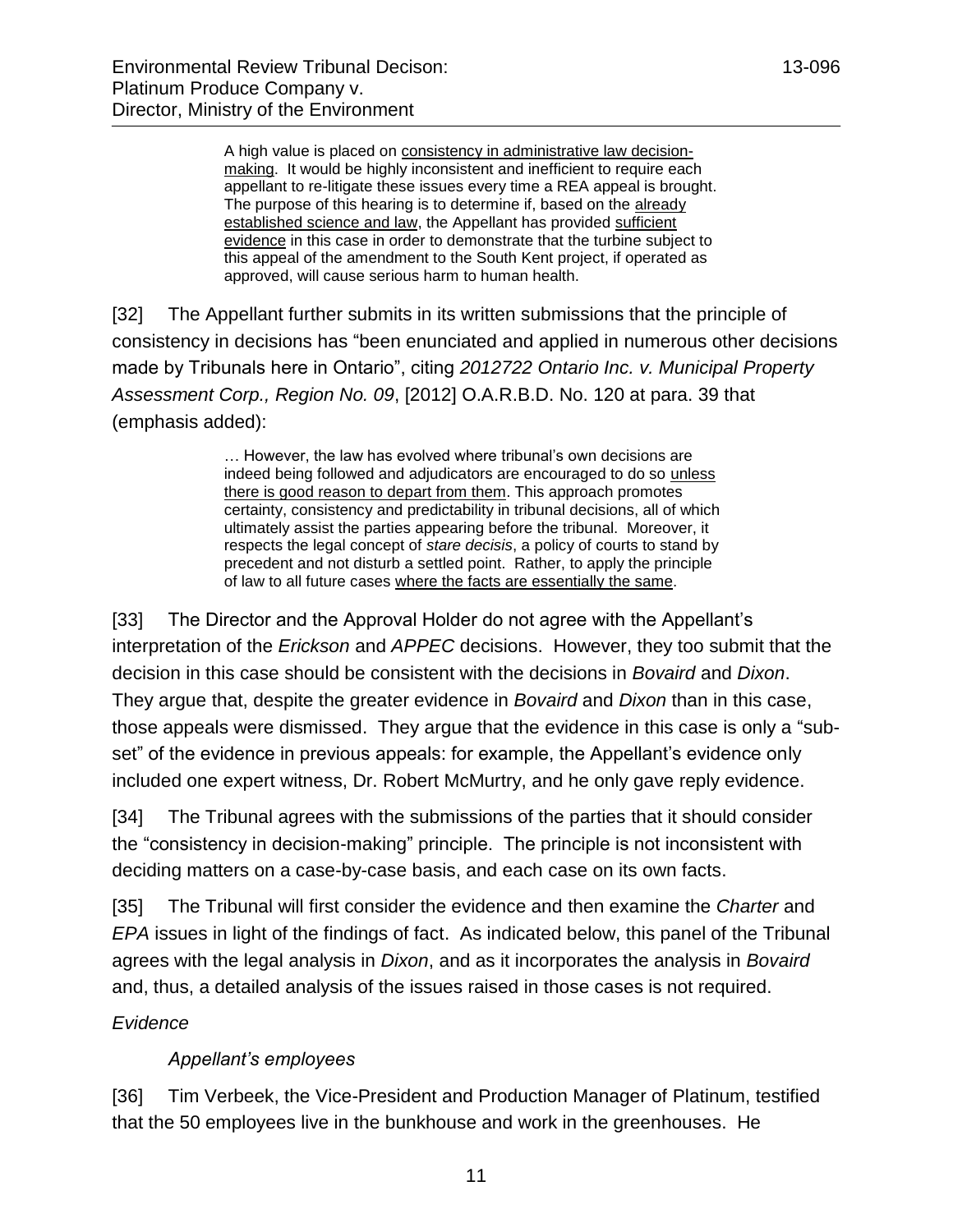described them as migrant workers and stated that they must be in good health to obtain work visas for periods of eight to twenty-four months. While those workers with the visas for longer periods have some vacation time, the workers live and work in the vicinity of the wind turbines most of the time.

[37] Mr. Verbeek said that the concern is that the employees will be exposed to effects of industrial wind turbines almost continuously for very lengthy periods of time and that this will disrupt their sleep and have a "detrimental effect" on their morale, effectiveness and create greater risk of injury to themselves and others.

[38] The Director and the Approval Holder submit that the Appellant provided no direct evidence on the current health of any of the employees, or their predicted health when the turbines would start operating. They argue that Mr. Verbeek's evidence about the greenhouse workers is hearsay and vague. They submit that Mr. Verbeek's evidence about the effects of wind turbines on the health of the employees should be given no weight as he was not qualified to give such opinion evidence.

[39] The Approval Holder cross-examined Mr. Verbeek on the Appellant's motives for the appeal. Mr. Verbeek acknowledged that Platinum's co-generation application was turned down by the Ontario government in 2013, around the time that it would have received notice of its right to appeal the Amendment. The Approval Holder further argues that Platinum did not appeal the REA and is appealing the Amendment because its own application was turned down and not because it wants to protect the health of its workers. Mr. Verbeek denied this allegation.

[40] The Approval Holder argues that even though the employees did not appeal in their own names, they "could have at least testified and appeared before the Tribunal." The Director adds that the Tribunal only has Mr. Verbeek's evidence that the employees are fearful about participating in the process.

[41] The Approval Holder submits that in addition to the evidence about the Appellant's employees being based entirely on hearsay, the Appellant has provided no evidence or written records of the alleged concerns of the employees.

# *Bunkhouse*

<span id="page-11-0"></span>[42] In relation to the bunkhouse, the Amendment changes the REA by: moving wind turbine P038 a distance of 52 meters farther away from the bunkhouse; de-rating (reducing) the sound power level of wind turbine P038 from 105 dBA to 101 dBA; and de-rating the sound power level of turbine P039 from 105 dBA to 104 dBA.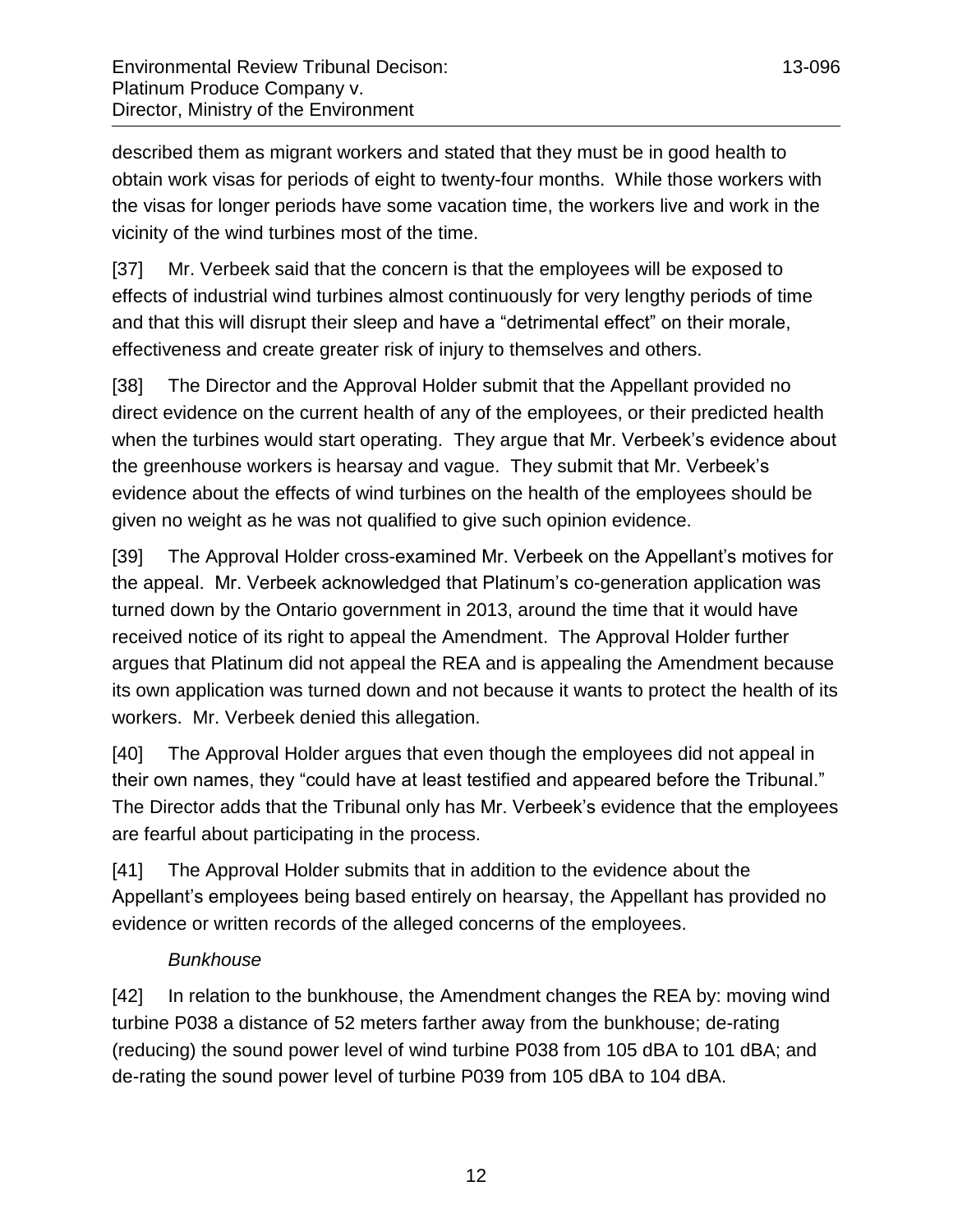[43] Under the Amendment, wind turbine P038 will be approximately 551 to 555 meters from the bunkhouse. The distance is greater than the required setback under Ontario Regulation 359/09 made under the *EPA* (the "Regulation") and none of the parties alleged that the small difference of 4 meters in the estimated distances is relevant to the appeal.

[44] Wind turbine P039 will be approximately 698 meters from the bunkhouse.

[45] The Director's submission provides the following succinct description of the bunkhouse derived from Mr. Verbeek's evidence:

> The greenhouse workers live in a bunkhouse on the Platinum property which is located between the two greenhouses. It is a single stor[e]y structure, made of wood, steel siding and a steel roof. It has six bedrooms, two kitchens, two living rooms, and two communal washrooms, and is designed to house up to 58 people. Each bedroom has one or two windows. The bunkhouse has a natural gas furnace located in the mechanical room and air conditioning system located outside of the bunkhouse. The bunkhouse also has televisions.

[46] Mr. Verbeek testified that the employees live in the bunkhouse, where they prepare and eat meals and spend most of their off-duty time.

[47] Colin Edwards is "a senior developer with Pattern Energy, one of the sponsors of the Project." He testified as to South Kent's efforts to identify structures that are residences and other regulated noise receptors within 2000 meters of the Project. Mr. Edwards explained that in the planning of the Project the bunkhouse had been incorrectly classified as an agricultural building instead of a residence. After the issuance of the REA the Approval Holder was made aware that the bunkhouse houses the Appellant's agricultural workers who work in the two greenhouses on the Appellant's property producing peppers.

[48] Mr. Edwards testified that the Approval Holder completed a noise re-assessment for the Amendment and that the predicted noise level outside of the bunkhouse and setback (40 dBA noise level limit and setback of 550 meters) would accord with the Regulation and the MOE Noise Guidelines for Windfarms dated October 2008 (the "Guidelines"), however he was not an expert witness.

[49] Mervyn Choy was called as a witness by the Approval Holder. He was qualified by the Tribunal as an expert in acoustics and noise engineering. His evidence was that the predicted maximum outside noise levels from the Project are 40 to 42 dBA at the southeast property line of the Appellant's property and 46 dBA at the northwest property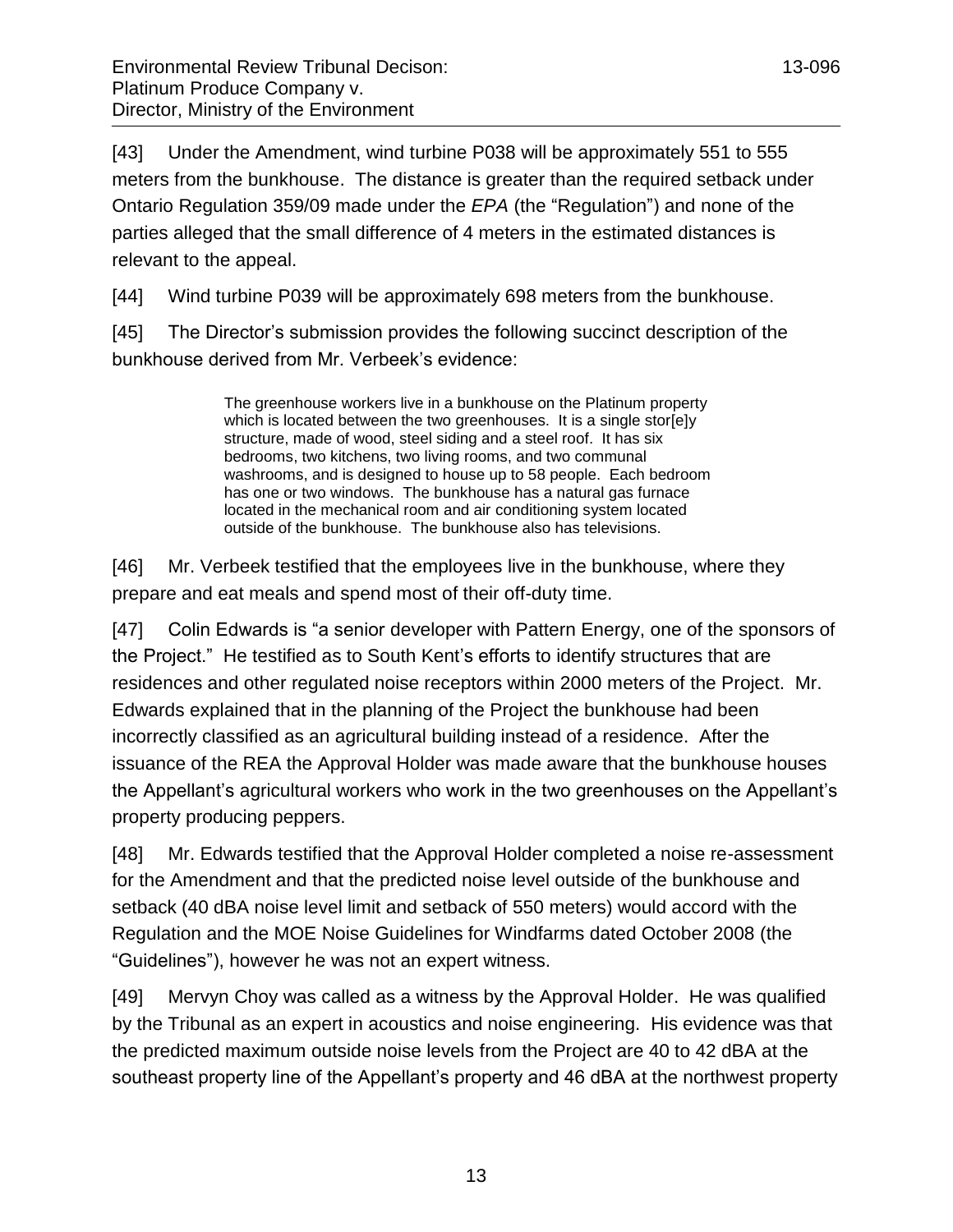line. He further testified that the predicted outside noise levels from the Project at the bunkhouse will be slightly less than 40 dBA.

[50] Denton Miller is a Senior Noise Engineer in the Renewable Energy Approvals Unit of the Environmental Assessment Branch of the MOE. Mr. Miller is an Ontario licensed professional engineer and has been employed as an MOE noise engineer for 22 years. Since 2007 he has worked with the renewable energy section of the MOE during which time he was involved in the development of the Guidelines and the Compliance Protocol for Wind Turbine Noise. Mr. Miller was qualified by the Tribunal as an expert noise engineer with expertise in the Guidelines and the Compliance Protocol for Wind Turbine Noise.

[51] Mr. Miller recommended that the MOE approve the Amendment because the Approval Holder's revised noise assessment report showed that the changes to turbines P038 and P039 would be compliant with the 550 meters setback in the Regulation and the 40 dBA sound level limit in the Guidelines at the bunkhouse. He said that the sound level outside the bunkhouse is predicted to be 39.9 dBA and that this is equivalent to the sound of a quiet library or empty office with a central ventilation system. He added that the actual noise levels at the bunkhouse would likely be lower than the modelled levels because the placement of the greenhouses (between the turbines and the bunkhouse) would attenuate the noise at the bunkhouse by 2 to 5 dBA.

[52] Mr. Miller testified that there is a mandatory compliance protocol for the Project that requires at least three audits of the noise levels from the operating Project. The Approval Holder indicated in its submissions (this was not in the evidence and is not a factor in this decision) that:

> South Kent is agreeable to voluntarily conducting an additional acoustic audit (immission) at the Bunkhouse and then confirm to the MOE that the sound levels produced by the Project are in compliance with the Regulation and the Guidelines.

[53] The Appellant's submissions on the bunkhouse are directed at the alleged cumulative, or additive, impact on the employees of the wind turbine noise because they live and work in proximity to wind turbines. These submissions are expanded on below.

[54] The Director and Approval Holder submit that because of the Amendment the setback and noise levels at the bunkhouse will now comply with the Regulation and the Guidelines.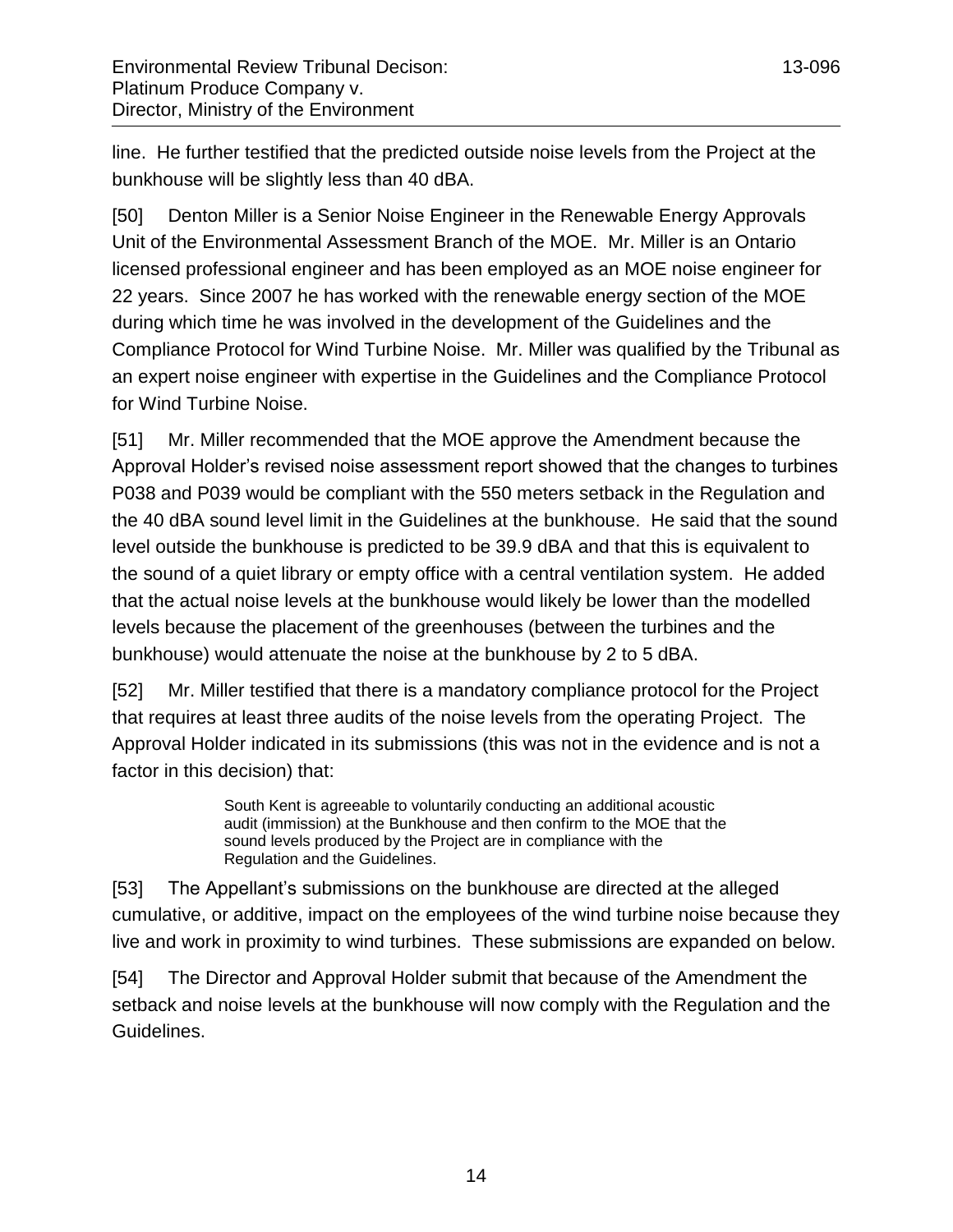### *Greenhouses*

<span id="page-14-0"></span>[55] Mr. Verbeek testified that the employees work in the greenhouses about 50 hours per week, year round, where they operate tools and machinery and can work at heights of one storey.

[56] Under the Amendment, wind turbine P038 will be approximately 240 meters from the closest greenhouse, and, as noted above, the sound power level will be de-rated (reduced) from 105 dBA to 101 dBA. Wind turbine P039 will be located approximately 400 to 450 meters from one of the greenhouses. It will not be moved under the Amendment but its sound power level will be de-rated from 105 dBA to 104 dBA.

[57] Mr. Miller testified that the greenhouses are not defined as noise receptors under the Regulation, e.g., they are not a "dwelling", nor are they considered noise receptors under the Guidelines. He described the greenhouses as a workplace and that occupational noise limits are enforced by the Ministry of Labour under the *Occupational Health and Safety Act*. He said that the workplace noise limit is 85 dBA over an 8 hour period.

[58] Mr. Miller testified that the noise re-assessment predicted maximum noise outside the greenhouses will be 46 dBA and that this would be well below typical workplace noise levels of 50 to 60 dBA. He said that the modelling was done using the worst case scenario and some attenuation factors were not considered by the assessment.

[59] Mr. Miller's evidence was that the sound levels inside the greenhouse structures would be "well below 40 decibels" because their exteriors are made of glass and plastic that attenuates sound by approximately 20 dBA to 40 dBA respectively. He testified that the sound from the turbines would still be attenuated by at least 10 dBA even when a greenhouse roof is open.

[60] Mr. Miller speculated that other sounds within and around the greenhouses would likely mask the turbine sound. e.g., the ventilation system, boilers and music played for the workers. His evidence was: "any external noise would have a very small, and likely undetectable impact, on higher sound levels generated within the Greenhouses."

[61] The opinion of Mr. Choy, the acoustic engineer, was "that in an occupational setting such as the Greenhouses, internal noise sources usually drown out any external noise sources".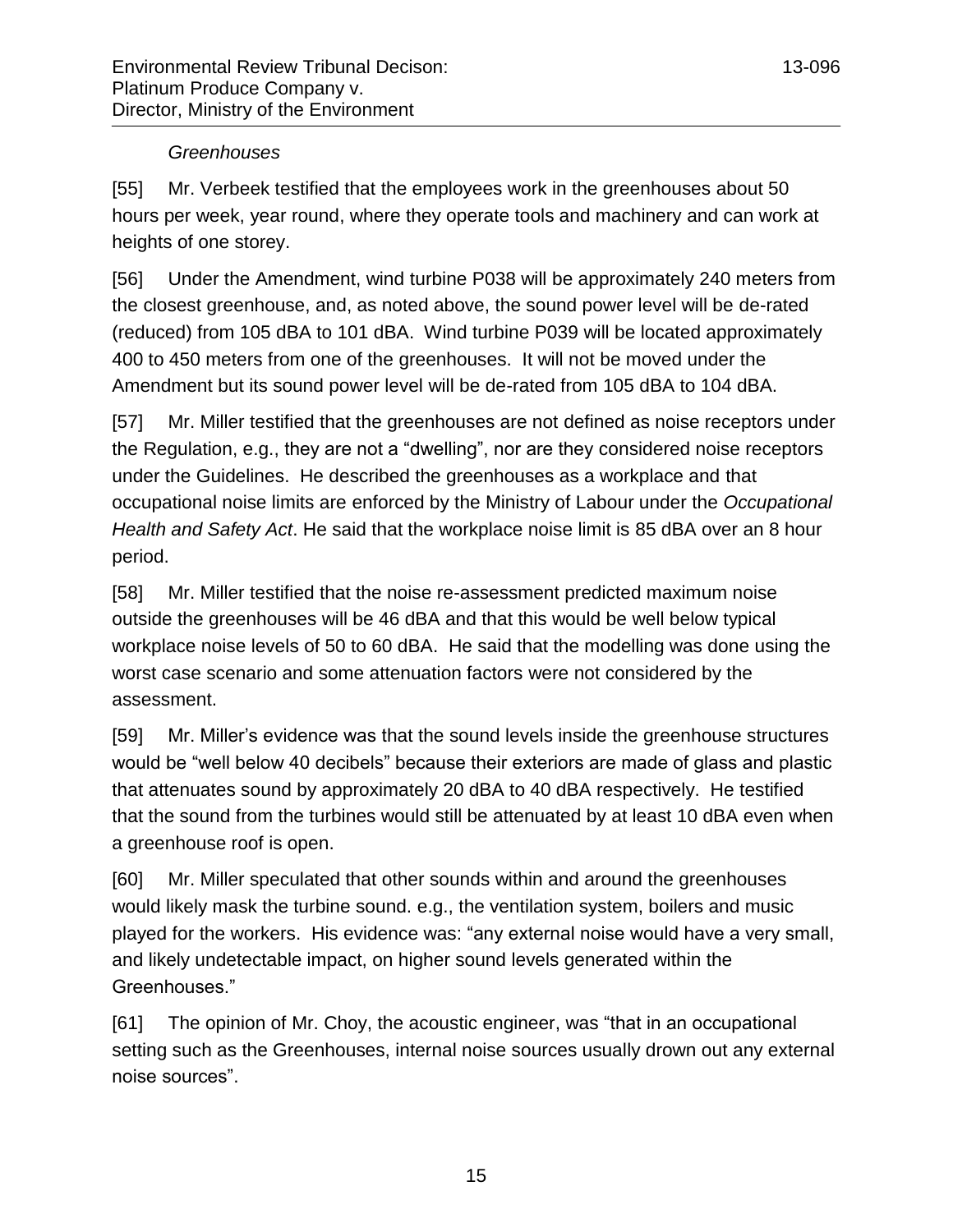[62] The Appellant submits that the predicted noise from the wind turbines at the greenhouses will exceed the safe sound levels under the Regulation and the Guidelines.

[63] The Director and the Approval Holder submit that the predicted noise levels are safe whether outside or inside the greenhouses, and that the best and only evidence is that the noise levels inside the greenhouses will meet the Regulation and Guidelines.

[64] The evidence regarding the alleged health impacts of the sound levels at the bunkhouse and greenhouses is set out below by witness name.

# *Sound level modelling variance*

<span id="page-15-0"></span>[65] Some of the arguments of the Appellant are based on the allegation that the predicted noise levels from the wind turbines at the bunkhouse and greenhouses can vary from the actual noise levels on site when they are operating +/- 5 dBA. The Appellant argues that this is relevant to whether it has been demonstrated that the sound levels comply with the Regulation and the Guidelines. The evidence in this regard was based on a document that was cited by a witness of the Appellant but not admitted into evidence, as discussed further below.

# *Cumulative or additive effects*

<span id="page-15-1"></span>[66] While the Appellant states that it is a fact that there will be a cumulative effect of noise exposure on the workers from the Project's wind turbines, the Appellant submits that out of the evidence "a question arises as to whether the cumulative exposure of such parties [the workers] would exceed the safety limits to human health contemplated by the Regulations". The Appellant submits that this uncertainty is germaine to its *Charter* argument that there is an initial onus on the Director to prove that there will not be serious harm from the Project as per the Amendment before the Appellant's statutory onus under s. 145.2.1(3) is triggered.

[67] The Director and the Approval Holder submit that there was no specific expert evidence of any alleged cumulative, or additive, impacts on the employees of the sound levels within the bunkhouse and the greenhouses.

# *Alleged receptor fronting on Communication Road*

<span id="page-15-2"></span>[68] In the course of the hearing, after the Appellant had closed its case except for reply evidence, one of the documents put in evidence indicated that there is a residence on the Appellant's property that fronts on Communication Road. The Appellant alleges that this is a residential receptor that was missed by the Approval Holder and its consultant in the noise re-assessment for the Amendment, and prior to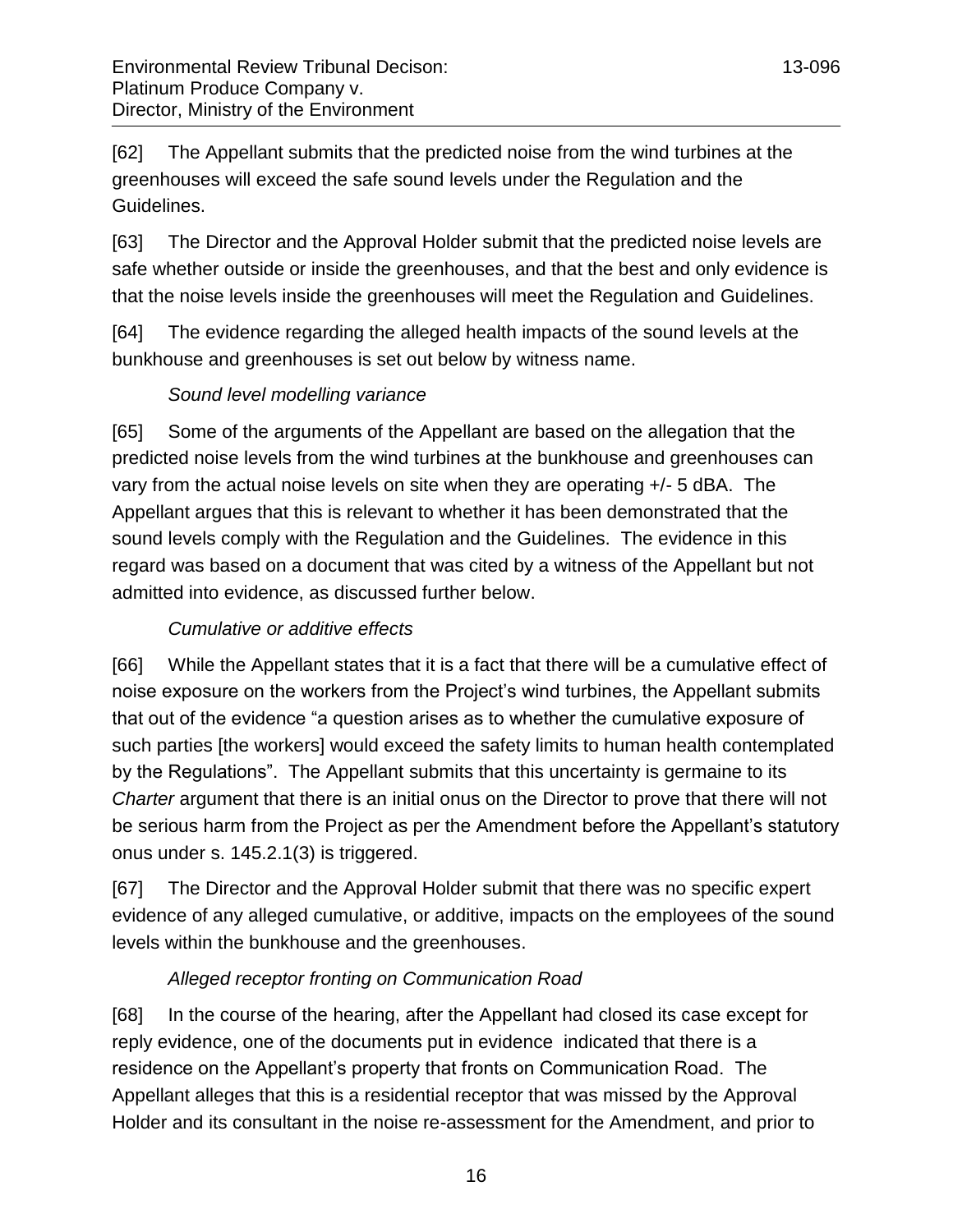that in the process approving the REA. The noise level at this residence was not raised as an issue in the notice of appeal, and, as noted, the Appellant did not seek to give any evidence in chief about this matter. The Tribunal notes that the evidence indicates that this residence is further from the wind turbines relating to the Amendment than the bunkhouse and the greenhouses and the Director submits that it appears that the noise level at this location would be below 40 dBA.

# *Post-turbine witnesses*

<span id="page-16-0"></span>[69] The Appellant describes persons who have lived or continue to live within 2 kilometers ("km") of wind turbine projects in Ontario as "post-turbine" witnesses. In this case the Appellant called four such witnesses. Three of the Appellant's post-turbine witnesses are a family. The witnesses will be referred to as post-turbine witnesses Nos. 1, 2, 3 and 4, with the first three being the family members (mother, father and son respectively).

[70] The family lives approximately 1,100 meters from the closest turbine in the 8 turbine Kent Breeze Wind Farm that began operating in mid-April of 2011. Witness No. 1, the mother, gave evidence listing her current symptoms, based on how she feels when at home, her medications and her medical conditions prior to the turbines. She has also been on a number of medications with known side-effects. Witness No. 2, the husband, is a self-employed construction worker and renovator. He described his symptoms based on how differently he feels when away from home. Witness No. 3, the son, has worked with his father in construction since 2008. The family associates their symptoms with wind turbines because they say that the symptoms occurred within a few months of the turbines operating and they appear to diminish when they are away from home. The family began began a civil lawsuit against the operator of the Kent Breeze Wind Farm, Suncor, in September 2011.

[71] Witness No. 4 lives near two wind farms. She estimated that the two closest wind turbines are approximately 767 meters from her home. They are part of the Port Alma Wind Farm (a Kruger project).

[72] Witness No. 4 provided a list of her symptoms and claims that wind turbines have caused her, and her husband and children, physical and emotional problems. She acknowledged that she had prior medical and emotional problems (e.g., pre-existing symptons of anxiety and stress, chest, neck and back pain, mood disorder and various skin issues) for which she received medical attention and uses medications that can have side effects. She has expressed her concerns publicly. One of her doctors used the term "wind turbine syndrome" in the notes produced. She testified that she became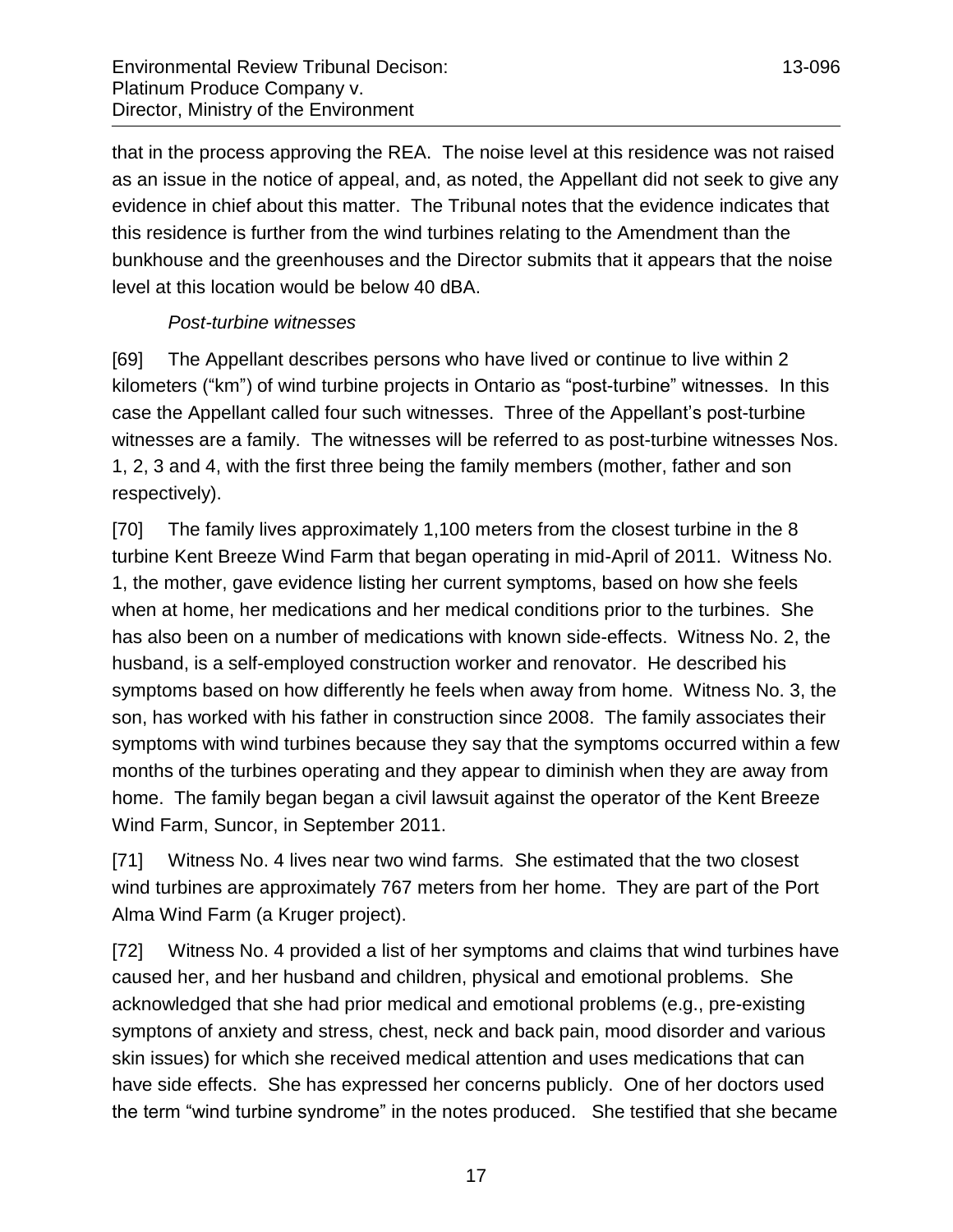certain wind turbines are causing the problems after a long process of having lived near them for five years. She created a website blog in which she expressed her concerns in May 2009. She is involved in a lawsuit against Kruger, the owner of one of the nearby wind projects.

[73] The family (witness Nos. 1, 2 and 3) and witness No. 4 have given their evidence in other renewable energy approval appeals heard by the Tribunal. As summarized by the Appellant in this case, collectively they describe their health problems as: "debilitating and enduring experiences with sleep disturbance, vertigo, nausea, tinnitus, heart palpitations, memory and concentration loss, mood swings, chronic fatigue, breathing difficulty, headaches/migraines, and even suicidal thoughts" and they testified that that they "began to experience serious adverse health effects or their pre-existing medical conditions became aggravated when the IWTs turbines near their home became operational". As further summarized by the Appellant, those with pre-existing medical conditions (back pain, chronic fatigue, fibromyalgia, and high blood pressure) "spoke of how these conditions worsened with the turbines becoming functional" and they all said that they began to feel relief from their symptoms when away from their homes. They all have lengthy medical histories of various degrees of seriousness prior to the wind turbines, except for witness No. 3, the son.

[74] The Director submits that the evidence of the "post-turbine" witnesses is selfreported and there is no expert medical evidence of medical diagnoses that their symptoms are caused by wind turbines directly or indirectly (as discussed in *APPEC*). Regarding the medical records that were produced, and the witnesses' conversations with medical professionals, the Director submits that they may be admitted as evidence of the transactions they describe but not for the truth of any medical opinions. The Director argues that the evidence of the post-turbine witnesses is even weaker in this case than in *APPEC* because there is no expert medical evidence linking the heath conditions of the post-turbine witnesses to nearby turbines. The Director submits that, at its highest, the Appellant's post-turbine witness health evidence is a "case series" that, according to Dr. McCunney (whose evidence is discussed below), is at the low end of reliable medical diagnosic tools and does not establish causation.

[75] The Director further submits that Dr. McCunney testified that self-reported symptoms are particularly susceptible to recall bias, and that the medical records and information about the post-turbine wintesses' symptoms are inadequate to make a reliable diagnosis and that a diagnosis is a completely different exercise from determining causation.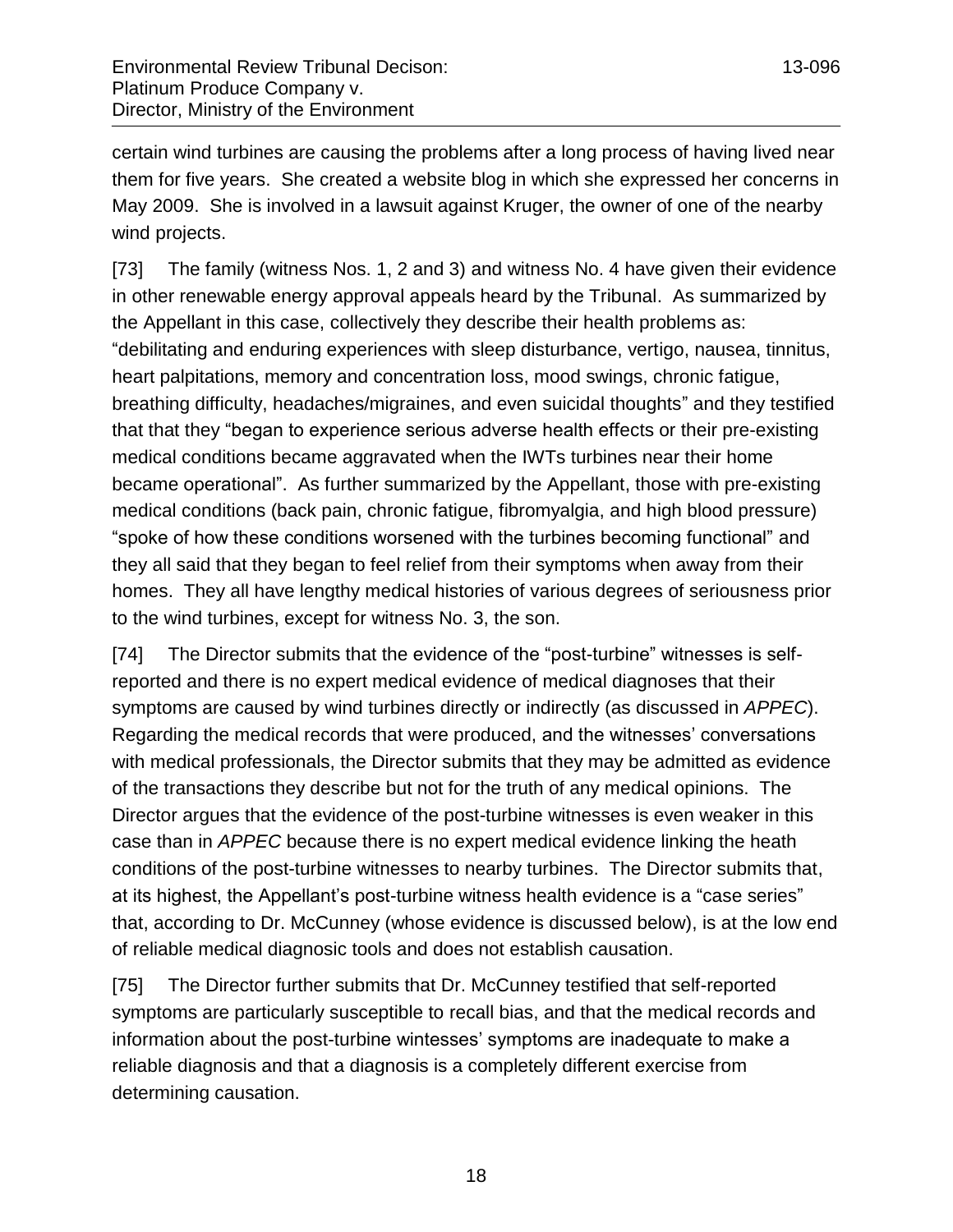[76] The Director's submissions are supported and repeated by the Approval Holder. The Approval Holder adds that the Appellant is in breach of the consent order for disclosure by the Appellant's witnesses as medical records were missing and the information forms were over two years old.

# *Sarah Laurie*

<span id="page-18-0"></span>[77] The Appellant sought to qualify Sarah Laurie as an expert witness, namely a medical school graduate with experience in the delivery of health care. A joint panel of the Tribunal was convened to determine the issue of her qualification as an expert witness. After lengthy evidence and submissions, the Tribunal denied the request by an order dated November 6, 2013. However, Ms. Laurie was allowed to give evidence of a factual nature.

[78] The Appellant did not seek to qualify any other medical expert for its case-inchief.

[79] Ms. Laurie is a medical graduate from Flinders University (1995) in South Australia (Bachelor of Medicine, Bachelor of Surgery). She obtained post graduate training in Rural General Practice and was a partner in a local clinical practice in South Australia.

[80] She spoke about the health complaints that she has heard from people in Australia who live near wind turbines and believe the turbines have caused their symptoms. She had direct contact with post-turbine witnesses and noted the health symptoms they reported, which they said either began or worsened when turbines near their homes started operating.

[81] Ms. Laurie also referred in her witness statement to a number of peer reviewed papers regarding health and the operation of industrial wind turbines and some documents that she had authored. As per the Tribunal's order of November 6, 2013, the papers authored by third parties were not admitted as evidence and Ms. Laurie's documents were admitted but not for the truth of the medical opinions expressed in the papers.

[82] Ms. Laurie admitted that she had no knowledge about the South Kent Wind Project or "the particular noise levels that the post-turbine witnesses experienced when complaining of their symptoms."

[83] The Director submits that Ms. Laurie's evidence is of little relevance and should be given little or no weight because she was not qualified to give any opinion evidence and her evidence regarding individuals who were not witnesses was hearsay.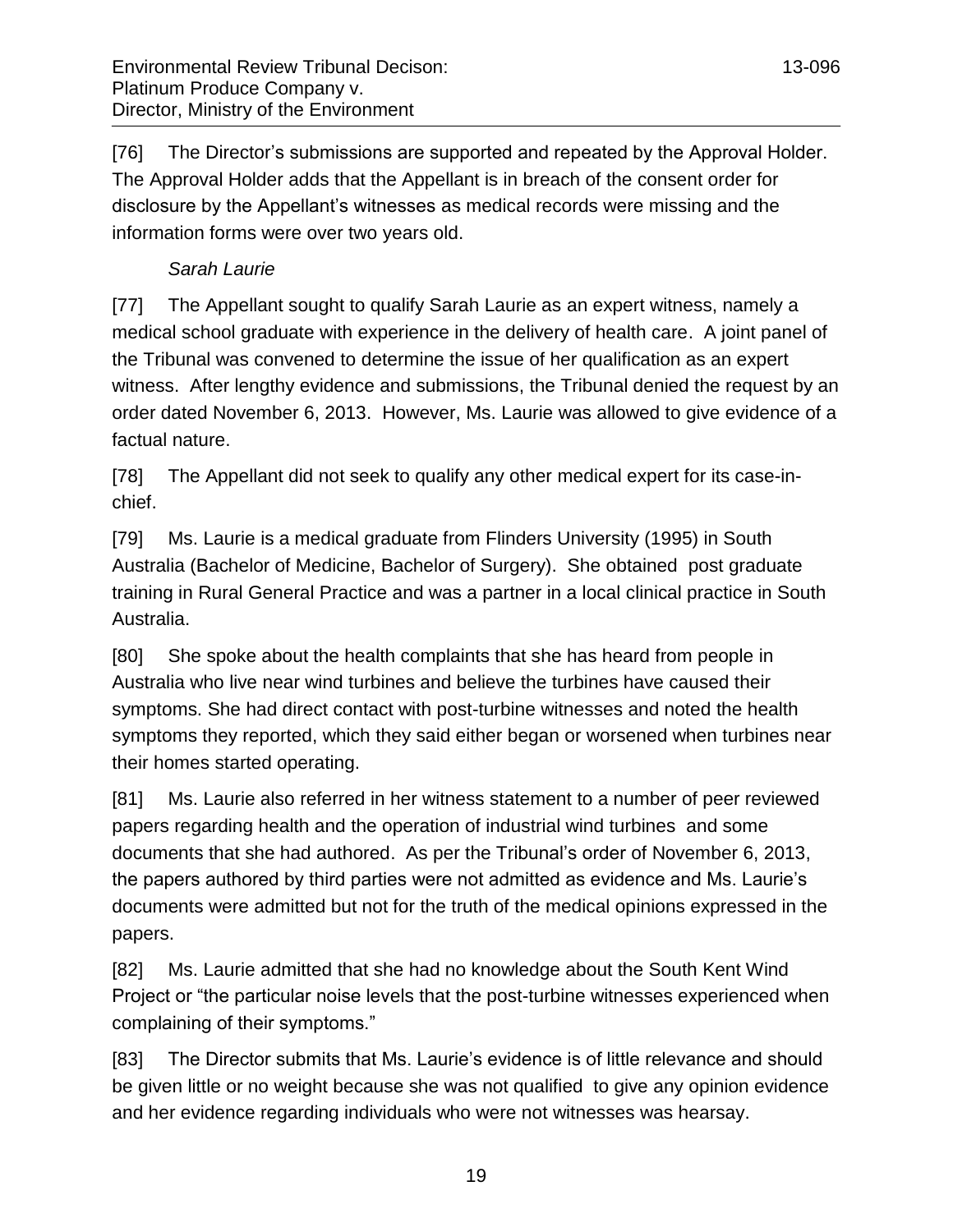# *Dr. Robert McCunney*

<span id="page-19-0"></span>[85] Dr. Robert McCunney was called as a witness by the Approval Holder. He was qualified by the Tribunal as a medical doctor specializing in occupational and environmental medicine, with particular expertise in the health implications of noise exposure. He was previously qualified as an expert witness in *Erickson* and *APPEC*. He is certified in occupational and environmental medicine, is a research scientist, and was the Director at the Massachusetts Institute of Technology Department of Biological Engineering. He co-authored an expert panel review of peer-reviewed scientific literature regarding wind turbines and human health and has an active clinical practice.

[86] In 2009 Dr. McCunney was a member of an expert panel that did a critical review of literature on the health effects of wind turbines for the American Wind Energy Association ("AWEA"). He testified that the conclusions of the panel are still valid.

[87] Dr. McCunney testified that sounds from industrial wind turbines are not unique and that in his view there is no evidence that audible or sub-audible sounds emitted by industrial wind turbines have any direct, adverse physiological effects.

[88] He said that none of the post-turbine witnesses had been properly diagnosed and that this is necessary for a causality analysis. He described the post-turbine witnesses as having nonspecific symptoms that cannot be diagnosed on the information provided. He described their evidence as case studies at best and weak epidemiological evidence with recall and selection bias.

[89] Dr. McCunney said that he reviewed information specific to the Project including the revised noise assessment report and that in his opinion the predicted noise levels at the bunkhouse and the greenhouses from the wind turbines would not result in serious harm to human health.

[90] He said that annoyance is not a recognized health effect based on the AWEA literature review and his subsequent literature review.

[91] Dr. McCunney's witness statement did not deal with the evidence that the predicted sound level outside the greenhouses from the operation of the wind turbines is 46 dBA. When asked about that predicted sound level at the hearing, Dr. McCunney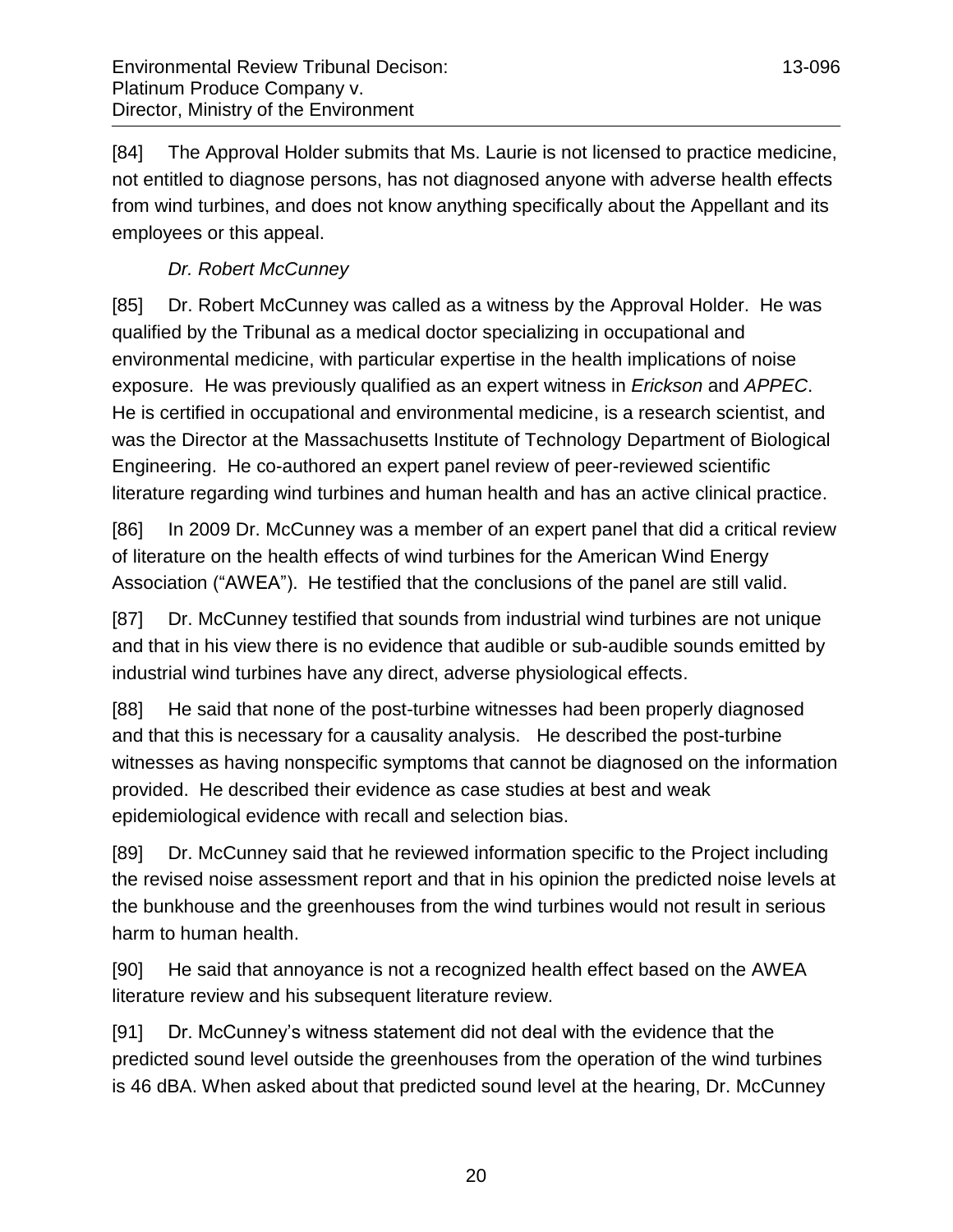said that the evidence does not change his opinion. He testified that a sound level of 46 dBA outside the greenhouses, will not "present a risk of serious harm to human health."

# *Dr. Robert McMurtry*

<span id="page-20-0"></span>[92] Dr. Robert McMurtry was the only medical expert witness to give evidence for the Appellant. His evidence was given as a reply witness for the Appellant regarding the evidence of the Director and the Approval Holder that the predicted noise level outside the greenhouse[s] in the vicinity of wind turbine P038 will be 46 dBA and would not cause serious harm to human health. Although Dr. McMurtry's testimony was reply evidence, he was given some latitude to discuss this predicted sound level in the context of the overall sound levels and the health of the Appellant's employees.

[93] Dr. McMurtry was qualified by the Tribunal as a physician and surgeon with experience in the delivery of health care, health care policies, and health policy. He is certified as a specialist in orthopedic surgery by the Royal College of Physicians of Canada, with a sub-specialty in hand surgery and severe injuries. Between 1999 and 2002 he held positions with Health Canada; he was medical advisor to the Romanow Commission on publicly funded health care; and from 2003 to 2008 chaired a National Working Group and sat on the Advisory Board for the Canadian Index of Wellbeing.

[94] Dr. McMurtry became involved in wind turbine issues in 2008 when he learned that projects were planned for Prince Edward County where he lives. He said that he spent over 7,000 hours researching wind turbine issues over the last five years. In addition, he was involved in groups concerned about the use of wind turbines, e.g., he was a founding member and Chair of the Alliance to Protect Prince Edward County. He participated in public awareness activities regarding wind turbines and commenced a lawsuit alleging a decrease in property values related to wind turbines. Dr. McMurtry has since resigned from those positions and withdrawn the lawsuit. He said that this was partly to counter bias allegations in proceedings such as this one.

[95] Dr. McMurtry's opinion is that the Project as approved will cause serious harm to the health of Platinum's workers. He referred to a number of studies, papers and other publications to support his opinion, including the following.

 The 2004 and and 2009 Eja Pederson articles say that the percentage of people annoyed, or very annoyed, by wind turbine noise increases as noise levels increase. On cross-examination, Dr. McMurtry agreed that this study focused on residential areas and not industrial or business locations and appears to show a decrease in annoyance above 45 dBA. The articles indicate that annoyance associated with wind turbines is a subjective reponse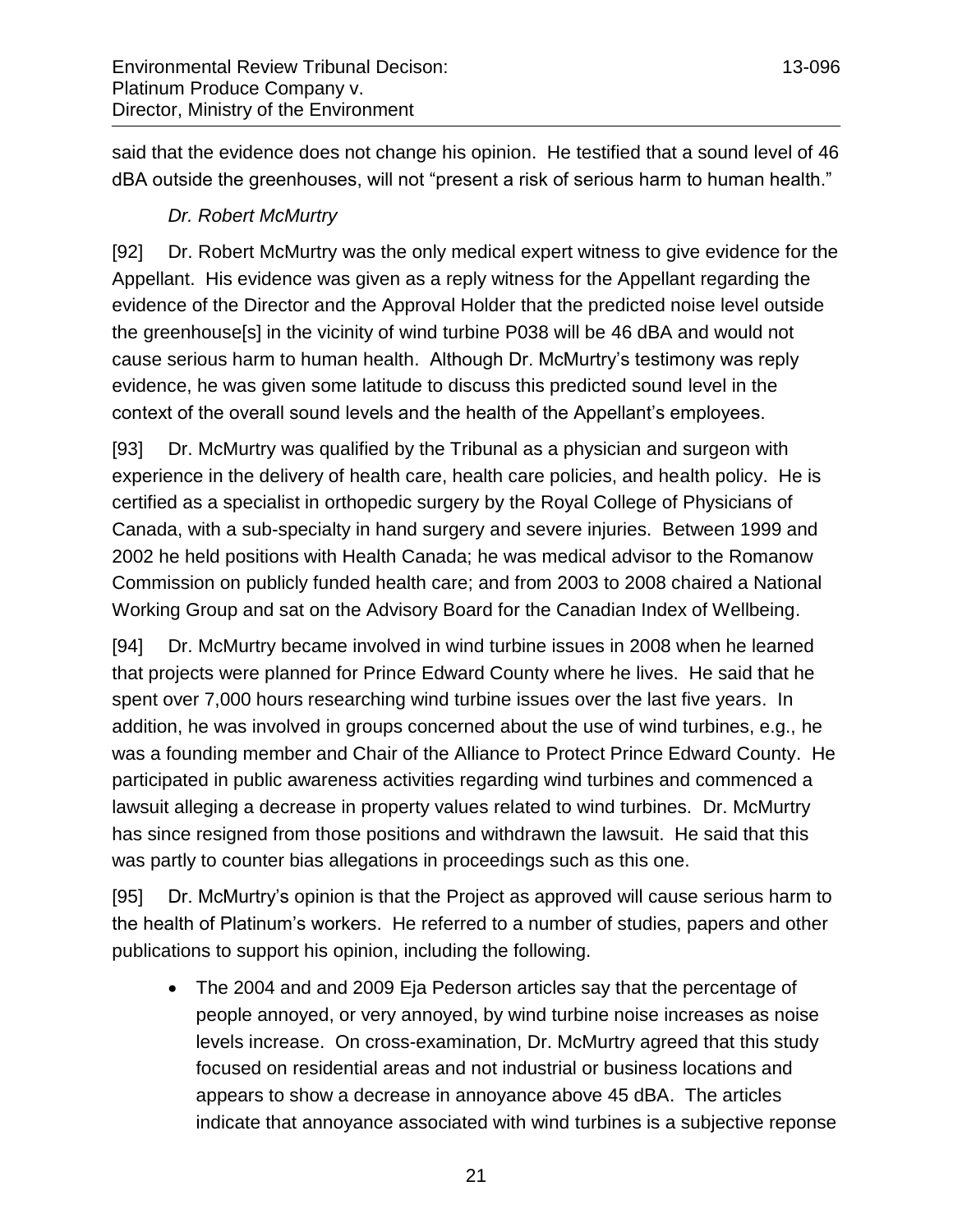(related to noise sensitivity and attitude). The Director submits that there is no evidence regarding these factors and the greenhouse workers.

- A 2009 Howe Paper indicates that there can be a "+/- 5 dB" variance between predicted sound levels and those measured in the field. The paper was not admitted as evidence but was cited by Dr. McMurtry. The Director submits that this is merely a quote from an unpublished paper by an acoustical engineer, that the evidence is outside Dr. McMurtry's expertise, could not be tested by cross-examination, and thus should not be accepted.
- The paper "Low Frequency Noise and Infrasound Associated with Wind Turbine Generator Systems, A Literature Review" prepared by Howe Gastmeier Chapnik Limited ("HGC") that Dr. McMurtry cites for the statement that "audible sound from wind turbines is nonetheless expected to result in a non-trivial percentage of persons being highly annoyed." This document was also not admitted as evidence. However, Dr. McMurtry's summary was that low frequency noise matters and the current Ontario regulations will not protect people. On cross-examination he agreed that the report says: "publications by medical professionals indicate that, at the typical setback distances in Ontario, the overall magnitude of the sound pressure levels produced by wind turbine generators does not represent a direct health risk. This includes noise at low and infrasound frequencies."
- The World Health Organization ("WHO") publication "Burden of disease from environmental noise: Quantification of healthy life years lost in Europe" (the "2011 WHO Paper") that Dr. McMurtry says supports the statement that "high levels of annoyance" are an "adverse health effect which contributes significantly to morbidity in exposed populations and makes this a serious public health issue." The Director submits that this paper recognizes annoyance caused by environmental noise as a potential "environmental health burden" but that is subject to debate. The Director also points out that the 2011 WHO Paper considers transportation noise and not wind turbine noise, and doesn't consider noise at less than 48 dBA. On crossexamination, Dr. McMurtry agreed that annoyance does not appear in the International Classification of Disease list.

[96] Dr. McMurtry testified that greater than 16 per cent of people exposed to wind turbine noise between 40 and 45 dBA indoors would be rather annoyed or very annoyed and that this is twice the response rate for people exposed to wind turbine noise of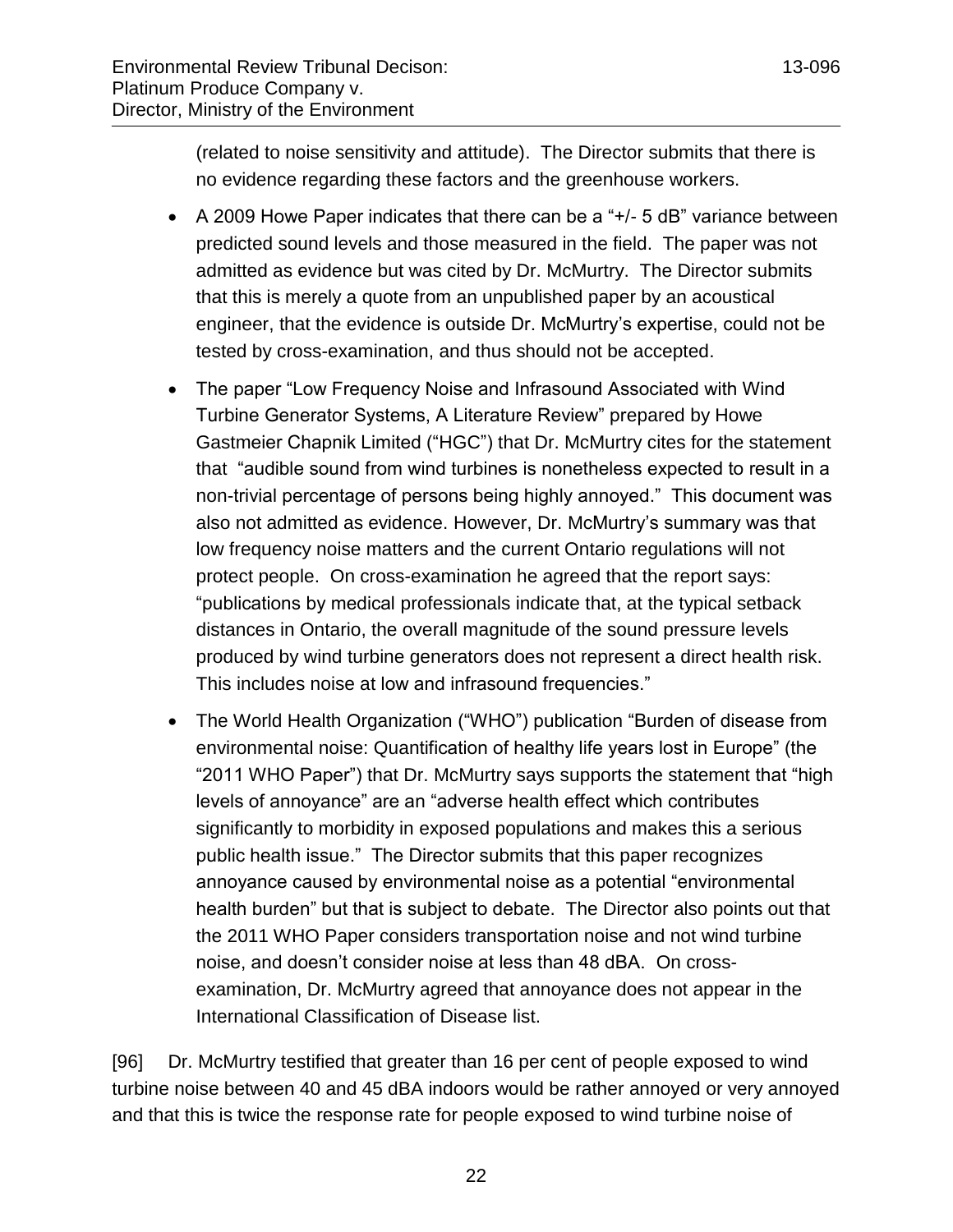between 35 and 40 dBA. He cited the HGC study to say that noise from wind turbines can be expected to result in a "non-trivial percentage of persons being highly annoyed" and that the WHO recognizes high levels of annoyance as an "adverse health effect".

[97] On cross-examination Dr. McMurtry acknowledged that he did not draft his reply witness statement and that the witness statement should be corrected to state his opinion that it is "more probable than not" the Project will cause serious harm to human health of the workers. He also failed to provide a signed "Acknowledgement of Expert's Duty" form prior to giving his evidence.

[98] Importantly, cross-examination also established that Dr. McMurtry's opinion was based on the misunderstanding that the noise levels inside the greenhouses would be 46 dBA, rather than outside them.

[99] The Director submits that Dr. McMurtry is an "expert generalist". The Director points out that Dr. McMurtry spent some time reviewing technical acoustic documents regarding public health, but only a small percentage of his time, and that he never formally studied epidemiology or statistics. The Director further argues that Dr. McMurtry has no special knowledge of occupational health issues and that his evidence in areas of acoustical engineering and environmental and occupational health are beyond his professional experience and area in which he was qualified by the Tribunal. The Director questions Dr. McMurtry's objectivity and is concerned that he is advocating on behalf of the Appellant. The Director submits that his evidence is largely improper reply evidence, and should be regarded with extreme caution and given little weight.

[100] The Director submits that Dr. McMurtry has not provided an "adequate pathway" to his conclusion (see *Lewis v. Ontario (Ministry of the Environment)*, [2013] O.E.R.T.D. No. 70 at paras. 111-112) that the turbines will more likely than not cause serious harm to human health.

[101] The Approval Holder and the Director submit that the Tribunal should prefer Dr. McCunney's evidence that the predicted noise level of 46 dBA will not present a risk of serious harm to the evidence of Dr. McMurtry because Dr. McCunney is an expert in occupational health medicine and Dr. McMurtry's evidence was based on a misunderstanding of the facts (that the 46 dBA sound level is predicted inside the greenhouse) and an inapplicable World Health Organization ("WHO") study.

[102] The Approval Holder points out that the WHO study applies to "environmental noise" that is described in the study as "noise emitted from all sources except for noise at the industrial workplace", i.e., the greenhouses. The Approval Holder argues that Dr. McMurtry's evidence should be given little or no weight because of alleged bias in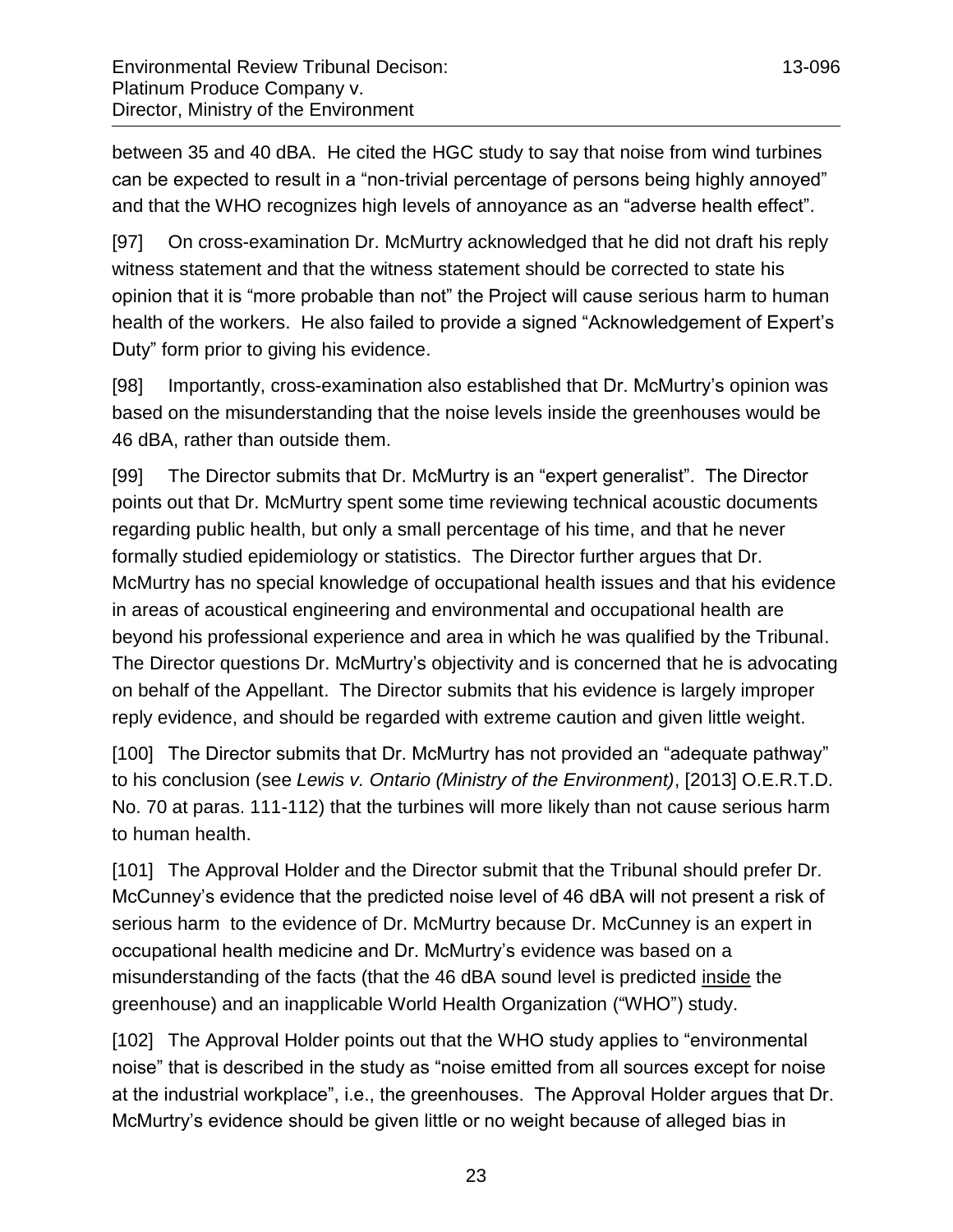connection with his personal opposition to wind turbines, e.g., a discontinued lawsuit against a wind project near his home in Prince Edward County and his previous position in an organization opposing wind turbines.

# *Dr. David Michaud*

<span id="page-23-0"></span>[103] The Appellant brought a motion, after its evidence in chief, to introduce as evidence in this hearing the transcript of Dr. David Michaud's evidence as a witness in the *Dixon* appeal. The Director and Approval Holder opposed the motion and the Tribunal did not admit the evidence on the basis that it was not proper reply evidence and because of procedural unfairness in that counsel representing the Director and Approval Holder in this case would be deprived of the ability to cross-examine Dr. Michaud and test his evidence. Nevertheless, the Appellant included at least eight paragraphs in its written submissions regarding the evidence of Dr. Michaud. The Tribunal disregards those paragraphs.

# <span id="page-23-1"></span>**Issue No. 1: Whether the employees of the Appellant have been deprived of their s. 7 Charter right to security of the person except in accordance with the principles of fundamental justice.**

[104] As indicated above, s. 7 *Charter* challenges have been raised before the Tribunal in several cases, and thus far decided on the merits in *Bovaird* and *Dixon*. Those *Charter* challenges, based on much of the same evidence as in the *EPA* renewable energy approval appeals, fell short in meeting the applicable test. They have not demonstrated serious psychological or physical harm or increased risk of such harm as a result of the renewable energy approval appeal provisions or specific renewable energy approval decisions.

[105] The case law is clear that a claimant under s. 7 of the *Charter*, in this case the Appellant on behalf of its employees, must demonstrate on a balance of probabilities that: (a) the impugned state conduct has or will deprive the employees of security of the person, and (b) that it has done so in a manner that is inconsistent with the principle of fundamental justice. This is a two-step process. (*Blencoe v British Columbia (Human Rights Commission)*, 2000 SCC 44 at para. 47.) The Appellant has the onus of proving both steps on a balance of probabilities. (*Bedford*, *supra*, affirming 2012 ONCA 186, at para.89; and *R. v. Collins*, [1987] 1 S.C.R. 265 at para. 21.)

[106] Under the first step of the above framework for analysis on a s.7 *Charter*  challenge alleging deprivation of security of the person, the claimant must show, on a balance of probabilities, that the claimant, in this case the Appellant on behalf of its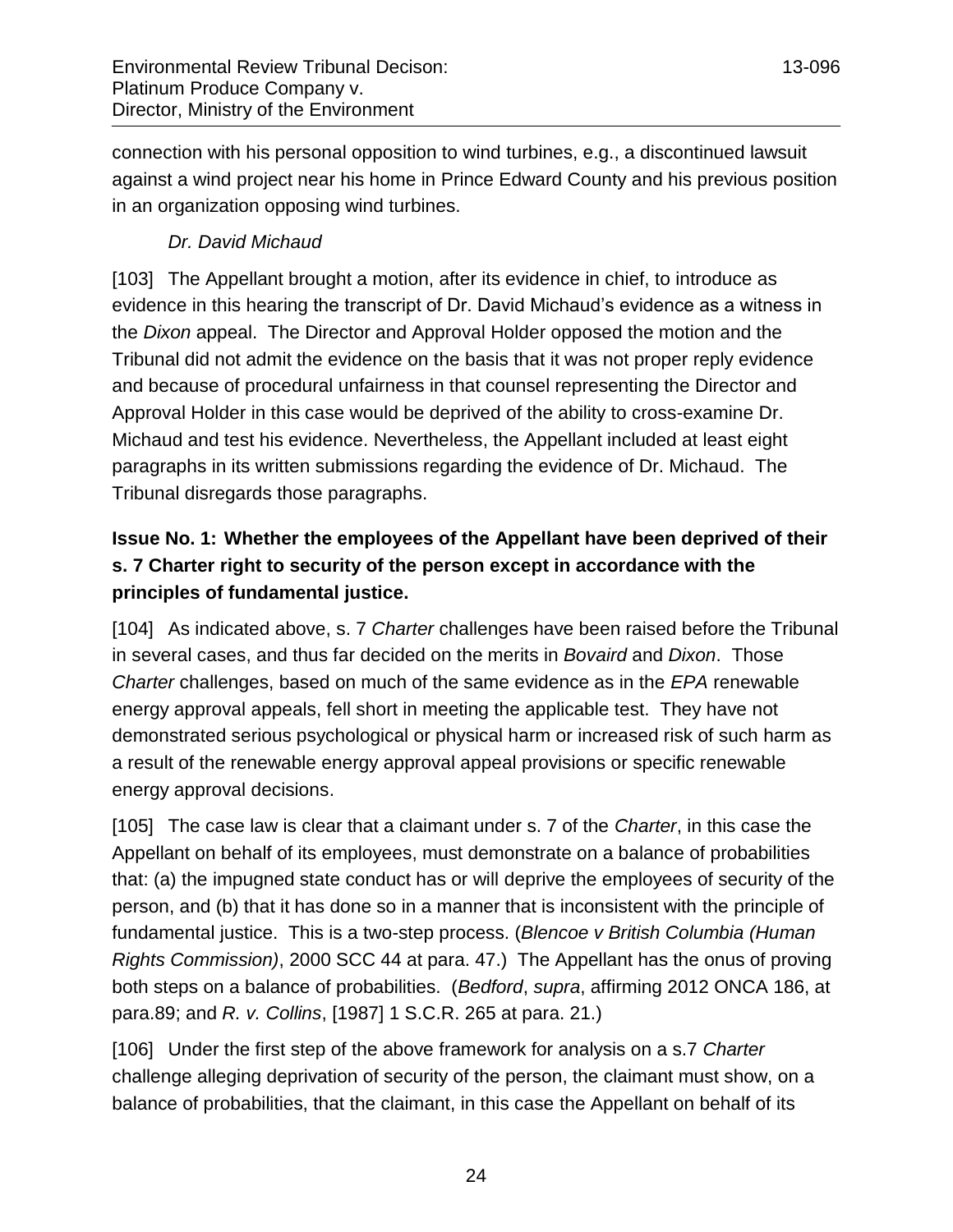employees, has been deprived of the right to security of the person because: (i) the harm suffered (whether psychological or physical) is serious, and (ii) the serious harm is state-imposed. (See *Dixon* and *Bovaird*, citing *Charter* case law.)

[107] In the *Charter* challenges that the Tribunal has dealt with to date, and in this case, appellants have mainly turned their sights on the renewable energy approval appeal process, including the test and the onus, and the alleged lack of an underpinning of scientific knowledge concerning human health and the operation of wind turbine projects.

[108] In *Dixon*, the Tribunal quoted from *Chaoulli v.Québec (Attorney General)*, 2005 SCC 35, at para.123, that: "Not every difficulty rises to the level of adverse impact on security of the person under s. 7. The impact, whether psychological or physical, must be serious." The Tribunal found, at para. 71, that: "From the *Chaoulli* decision …the case law is clear that the level of harm, whether psychological or physical, must be 'serious"', and, at para. 84: "For a s. 7 *Charter* claim, the Tribunal finds that the onus is on the Appellants to establish, on the evidence, the claimants have suffered or will suffer serious physical or psychological harm."

[109] The s. 7 *Charter* challenge in *Dixon* was defused at an early stage in the legal analysis because the Tribunal found that the appellants had not met their evidentiary burden to prove serious physical or psychological harm. Similarly, the Tribunal in *Bovaird* found that there was a "lack of an evidentiary foundation of serious harm." The consequence of the evidentiary findings in both appeals was that they were dismissed.

[110] However, the *Dixon* and *Bovaird* decisions do not close the door on *Charter* challenges in future renewable energy approval appeals. The decisions expressly state that, given their findings on the evidence or the lack of evidence of serious harm, there was no need to proceed with the other aspects of the legal analysis. Examples of matters in the first step of the *Charter* framework analysis that the decisions leave open for consideration in future cases are: whether a "state imposed" deprivation of a s. 7 *Charter* right can be characterized to protect "positive rights"; and whether the test to prove a causal connection under s. 7 of the *Charter* is less onerous or stringent than the *EPA* renewable energy approval appeal test.

[111] As the result of their findings on the first stage of the *Charter* analysis, the panels of the Tribunal in *Dixon* and *Bovaird* found that it was not necessary to proceed to consider the second stage of the analysis, i.e., whether the deprivation is in accordance with the principles of fundamental justice, nor the general saving provision under s. 1 of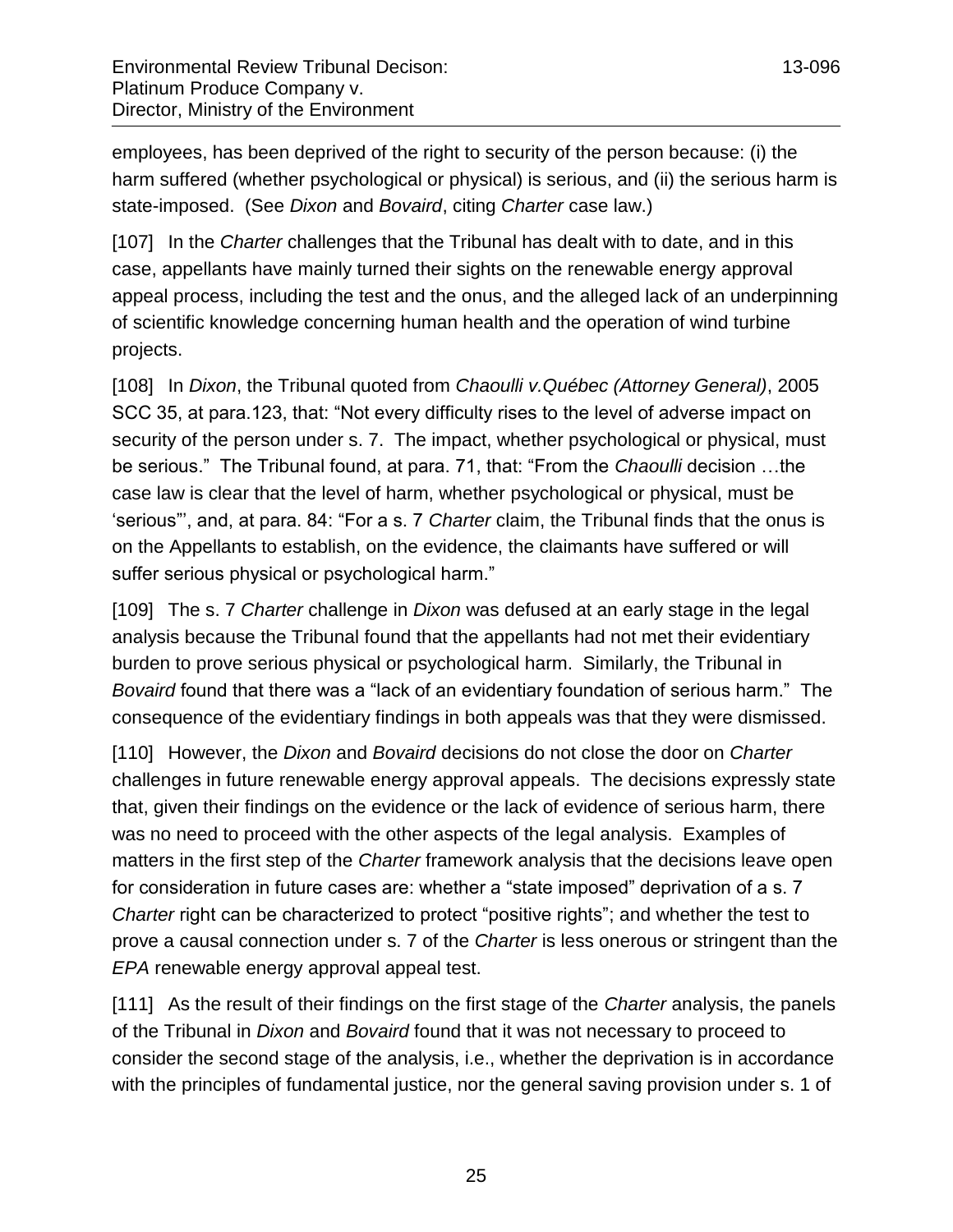the *Charter*. Therefore, those matters are also open for consideration in future *Charter* challenges of renewable energy approvals.

[112] As already noted, in this case the Tribunal received supplementary submissions from the parties on the recent decisions of the Supreme Court of Canada in *Bedford* and the Tribunal in *Bovaird* and *Dixon*. This panel of the Tribunal adopts the legal analysis in *Dixon*, which decision, in turn, incorporates aspects of the *Bedford* and *Bovaird* decisions. Therefore, this decision draws upon *Dixon*'s fulsome legal analysis of the *Charter* issue without repeating most of that analysis. As it appears that the parties in this matter address a very similar suite of *Charter* legal arguments to those made in *Bovaird* and *Dixon*, this decision focuses on the evidence in this case that the Appellant alleges should lead to a different result in the application of the *Charter* test to the facts.

[113] The Appellant submits that the "factual considerations …at the heart of the debate over the s. 145 Test" in the context of its *Charter* submissions, and which factual considerations distinguish this case from the Tribunal's previous *Charter* decisions regarding renewable energy approval appeals, are:

- the workers (the Appellant describes them as "exposed workers") reside in a bunkhouse just above the mandated setback distance;
- the workers have no respite from the wind turbine noise because they do not commute to work elsewhere, unlike usual residents;
- the workers would be spending their workday approximately 250 meters inside the setback under the Regulation with an added exposure of 46 dBA, whereas usual residents would be exposed to wind turbine noise of 40 dBA or lower;
- "there would thus be a cumulative effect of exposure on the workers that must be considered by the Director as subjecting these individuals to exposure risks – and hence, serious harm to health – beyond the safety limits mandated by the government";
- "the estimated margin of error for dBA exposures (+/- 5 dBA) actually subjects the workers to cumulative exposures beyond the safety limits mandated by the government"; and
- in light of the above, "the proponent's plans and estimates should be looked at far more carefully to ensure that they are in compliance with the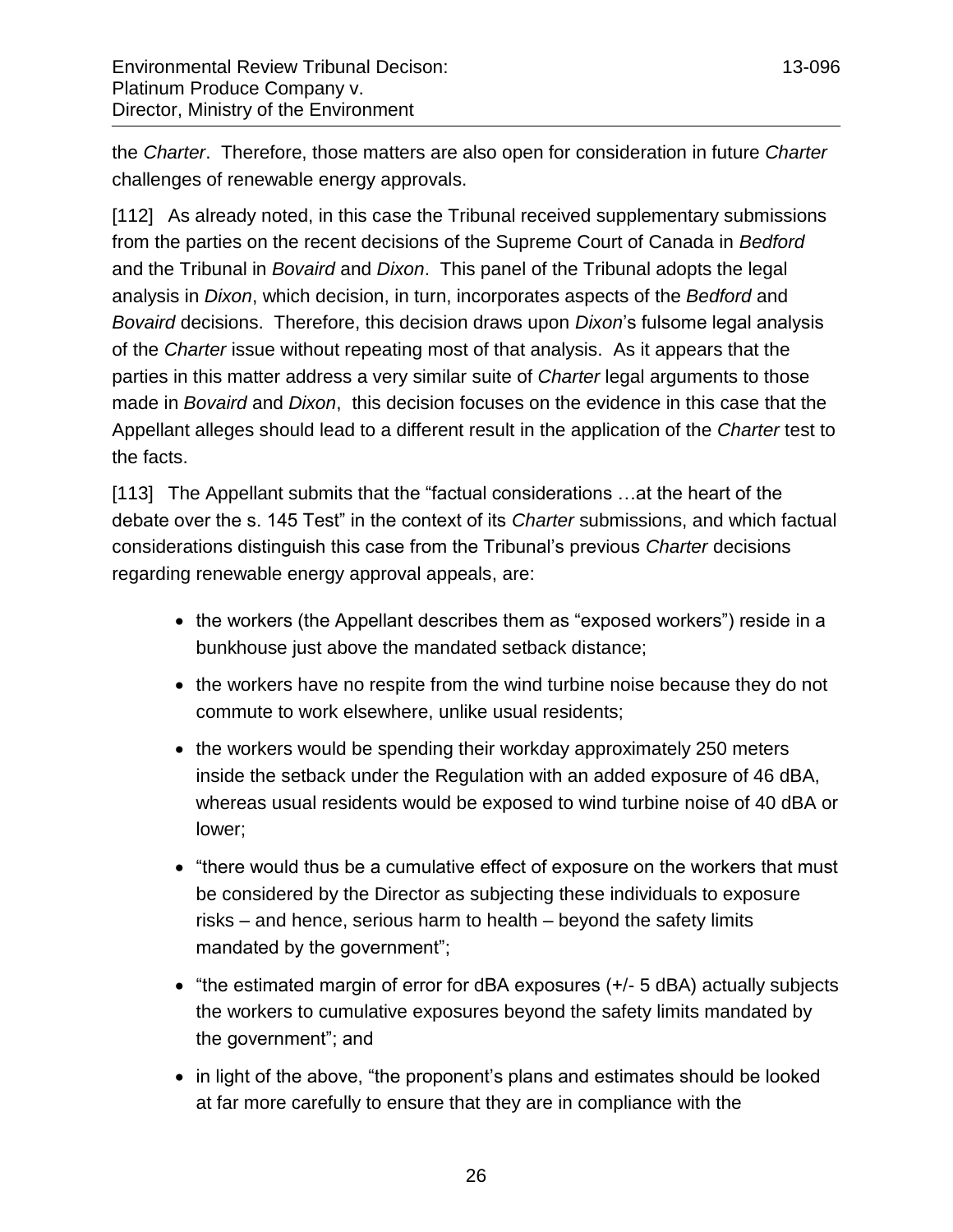.

Regulations and the government limits beyond which there is a 'great deal of scientific uncertainty' concerning their effects."

[114] In short, the Appellant submits that the renewable energy application and the Director's decision to approve the Amendment did not consider the unique circumstance of the Appellant's employees both residing and working in close proximity to the wind turbines. The Appellant submits:

> The exposure of the Appellant's workers to wind turbine noise in levels high enough to cause them to become highly annoyed both in their workplace and in their dwelling will allow them no respite whatsoever from these effects and will cause serious harm to their health

[115] As in previous cases, the Appellant alleges that the post-turbine witnesses appear, on a balance of probabilities, to have suffered serious harm as a result of living in close proximity to industrial wind turbines, irrespective of the turbine make, model, size, distance, sound levels, topography, etc., and that this evidence is supported by studies and expert evidence called by both the Appellant and the respondents.

[116] The Appellant argues that the Tribunal's decision in *Erickson* determined that industrial wind turbines can cause harm to human health if placed too close to residences, and the issue should be one of degree, i.e., whether current setbacks and sound levels are protective of human health. The Appellant's chain of reasoning on the *Charter* challenge flowing from that determination is:

- the renewable energy appeal process "does not require the project proponent to establish that there are no adverse health effects associated with IWTs [industrial wind turbines], it is clear that there will be health effects that will violate the section 7 rights of the Appellant's employees"; and
- where there is evidence of health effects from wind turbines, reversing the onus in the renewable energy approval appeal test also violates s. 7 *Charter* rights.

[117] In addition, the Appellant argues that the following summary in the *Erickson* decision, at para. 432, of the evidence given by Dr. Leventhall in that case, should be accepted as a fact in this case:

> [A]nnoyance is a completely different thing; it is a psychological effect which can induce physical problems due to high levels of stress. …[T]he symptoms that Dr. Pierpont described as wind turbine syndrome (sleep disturbance, headache, tinitus, ear pressure, dizziness, vertigo, nausea,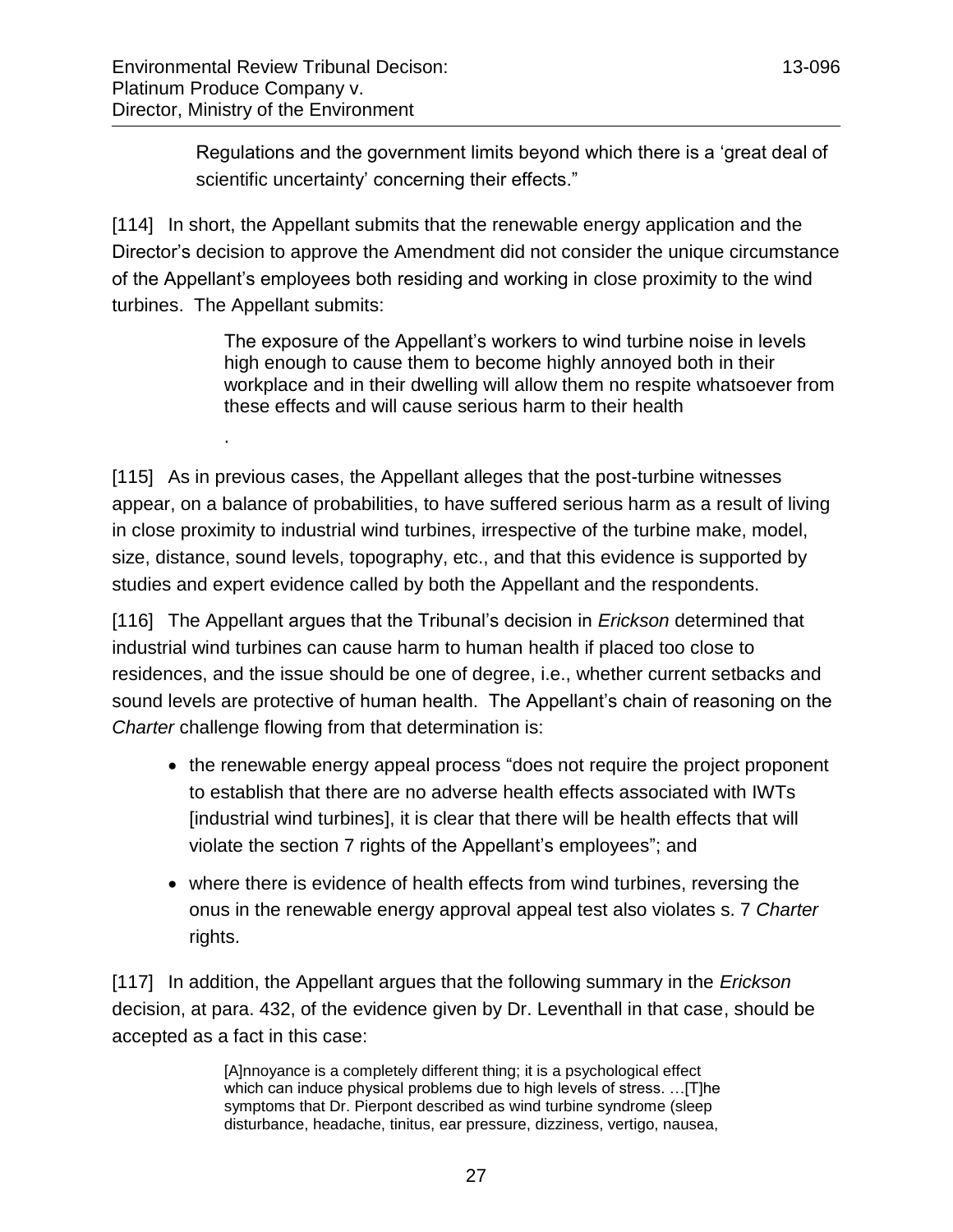visual blurring, tachycardia, irritability, problems with concentration and memory, panic episodes) as the effects of extreme annoyance… [T]hey are largely somatoform disorders that occur when stress goes from your brain into your body and they occur in a very small number of people …

[118] The above summary describes, and distinguishes between, direct effects and indirect effects regarding wind turbines, such as effects from extreme annoyance. However, Dr. Leventhall was not called as a witness in this hearing and this evidence was not adopted by any of the experts who were called as medical witnesses and who were qualified to give opinion evidence on this subject.

[119] An additional alleged factual basis for the Appellant's arguments is:

There is … undisputed evidence before this Tribunal that at sound levels at or below those approved for the operation of this Project, 6%-20% of people will be very annoyed. There is a causal chain between annoyance, stress, sleep disturbance, and adverse health effects.

[120] The Appellant submits that the evidence demonstrates:

In sum, the Appellant's employees are more likely than not to suffer serious physical and psychological harm as a result of the approval of the Project pursuant to the REA provisions and the appeal process outlined in s. 142.1 of the *EPA*. The causal links between the risk of harm and the IWTs are amply established in the evidence. The appellant's employees are being deprived of their *Charter*-protected right to security of the person.

[121] The Director and the Approval Holder argue that the Appellant's evidence in this case is much lower in quantity, quality and relevance than in other *Charter* challenges and renewable energy approval appeals decided by the Tribunal. They submit that the Appellant's evidence falls well short of meeting its onus of proving serious physical or psychological harm to a human being in respect of s. 7 of the *Charter* or serious harm to human health under the *EPA* test.

[122] The Director and the Approval Holder argue that the Appellant's evidence regarding the employees is based entirely on hearsay as none of them were called as witnesses. The Approval Holder emphasizes that all of the evidence about the concerns of the employees cannot be adequately challenged on cross-examination because it is hearsay. Its submission cites the Supreme Court of Canada decision of *Innisfil (Township) v. Vespra (Township)*, [1981] 2 S.C.R. 145 at p. 17, that describes cross-examination as the "procedural substructure upon which the common law itself has been built". While administrative tribunals can admit hearsay evidence under s. 15 of the *Statutory Powers Procedure Act*, the Approval Holder submits that they: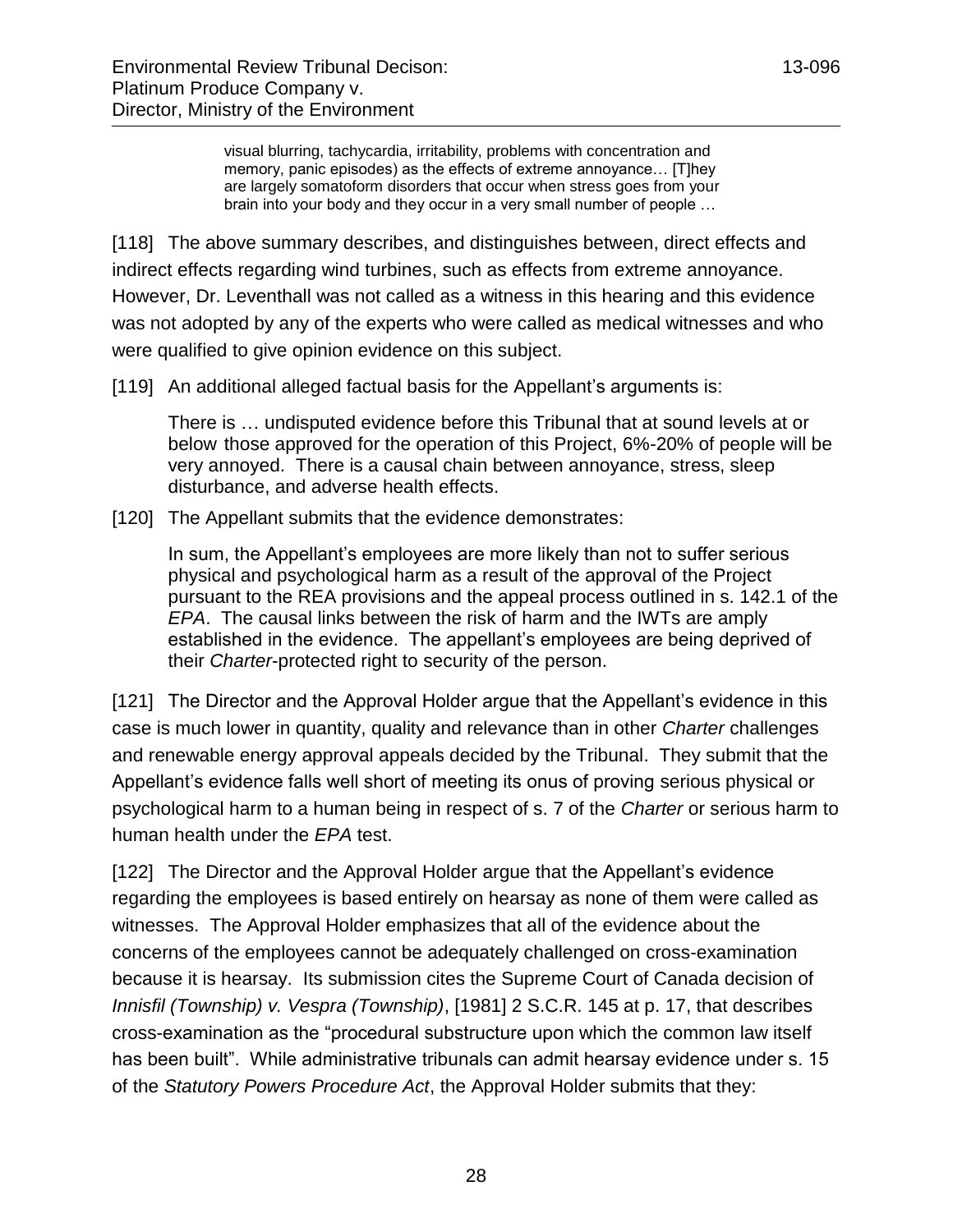must consider the underlying purposes of the rules of evidence: (i) establishing a sound factual basis for decisions; (ii) ensuring a proper balance between the harm in accepting evidence and the value in doing so; and (iii) maintaining a fair and effective process." (Robert W. Macaulay and James L.H. Sprague, Hearings Before Administrative Tribunals  $(4<sup>th</sup>)$ , (Toronto: Carswell, 2010) at Ch. 17, at  $17.1(d)$ .)

[123] The Director and the Approval Holder further submit that: the post-turbine witnesses were self-diagnosed; the Appellant called no medical expert evidence in chief or that was directly relevant to the Project, the employees or the post-turbine witnesses; and the one expert witness called by the Appellant was in reply and based his opinion on a misunderstanding of the sound level at the greenhouses. The Director and Approval Holder submit that the evidence of the Appellant's witnesses should be given little weight or disregarded as not being relevant.

# <span id="page-28-0"></span>**Findings on Issue No. 1**

[124] The evidence regarding predicted noise levels at the bunkhouse and greenhouses, and alleged cumulative or additive negative impacts on the Appellant's employees from the noise from the operation of the wind turbines, is central to the submissions of the parties and the Tribunal's decision on both the *Charter* and *EPA* issues in this appeal. The parties also strongly argue the weight to be given to the evidence of witnesses, particularly hearsay evidence, and whether expert witnesses testified to matters within their expertise.

[125] The fact that the Appellant's employees reside and work in proximity to wind turbines most of the time is clearly different from the focus of evidence that was put forward in previous cases, where there was no focus on a workplace receptor such as the greenhouses, at the distances and sound levels and involving the number of workers present here. The Tribunal finds, however, that the Appellant still needs to show how these workers will be subjected to serious harm or increased risk of serious harm in these different circumstances.

[126] The Appellant's list above of key factual considerations in this case includes matters that the Tribunal finds were not proven by the evidence in this case.

[127] The Tribunal finds that Appellant has not proven that the workers will be exposed to 46 dBA when they are working in the greenhouses. The evidence is that some portions of the greenhouses will be subject to sound levels to a maximum of 46 dBA outside of the greenhouses. The Tribunal accepts the evidence of the witnesses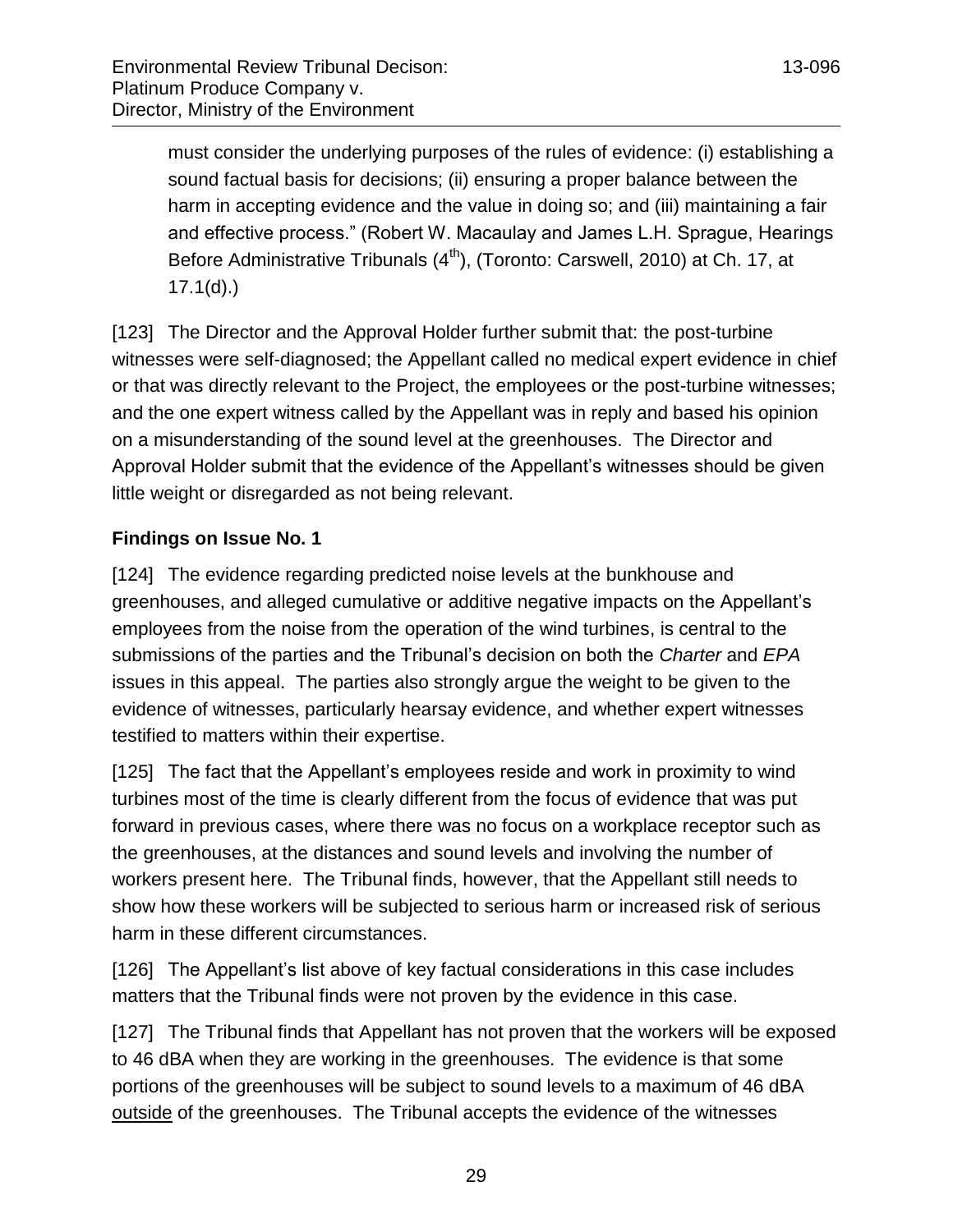Messrs. Miller and Choy, and finds, on a balance of probabilities, that the noise from the wind turbines inside the greenhouses will be attenuated by the greenhouse structures and, in addition, masked by the noise generated by the activities of the workers and the operation of the greenhouse facilities, e.g., the ventilation system, boilers and music played by the workers.

[128] The Tribunal further finds that the Appellant has not demonstrated on the evidence that the sound inside the greenhouses from the wind turbines will be at a level that causes the workers serious harm to their health or can be attributed to the wind turbines in a meaningful way for the purpose of this proceeding. In this regard, the Tribunal relies on the uncontradicted evidence of the witnesses for the Director and the Approval Holder (Messrs. Miller and Choy). Mr. Verbeek was not qualified to speak to these matters and Dr. McMurtry's evidence was not helpful as he misunderstood earlier evidence and gave his opinion evidence on the incorrect understanding that the sound level inside the greenhouses from the operation of the wind turbines would be 46 dBA.

[129] The Tribunal finds that there was no credible evidence of cumulative or additive effects from the noise of the wind turbines, or that there is a +/- 5 dBA margin for error. The Appellant did not have a qualified expert witness testify to this effect and these "facts" asserted by the Appellant were not established through the evidence of the witnesses for the Director and the Approval Holder. In any event, in the absence of evidence to the contrary, the Tribunal accepts the evidence of Dr. McCunney that the predicted sound levels in the bunkhouse and the greenhouses attributable to noise from the wind turbines P038 and P039 will not cause serious harm to the Appellant's employees. The Tribunal further finds that the evidence put forward in this case does not demonstrate that the Appellant's employees will be exposed to sound levels beyond the safety levels mandated by the government.

[130] While the facts in this case are different than those in previous renewable energy approval appeal cases involving the *Charter*, which have focused on residential rather than workplace receptors, the Tribunal has not been provided with evidence demonstrating that serious physical or psychological harm, or increased risk of such harm, will occur to the Appellant's employees. The onus is still on the Appellant to show that serious harm will occur on the specific facts of this case, including the wind turbine distances and sound levels applicable here. It is not enough to assert that there are pertinent differences in the facts of this case compared to those in prior unsuccessful appeals. The question is whether those factual differences lead to a different legal result which the Tribunal finds has not been shown in this case.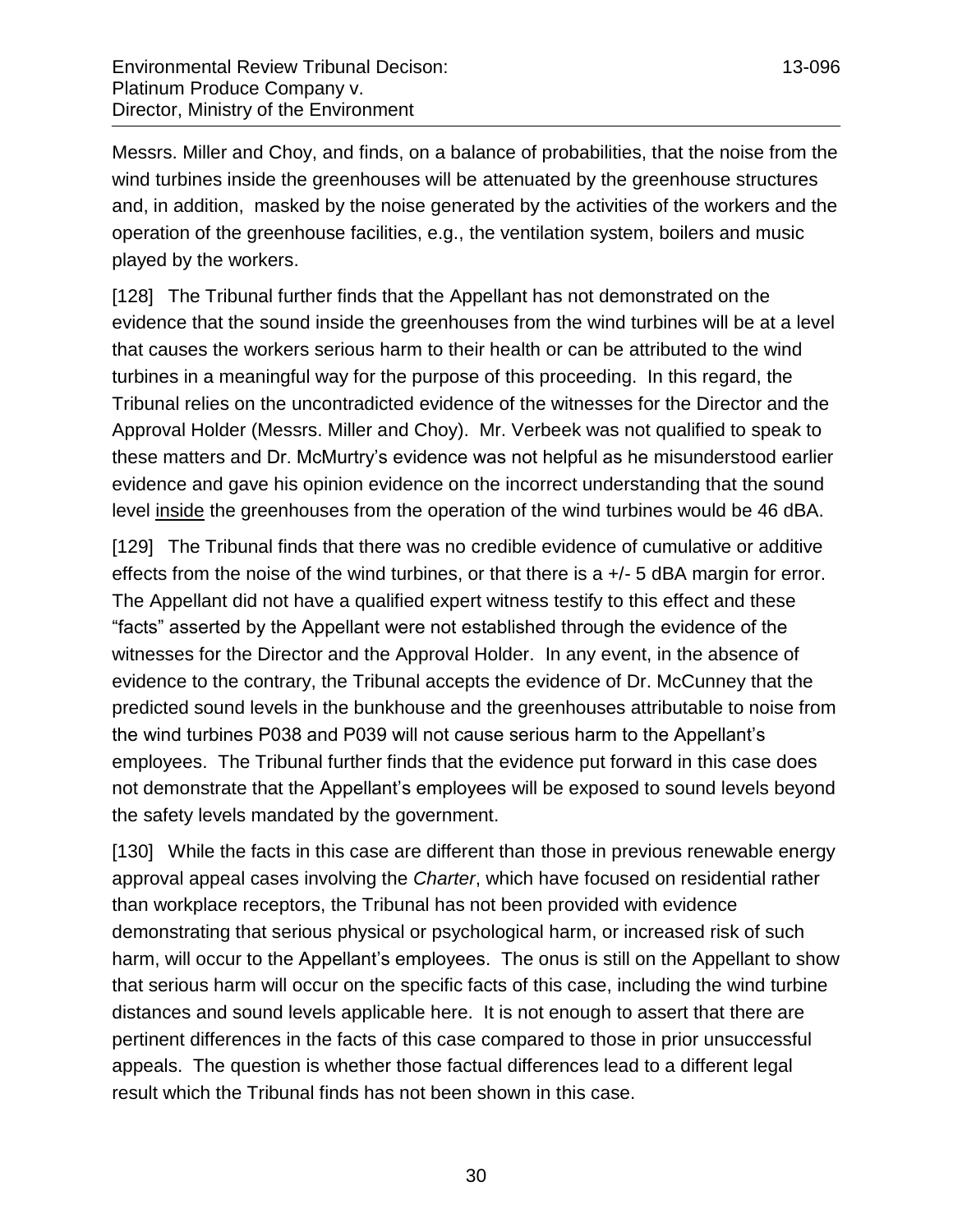[131] The Appellant's novel argument, that its evidentiary onus under the *Charter* test is never engaged because the Director has not met the threshold onus of demonstrating that the Project, as per the Amendment, complies with the wind turbine distance and sound levels under the Regulation and the Guidelines, fails for at least two reasons: firstly, the *Charter* cases have consistently held that a s. 7 *Charter* "security of the person" claimant has the onus of demonstrating an evidentiary base for alleged serious harm, and, secondly, the Tribunal finds that there is evidence that the Project does comply with the Regulation and Guidelines, on a balance of probabilities. As noted, the very purpose of the Amendment is to ensure compliance with the setbacks and noise levels under the Regulation and the Guidelines.

[132] In a sense, the Appellant's "onus on the Director" argument in relation to the *Charter* test is based on the alleged fact of "uncertainty" regarding the Project's compliance, under the Amendment, with the safety requirements of the Regulation and the Guidelines. This runs counter to all of the case law on s. 7 of the *Charter* that requires that the claimant prove an evidentiary basis for the *Charter* challenge. The Appellant did not provide any authority for the proposition that the fact of "uncertainty", even if proved, which is not the case here, is a sufficient evidentiary basis.

[133] The Tribunal has examined the unique facts of this case and the allegations of serious harm by the Appellant and finds that the *Charter* test has still not been met. The Tribunal agrees with the submissions of the Director and the Approval Holder on the Appellant's evidence of alleged deprivation of security of the person under s. 7 of the *Charter*, discussed above, and finds that the Appellant has not met its evidentiary burden to prove serious physical or psychological harm, or increased risk of such harm, at the distances and sound levels of the wind turbines in relation to the Appellant's employees.

# <span id="page-30-0"></span>**Issue No. 2: Whether engaging in the Project pursuant to the Amendment and in accordance with the REA will cause serious harm to human health under the** *EPA* **renewable energy approval appeal test.**

[134] In the alternative to the *Charter* argument, the Appellant argues that the evidence of its witnesses, bolstered by findings in the decisions of the Tribunal in *Erickson* and *APPEC*, demonstrates that engaging in the Project in accordance with the Amendment will cause serious harm to the health of the Appellant's employees under the *EPA* test.

[135] The Appellant's submissions on this issue are very brief as they focus on the *Charter* issue. However, it appears that the types of harm that the Appellant alleges that its employees will suffer are the symptoms described by the post-turbine witnesses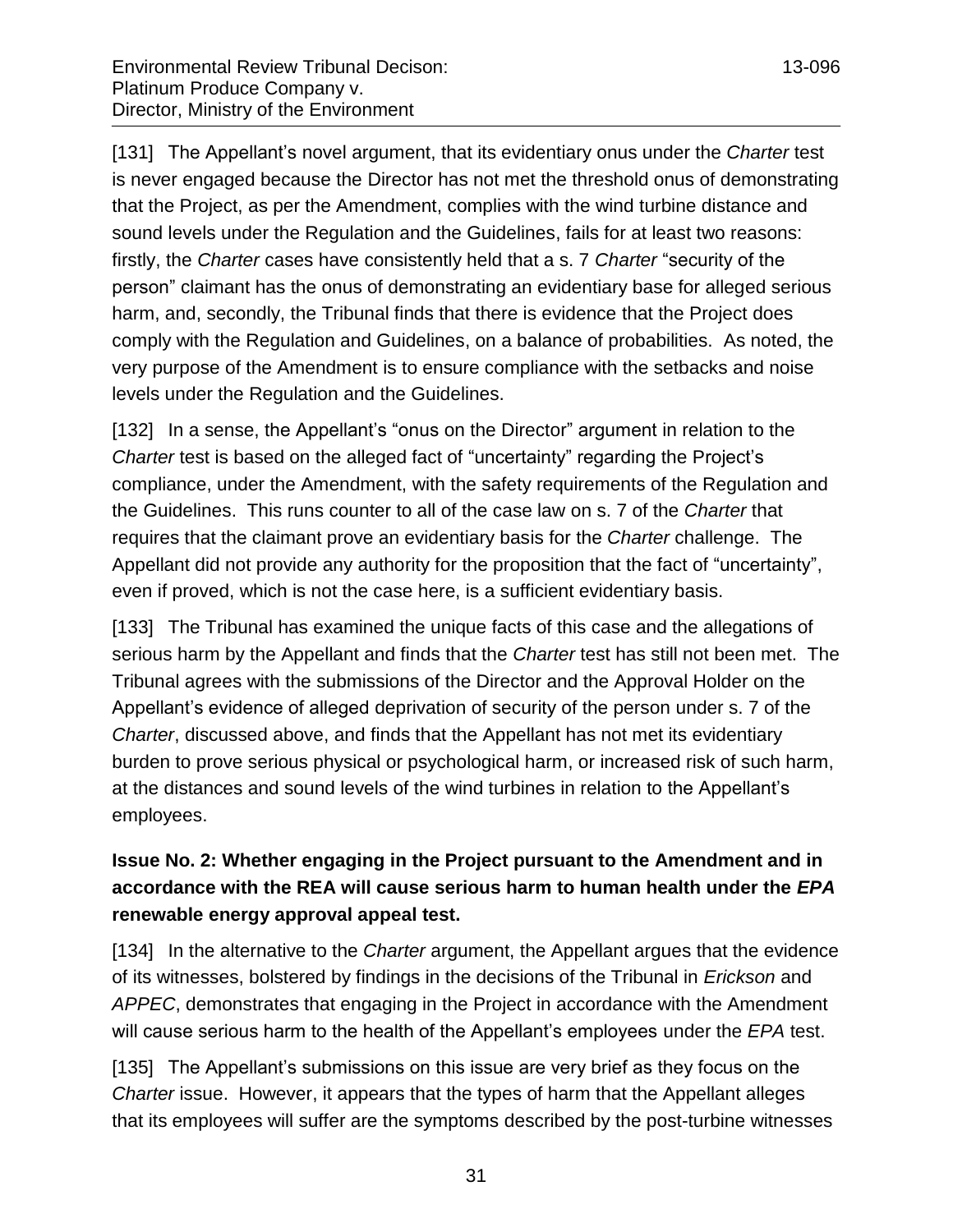of extreme annoyance and an increased risk of workplace injury because of sleep disturbance.

[136] The Director submits that the Appellant's evidence fails to meet the threshold under the statutory *EPA* s. 145.2.1 test. The Director submits that there is (emphasis in the original):

- **"no evidence or expert opinion** … that suggests that the Appellant's greenhouse workers will be exposed to **any** noise from the wind turbines";
- "no evidence that the cumulative exposure to noise form turbines in a dwelling and in an occupationnal setting will result in annoyance or other adverse health effects";
- "no direct evidence from anyone who will be directly impacted by the turbines";
- "no expert evidence or opinion that any of the symptoms experience by any of the "post-turbine witnesses" is in any way causally connected to wind turbines";
- no credible evidence that the noise caused by the wind turbines P038 and P039 will result in serious harm to human health. "Dr. McMurtry failed to provide any support for his proposition that a non-trivial percentage of persons who both live and work near turbines will be highly annoyed. … Nor is there any evidence about how any of the subjective influencing factors that affected the response of residential dwellers … apply to the greenhouse workers";

[137] The Director submits that it is very clear that the onus of proof is placed on the Appellant (see s. 145.2.1(3) of the *EPA*) and that there is no new evidence in this case to warrant a different result from the results in *Erickson*, *APPEC*, *Bovaird* and *Dixon*.

[138] The Approval Holder, in addition to supporting, or making independently, the above submissions of the Director, submits that the Appellant offered no expert medical opinion evidence diagnosing any of the Appellant's witnesses with alleged health effects. The Approval Holder argues that the evidence of Dr. McCunney demonstrates that the Amendment complies with the Regulation and the Guidelines and, as Dr. McCunney phrased it, "does not present a serious risk of harm to human health."

# <span id="page-31-0"></span>**Finding on Issue No. 2**

[139] In the renewable energy approval appeals regarding human health that have been decided by the Tribunal to date, no appellant has met the serious harm to human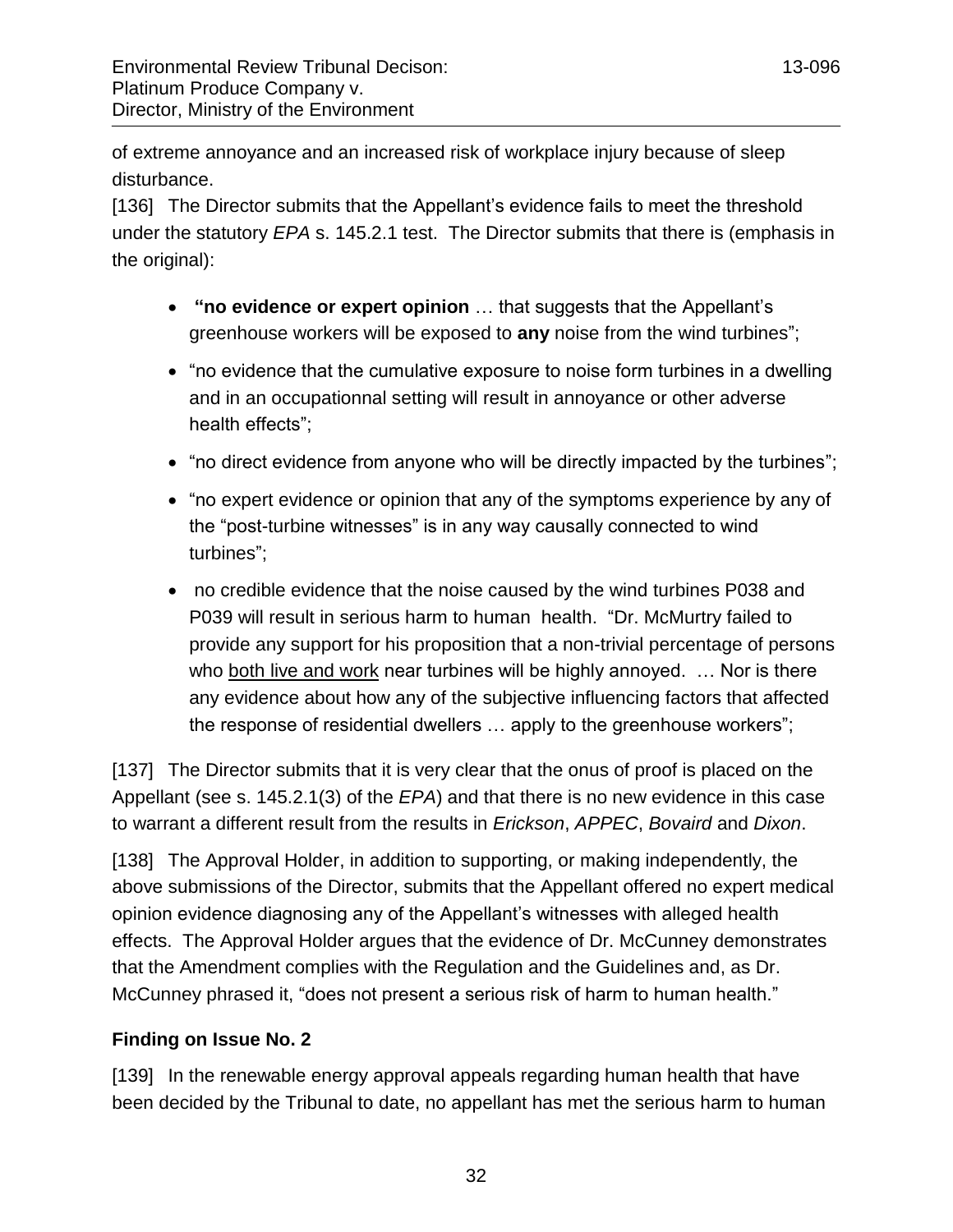health test based on the evidence provided in each case. The *EPA*, or statutory, test is that harm will be caused, not may be caused, and no case has established that the requisite harm will occur with respect to the project at issue. The Tribunal has acknowledged the seriousness of several of the effects that have been alleged but the cases have failed by not demonstrating that such serious effects will result from a given project operated in accordance with a renewable energy approval. The Tribunal has frequently found that medical expert evidence of appellants has fallen short of establishing causation and, even if causation were shown, medical evidence would be required to link the evidence of pre and post-turbine witnesses to the alleged serious harm.

[140] In *Dixon* the Tribunal compared the evidence in that case to the evidence in *APPEC* and *Bovaird*, and commented, at para. 174: "In those cases both similar, and substantially more, evidence was called and the Tribunal made findings that the test was not met." Likewise, it appears that in *APPEC*, *Bovaird* and *Dixon* there was "both similar, and substantially more, evidence" than in this case.

[141] The Tribunal refers to the above finding on Issue No. 1 and incorporates the findings on the lack of evidence of serious harm; the evidence here that fails to meet the s. 7 *Charter* test also fails to meet the *EPA* test. Again, the Tribunal leaves for future decisions to determine if the serious harm tests in the *Charter* and *EPA* are the same.

[142] The Tribunal adds that just as the Amendment was an important factor in the Tribunal's decision that the Appellant had standing to bring the *Charter* challenge on behalf of its employees because the Amendment was prompted by their living in proximity to wind turbines, the nature of the Amendment is also fundamental to the decision on this second issue. The very purpose of the Amendment is to ensure compliance with the setbacks and noise levels under the Regulation and the Guidelines.

[143] The Tribunal finds that the Appellant has not met its evidentiary burden to prove that engaging in the Project pursuant to the Amendment and in accordance with the REA will cause serious harm to human health under the *EPA* renewable energy approval appeal test.

### <span id="page-32-0"></span>**Overall Conclusion on Issues**

[144] The Tribunal finds, on the evidence and the facts as determined in this case, that the Appellant has not established that: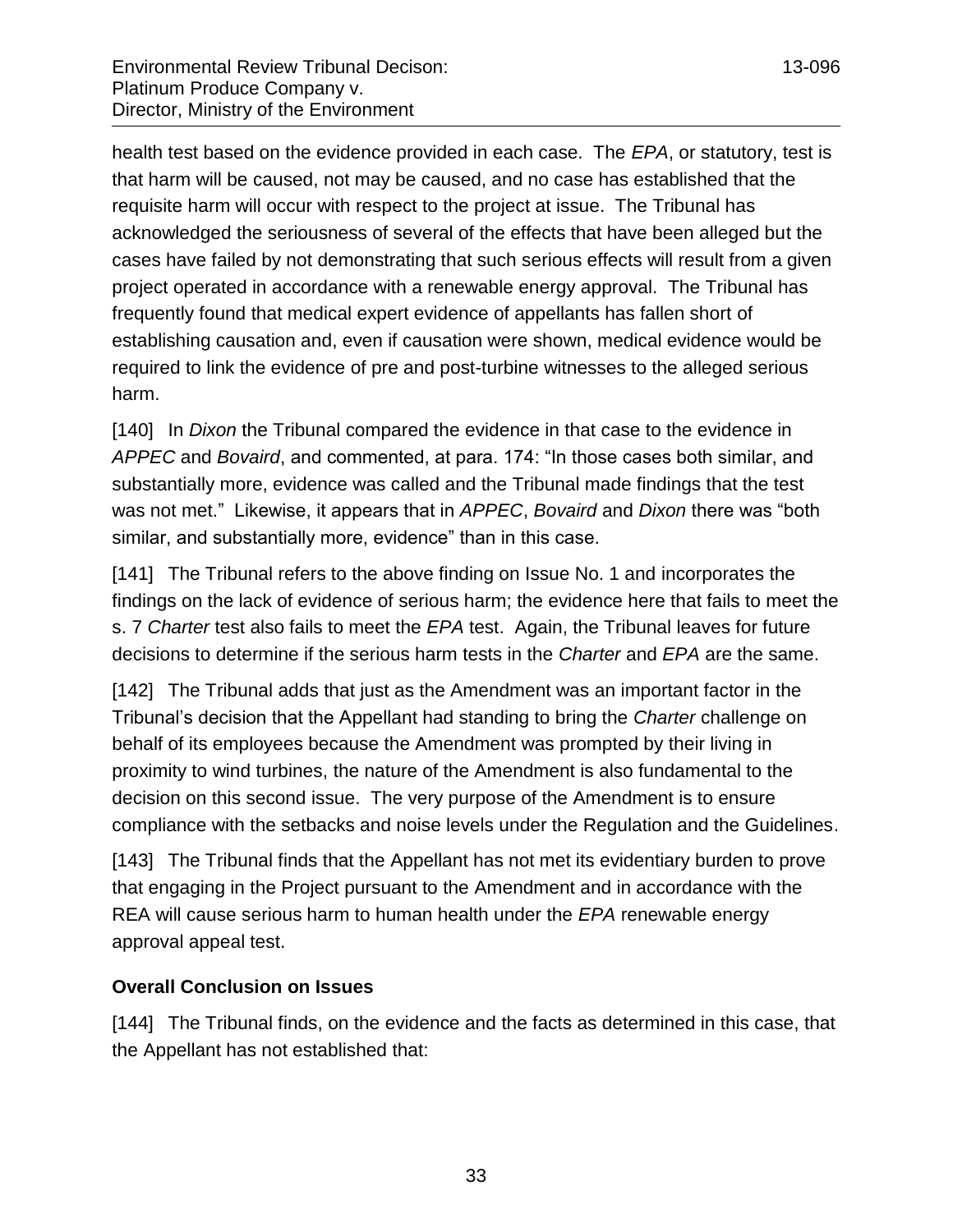- 1. the employees of the Appellant have been deprived of their s. 7 *Charter* right to security of the person except in accordance with the principles of fundamental justice; and
- 2. engaging in the Project pursuant to the Amendment and in accordance with the REA will cause serious harm to human health under the *EPA* renewable energy approval appeal test.

### <span id="page-33-0"></span>**DECISION**

[145] The appeal is dismissed.

*Appeal Dismissed*

*"Robert V. Wright"*

Robert V. Wright, Vice-Chair

Appendix A – Relevant Legislation and Tribunal Rules

Appendix B – Reasons for the order made September 26, 2013 granting Appellant standing on behalf of employees

Appendix C – Reasons for the order made November 19, 2013 refusing Appellant's motion to admit new evidence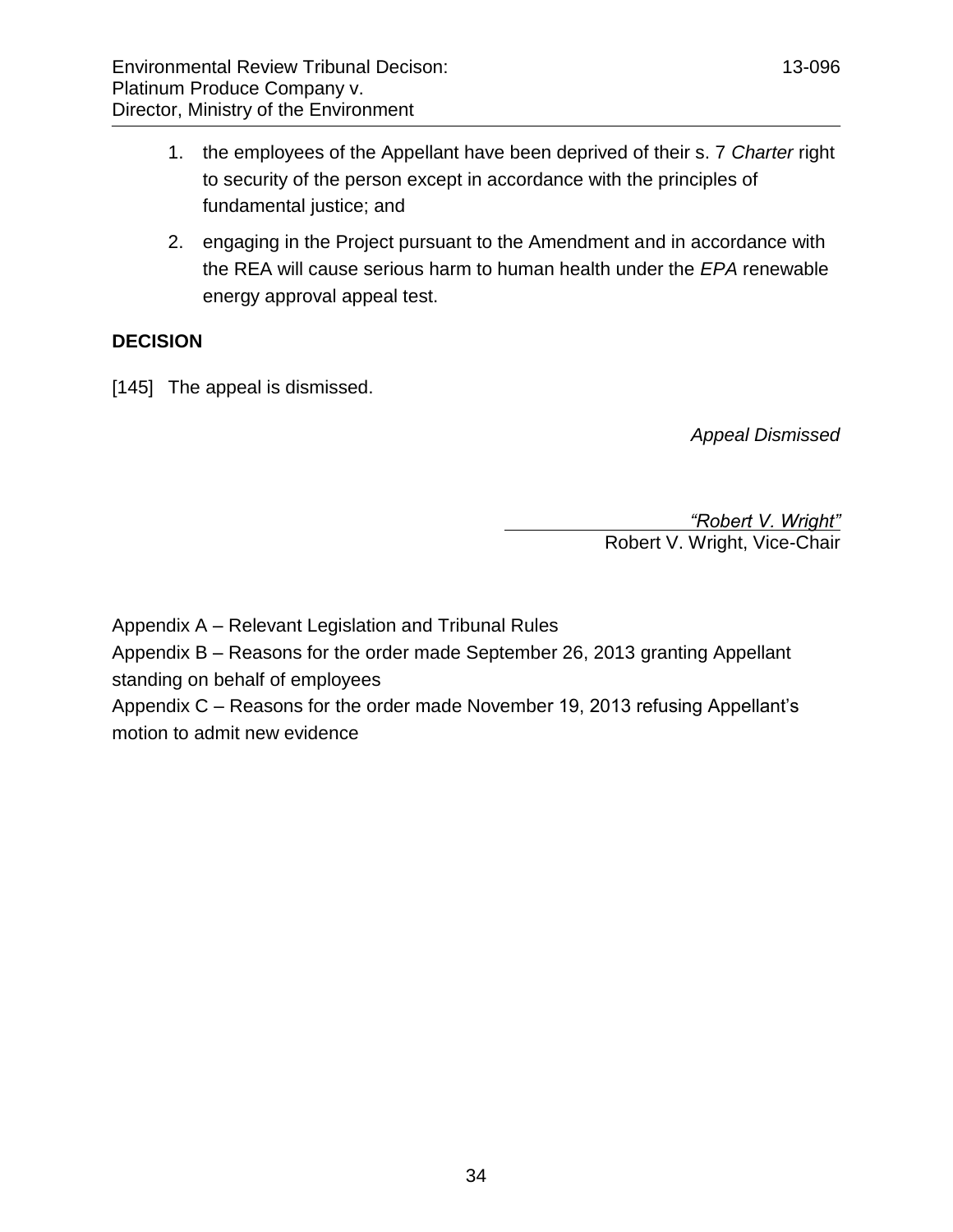### <span id="page-34-0"></span>**Appendix A – Relevant Legislation and Tribunal Rules**

CONSTITUTION ACT, 1982

PART I

#### CANADIAN *CHARTER* OF RIGHTS AND FREEDOMS

Whereas Canada is founded upon principles that recognize the supremacy of God and the rule of law:

Guarantee of Rights and Freedoms

Rights and freedoms in Canada

1. The *Canadian Charter of Rights and Freedoms* guarantees the rights and freedoms set out in it subject only to such reasonable limits prescribed by law as can be demonstrably justified in a free and democratic society.

…

#### LEGAL RIGHTS

Life, liberty and security of person

7. Everyone has the right to life, liberty and security of the person and the right not to be deprived thereof except in accordance with the principles of fundamental justice.

… ENFORCEMENT

Enforcement of guaranteed rights and freedoms

24.(1) Anyone whose rights or freedoms, as guaranteed by this *Charter*, have been infringed or denied may apply to a court of competent jurisdiction to obtain such remedy as the court considers appropriate and just in the circumstances.

…

PART VII

GENERAL

Primacy of Constitution of Canada

52.(1) The Constitution of Canada is the supreme law of Canada, and any law that is inconsistent with the provisions of the Constitution is, to the extent of the inconsistency, of no force or effect.

### *Rules of Practice of the Environmental Review Tribunal*

#### **Appeals of Renewable Energy Approvals under section 142.1 of the Environmental Protection Act**

#### **Constitutional Questions**

73. A Party, Participant or Presenter who intends to request a remedy under subsection 24(1) of the *Canadian Charter of Rights and Freedoms* in relation to an act or omission of the Government of Ontario or the Government of Canada or raise a question as to the constitutional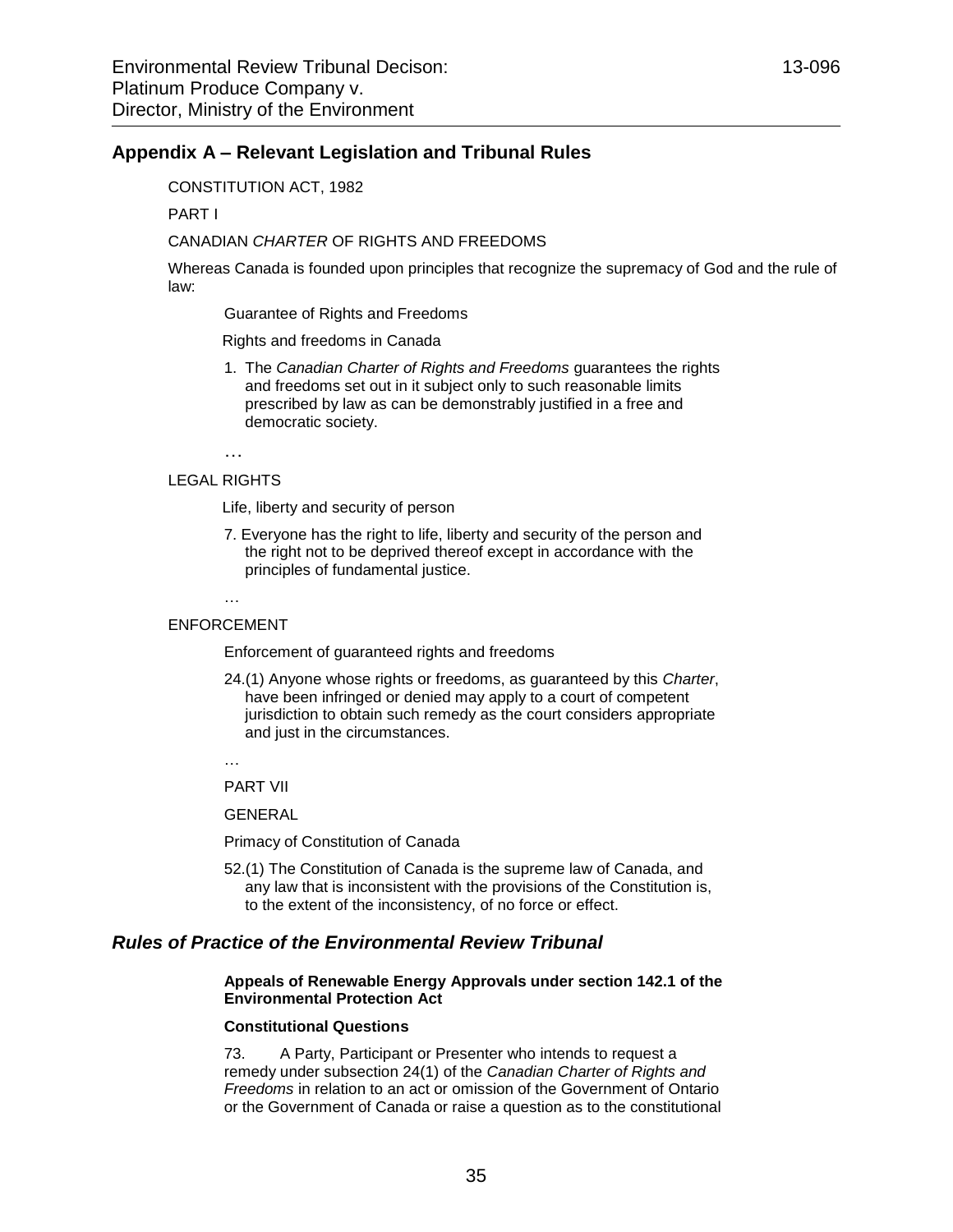…

validity or constitutional applicability of an Act applied by the Tribunal or a regulation or by-law made under the Act shall serve a Notice of a Constitutional Question on the Attorney-General of Canada and the Attorney-General of Ontario.

81. The Tribunal may choose to hear the arguments as preliminary matters before beginning to hear evidence, particularly if the constitutional question deals with the Tribunal's jurisdiction.

82. If the Tribunal determines that making a decision on the constitutional question will require it to have an extensive factual basis that will be provided by the evidence at the Hearing, the Tribunal may direct that the arguments regarding the constitutional question be heard later in the Hearing and that the Tribunal will make a decision later in the Hearing or at the end of the Hearing.

83. After hearing arguments at the beginning of the Hearing, the Tribunal may choose to reserve its decision until later in the Hearing or at the end of the Hearing if it appears to the Tribunal that this delay is advisable.

*Environmental Protection Act*, R.S.O. 1990, c E.19

#### **Interpretation**

**[1.](http://www.e-laws.gov.on.ca/html/statutes/french/elaws_statutes_90e19_f.htm#s1s1)** (1)

In this Act,

"natural environment" means the air, land and water, or any combination or part thereof, of the Province of Ontario;

#### **PART V.0.1 RENEWABLE ENERGY**

#### **Definition**

**47.1** In this Part,

"environment" has the same meaning as in the *Environmental Assessment Act*. 2009, c. 12, Sched. G, s. 4 (1).

…

#### **Purpose**

**47.2** (1) The purpose of this Part is to provide for the protection and conservation of the environment. 2009, c. 12, Sched. G, s. 4 (1).

#### **PART XIII APPEALS TO TRIBUNAL**

…

…

#### **Hearing re renewable energy approval**

**142.1** (1) This section applies to a person resident in Ontario who is not entitled under section 139 to require a hearing by the Tribunal in respect of a decision made by the Director under section 47.5. 2009, c. 12, Sched. G, s. 9.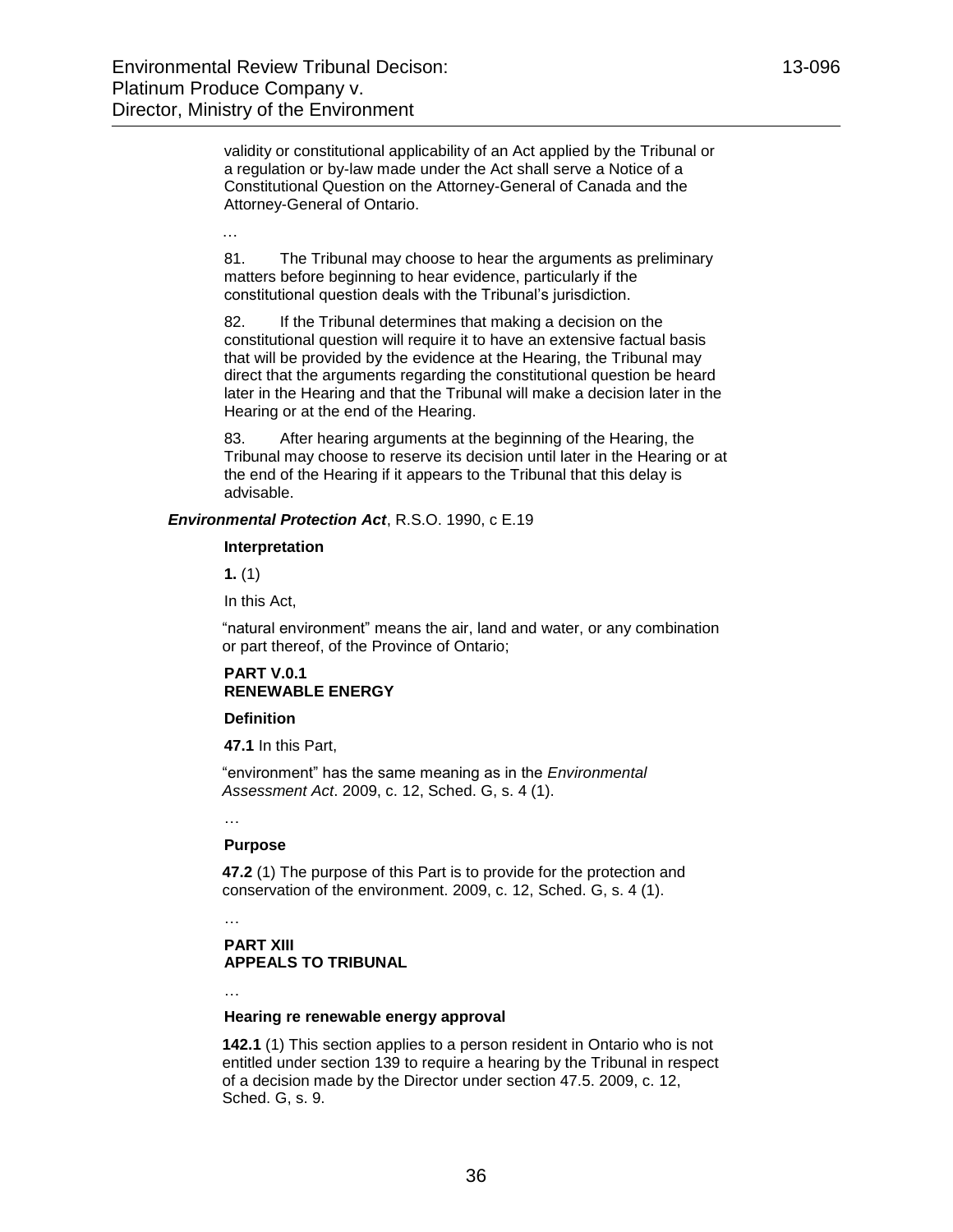#### **Same**

(2) A person mentioned in subsection (1) may, by written notice served upon the Director and the Tribunal within 15 days after a day prescribed by the regulations, require a hearing by the Tribunal in respect of a decision made by the Director under clause 47.5 (1) (a) or subsection 47.5 (2) or (3). 2009, c. 12, Sched. G, s. 9.

#### **Grounds for** hearing

(3) A person may require a hearing under subsection (2) only on the grounds that engaging in the renewable energy project in accordance with the renewable energy approval will cause,

- (a) serious harm to human health; or
- (b) serious and irreversible harm to plant life, animal life or the natural environment.

…

#### **Hearing** required **under s. 142.1**

**145.2.1** (1) This section applies to a hearing required under section 142.1. 2009, c. 12, Sched. G, s. 13.

#### **What Tribunal must consider**

[\(2\)](http://www.e-laws.gov.on.ca/html/statutes/french/elaws_statutes_90e19_f.htm#s145p2p1s2) The Tribunal shall review the decision of the Director and shall consider only whether engaging in the renewable energy project in accordance with the renewable energy approval will cause,

- (a) serious harm to human health; or
- (b) serious and irreversible harm to plant life, animal life or the natural environment.

#### **Onus of proof**

[\(3\)](http://www.e-laws.gov.on.ca/html/statutes/french/elaws_statutes_90e19_f.htm#s145p2p1s3) The person who required the hearing has the onus of proving that engaging in the renewable energy project in accordance with the renewable energy approval will cause harm referred to in clause (2) (a) or (b).

#### **Powers of Tribunal**

- [\(4\)](http://www.e-laws.gov.on.ca/html/statutes/french/elaws_statutes_90e19_f.htm#s145p2p1s4) If the Tribunal determines that engaging in the renewable energy project in accordance with the renewable energy approval will cause harm referred to in clause (2) (a) or (b), the Tribunal may,
	- (a) revoke the decision of the Director;
	- (b) by order direct the Director to take such action as the Tribunal considers the Director should take in accordance with this Act and the regulations; or
	- (c) alter the decision of the Director, and, for that purpose, the Tribunal may substitute its opinion for that of the Director.

#### **Same**

[\(5\)](http://www.e-laws.gov.on.ca/html/statutes/french/elaws_statutes_90e19_f.htm#s145p2p1s5) The Tribunal shall confirm the decision of the Director if the Tribunal determines that engaging in the renewable energy project in accordance with the renewable energy approval will not cause harm described in clause (2) (a) or (b). 2009, c. 12, Sched. G, s. 13.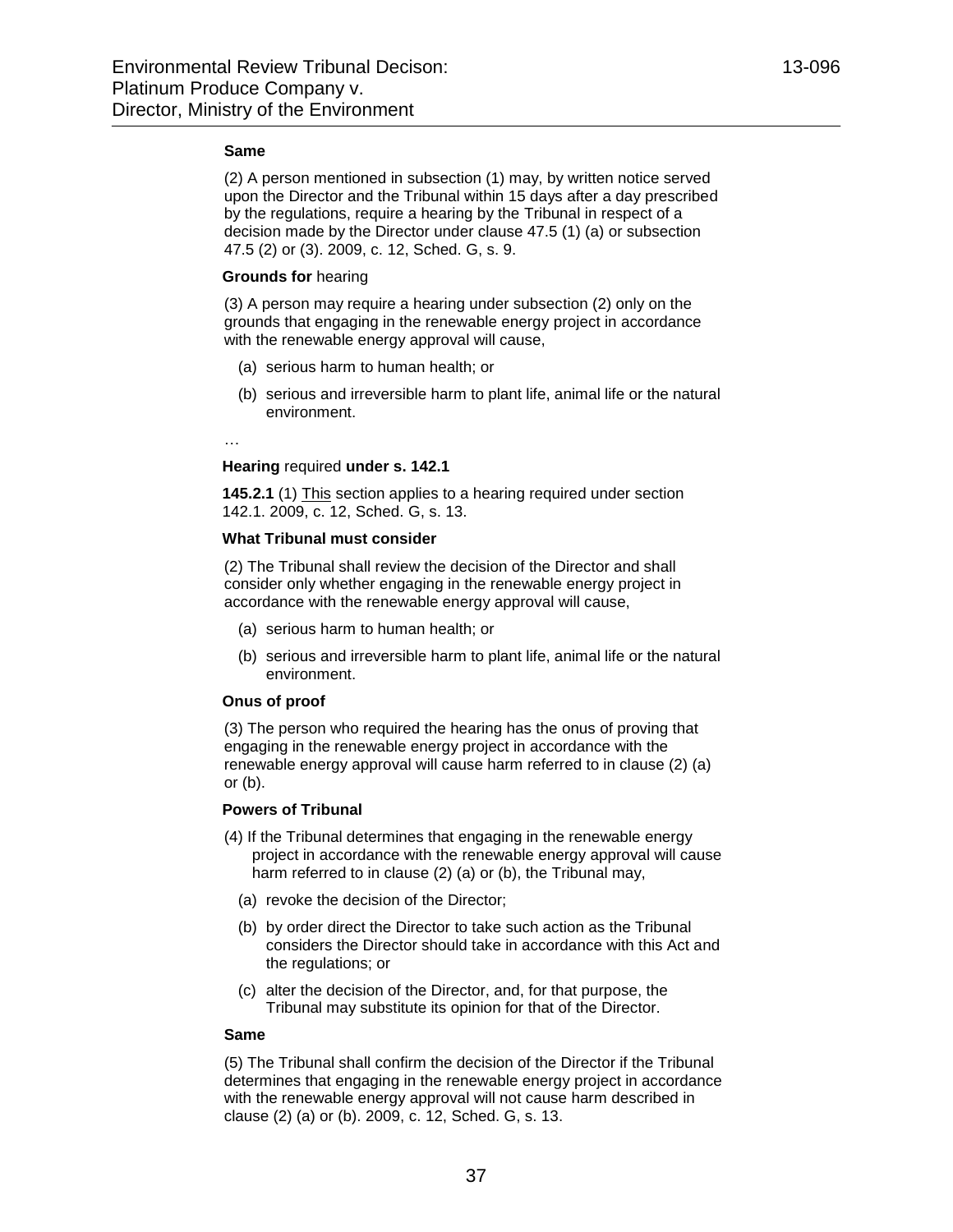### *Environmental Assessment Act,* **R.S.O. 1990, c. E.18**

### **PART I INTERPRETATION AND APPLICATION**

#### **Interpretation**

1. (1)In this Act,

…

"environment" means,

- (a) air, land or water,
- (b) plant and animal life, including human life,
- (c) the social, economic and cultural conditions that influence the life of humans or a community,
- (d) any building, structure, machine or other device or thing made by humans,
- (e) any solid, liquid, gas, odour, heat, sound, vibration or radiation resulting directly or indirectly from human activities, or
- (f) any part or combination of the foregoing and the interrelationships between any two or more of them,

in or of Ontario; ("environnement")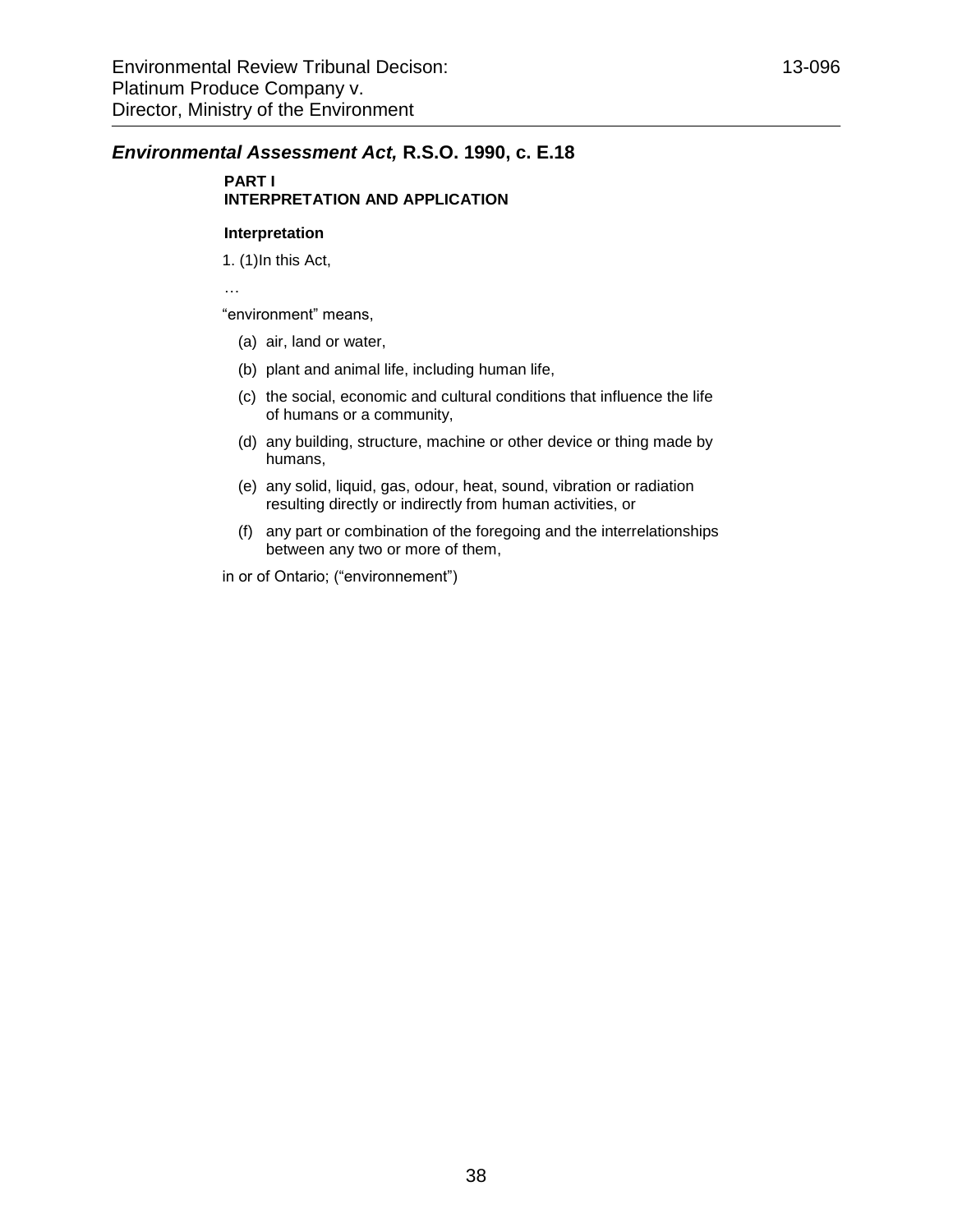# <span id="page-38-0"></span>**Appendix B – Reasons for the order made September 26, 2013 granting Appellant standing on behalf of employees**

# **Background**

On September 26, 2013 the Tribunal gave an oral decision that the Appellant has standing to pursue the constitutional claims of its employees pursuant to s. 7 of the *Charter* and any remedy that might be granted under s. 24(1) of the *Charter*. These are the reasons for that order.

The relevant background information regarding the motions of the Director and the Approval Holder in relation to the Appellant's claim for constitutional relief is set out in the Tribunal's order dated September 26, 2013 made regarding the preliminary hearing that was held on September 5, 2013.

### **Relevant Legislation and Rules**

### *Canadian Charter of Rights and Freedoms*

7. Everyone has the right to life, liberty and security of the person and the right not to be deprived thereof except in accordance with the principles of fundamental justice.

…

24.(1) Anyone whose rights or freedoms, as guaranteed by this *Charter*, have been infringed or denied may apply to a court of competent jurisdiction to obtain such remedy as the court considers appropriate and just in the circumstances.

### *Rules of Practice of the Tribunal*

Constitutional Questions

81. The Tribunal may choose to hear the arguments as preliminary matters before beginning to hear evidence, particularly if the constitutional question deals with the Tribunal's jurisdiction

### **Issue**

The issue is whether the Appellant's *Charter* challenge that its employees are being deprived of security of the person under s. 7 of the *Charter* should be struck for lack of standing. If it is not struck, then the question is what the appropriate scope of permissible challenge and remedy should be.

# **Discussion and Analysis**

The parties agree that the four types of standing for a *Charter* rights claim are listed in the decision in *Canadian Egg Marketing Agency v. Richardson*, [1998] 3 S.C.R. 157, at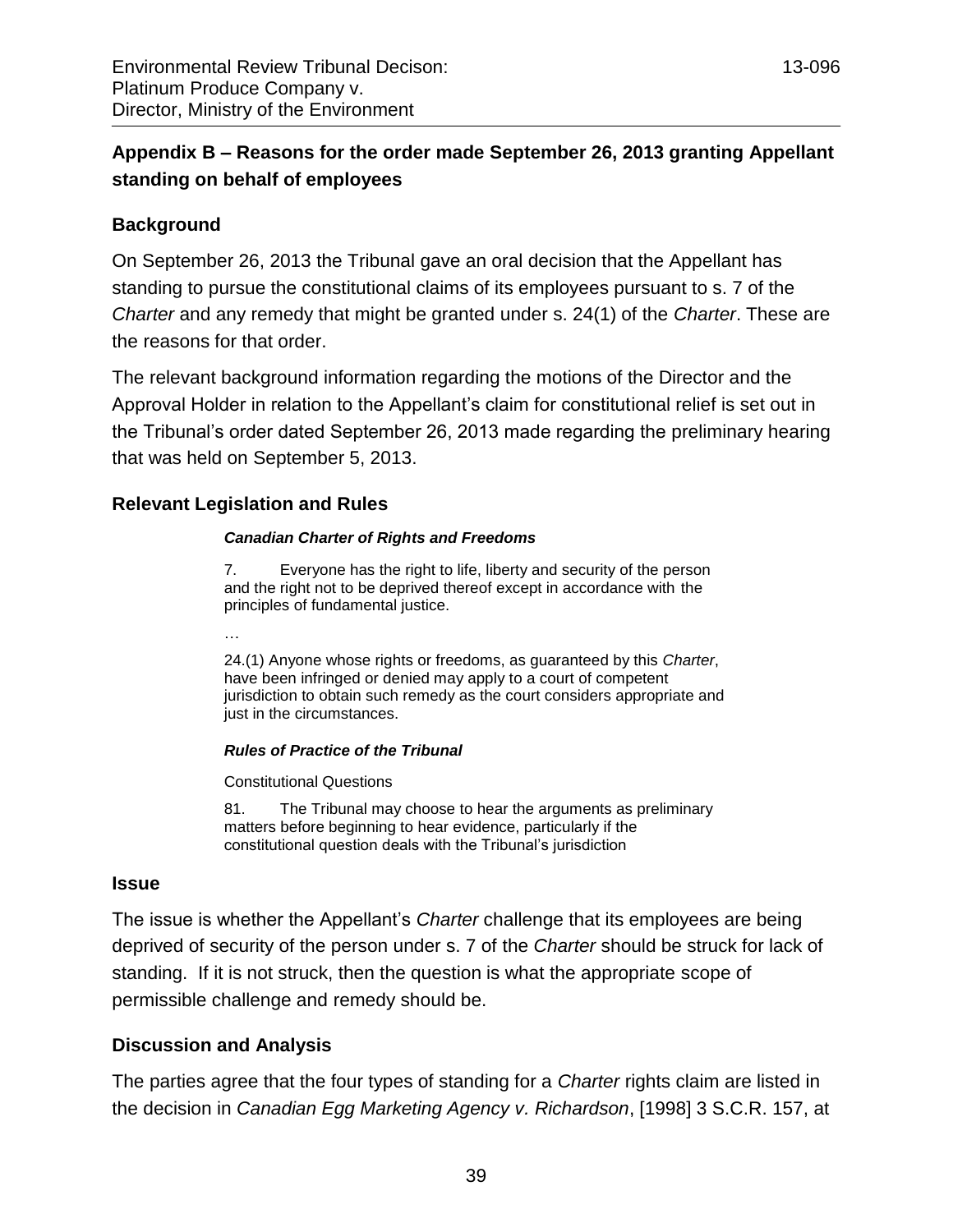para. 35. They are standing: as of right; involuntary, e.g., the "*Big M Drug Mart*" exception where a corporation is brought before the court involuntarily; in the public interest; and residuary discretion where a case has been fully argued on the merits.

The case law has determined that s. 7 of the *Charter* does not protect the rights of a corporation in its own right because "everyone" has been interpreted to mean human beings (*Irwin Toy Ltd. v. Quebec Attorney General*, [1989] 1 S.C.R. 927, para. 96 ("*Irwin Toy*")).

The Director and the Approval Holder submit that the Appellant, being a corporation, does not have direct standing to raise the s. 7 *Charter* challenge because that section does not protect corporate rights and only extends to natural persons. They submit that the Appellant has not provided any evidence or valid argument to support any of the exceptions.

The Appellant's first argument is that it has standing as of right to bring the *Charter* challenge on behalf of its employees because it has standing as of right to bring the appeal under s. 142.1 of the *EPA*. The Appellant's written submissions do not elaborate upon this submission and the Tribunal is not aware of any authority for the proposition. In its reply submissions, the Director disputes that s. 142.1 of the *EPA* gives the Appellant direct standing to raise a *Charter* s. 7 claim. The Director submits that there is a distinction between statutory standing to bring a claim under the *EPA* on the ground that a renewable energy project will cause serious and irreversible harm to human health or serious and irreversible harm to the environment, and standing to seek constitutional relief based on a *Charter* right. The Tribunal agrees with the submission of the Director and finds that the Appellant's framing of the issue in relation to the *EPA* does not give the Appellant direct standing to seek a s. 7 *Charter* remedy. The Tribunal rejects this argument of the Appellant.

The Appellant's alternative argument is that it should be granted public interest standing to advance the rights of its employees. This is the primary focus of the parties' submissions on the issue.

The Courts have identified three factors to determine public interest standing. They are whether: a serious justiciable issue is raised; the plaintiff has a real stake or a genuine interest in it; and, in all the circumstances, the proposed suit is a reasonable and effective way to bring the issue before the courts. The factors are to be applied purposively and flexibly. (See *Canada (Attorney General v. Downtown Eastside Sex Workers United Violence Society*, [2012] 2 S.C.R. 524 ("*Downtown Eastside*"), para. 37).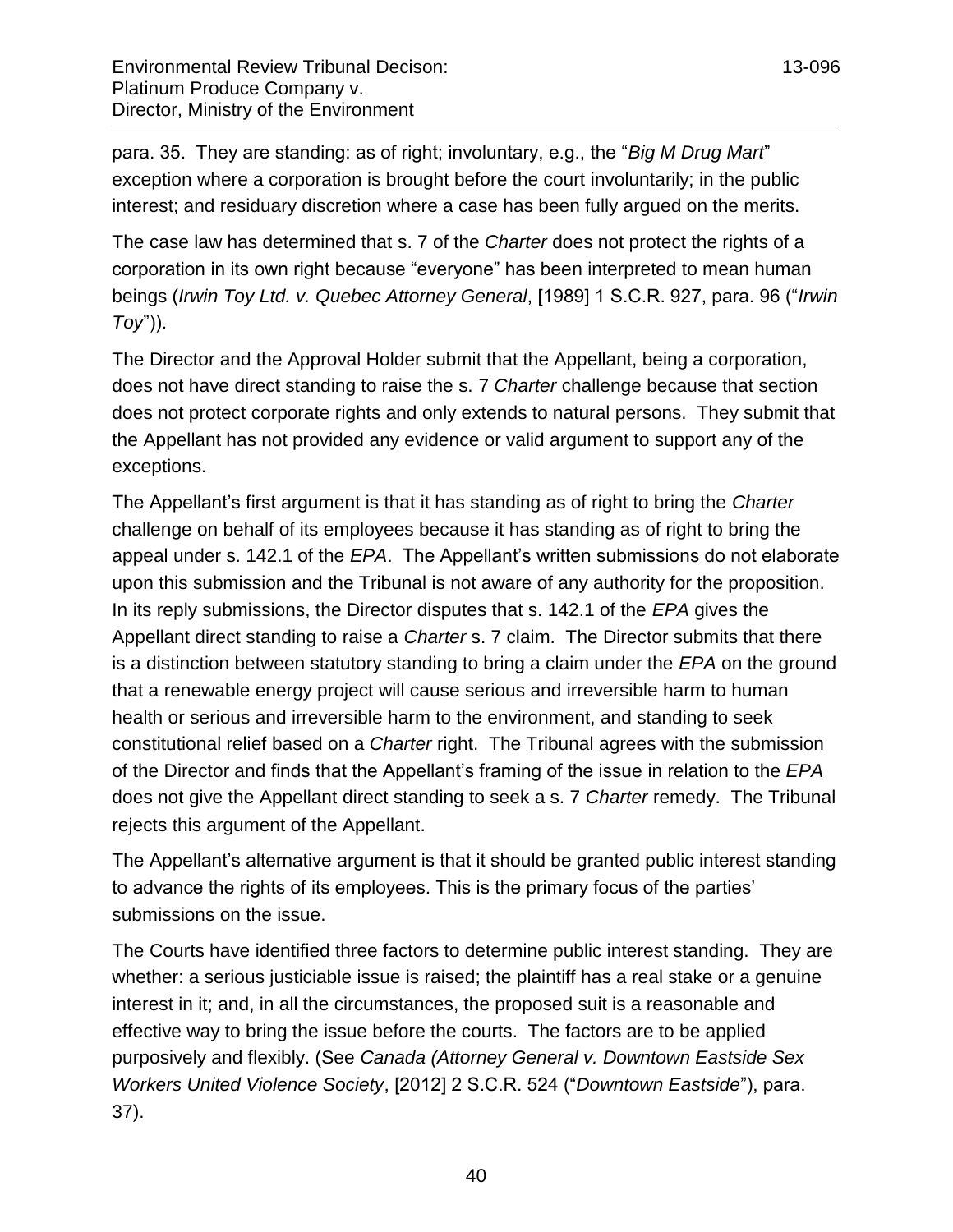Regarding the first two factors, the Appellant submits: that the justiciable issue is whether engaging in the Project in accordance with the Amendment will cause serious harm to human health, i.e., the Appellant's employees. The Appellant argues that it "has a genuine interest in the welfare of its employees, as would any reasonable employer and is required to provide a safe working environment for those same employees."

While the Director and the Approval Holder do not agree that the Appellant has satisfied the first two factors, the parties all focused their submissions on the third factor to determine public interest standing: whether the Appellant's *Charter* challenge is a reasonable and effective way to bring the issue before the Tribunal.

The Director and the Approval Holder submit that a claimant with standing as of right should be preferred (*Downtown Eastside*, *supra* at para. 37), e.g., the employees in this case and individuals in other cases. Relying upon the Tribunal's decision in *Municipality of North Middlesex v. Ontario (Ministry of the Environment)*, [2013] O.E.R.T.D. No. 43, affirmed by the Ontario Divisional Court on September 13, 2013, 78 C.E.L.R. (3D) 305 ("*North Middlesex*"), the Director argues that the Appellant is "ill-positioned to advance a *Charter* s. 7 claim compared to persons with direct standing" and that the Appellant has not provided any evidence to show why an employee could not have `reasonably or effectively brought such a claim, or that any of its employees support the Appellant bringing a claim on their behalf.

The Approval Holder argues that the Appellant has the onus of establishing that it should be granted public interest standing on the evidence. The Approval Holder further argues that the Appellant has not shown that this appeal is a reasonable and effective means of bringing the issue before the Tribunal because individuals have standing as of right to appeal a renewable energy approval, or its amendment, and there are other appeals before the Tribunal in which individuals with standing as of right have raised a s. 7 *Charter* challenge.

The Approval Holder cites the following passage from the decision in *Canadian Council of Churches v. Canada (Minister of Employment and Immigration)*, [1992] 1 S.C.R. 236 at paras. 28, 36 and 37, the emphasis added by the Approval Holder:

> The whole purpose of granting status is to prevent the immunization of legislation or public acts from any challenge. **The granting of public interest standing is not required when, on a balance of probabilities, it can be shown that the measure will be subject to attack by a private litigant.** The principles for granting public standing set forth by this Court need not and should not be expanded. The decision whether to grant status is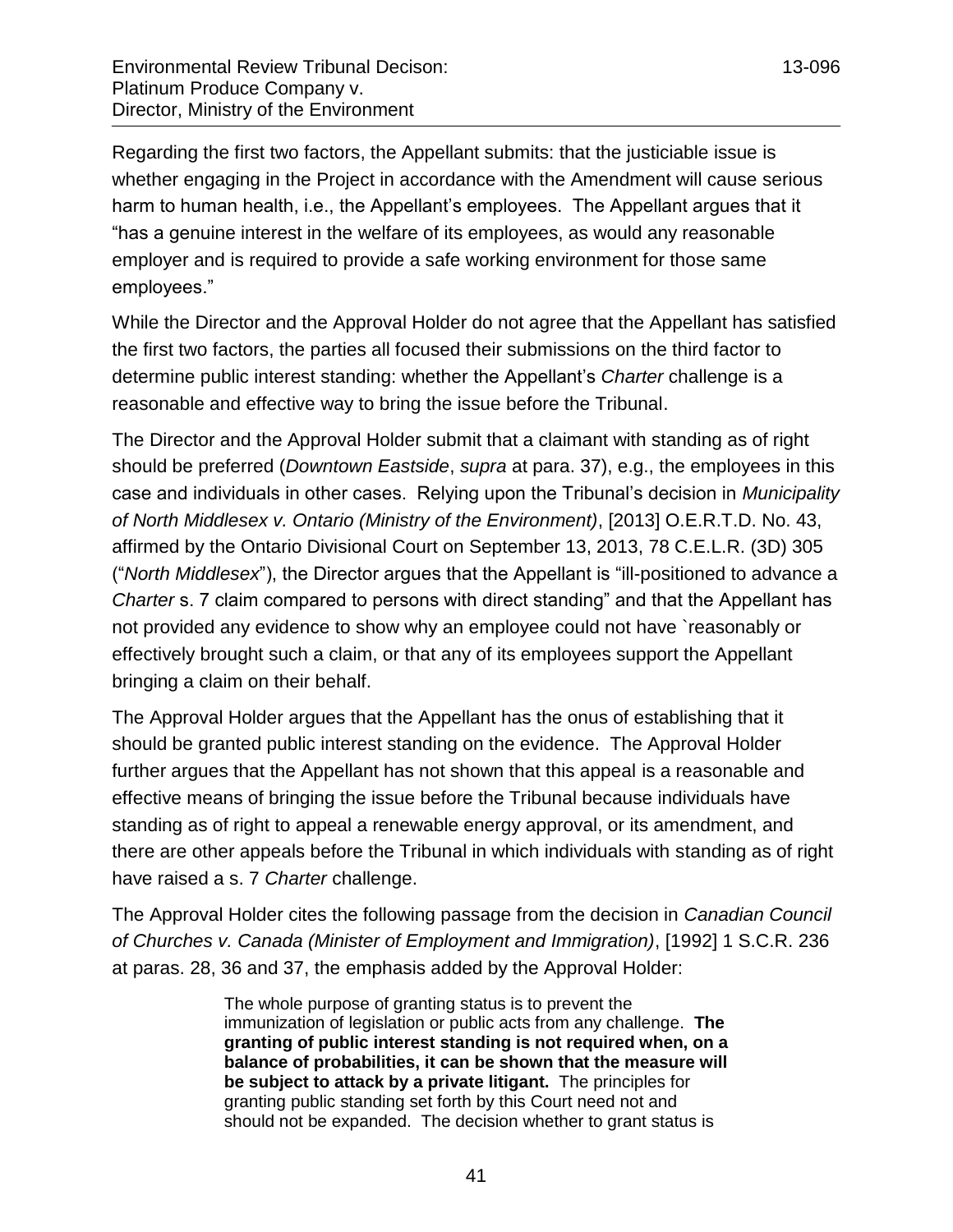a discretionary one with all that that designation implies. Thus underserving applications may be refused. Nonetheless, when exercising the discretion the applicable principles should be interpreted in a liberal and generous manner.

While the Approval Holder cites the above passage for the principle that the third factor is not satisfied if it is likely that another individual will bring the same s. 7 *Charter* claim in another renewable energy approval appeal, it is also of note that the court comments that "the applicable principles should be interpreted in a liberal and generous manner."

Here the Appellant relies upon the material facts alleged in its "pleadings" to support its public interest argument, those being the notice of appeal and the Notice of Constitutional Question.

The notice of appeal, in paras. 8 and 9, states:

- 8. The Appellant operates a greenhouse that employs approximately 60 (sixty) persons. The majority of these persons are resident year round in a bunkhouse dwelling located approximately 555 meters from the amended location of turbine P038. In addition, the greenhouse wherein these individuals work for approximately 50 hours per week, which covers approximately 50 acres, is located much less than 550 meters from this turbine. Turbine P037 is located approximately 550 meters from the green house and Turbine P039 is located approximately 450 meters from the green house. If between 5% and 30 % of these individuals at these points of reception experience the health effects enumerated above, the impact of the Project on human health will be very serious.
- 9. In addition, the proximity of the green house to the above mentioned IWTs raises serious concerns regarding serious harm to human health resulting from ice throw, turbine collapse and blade failure.

The Notice of Constitutional Question provides:

The material facts giving rise to the Appellant's constitutional question are set out in the Notice of Appeal, attached hereto.

The following are the legal bases for the constitutional question:

- 3. If a project such as the one described above is approved or amended, an appellant is entitled to appeal the Director's decision to the Environmental Review Tribunal. On July 26, 2013, the Appellant appealed the Director's decision to amend the REA on behalf of its employees, the majority of whom reside in a bunkhouse dwelling in close proximity to the Project and whose workplace is located less than 550 meters from the Project.
- …

…

5. The legislative scheme for granting approvals to wind farm projects violates the right to security of the person as guaranteed to the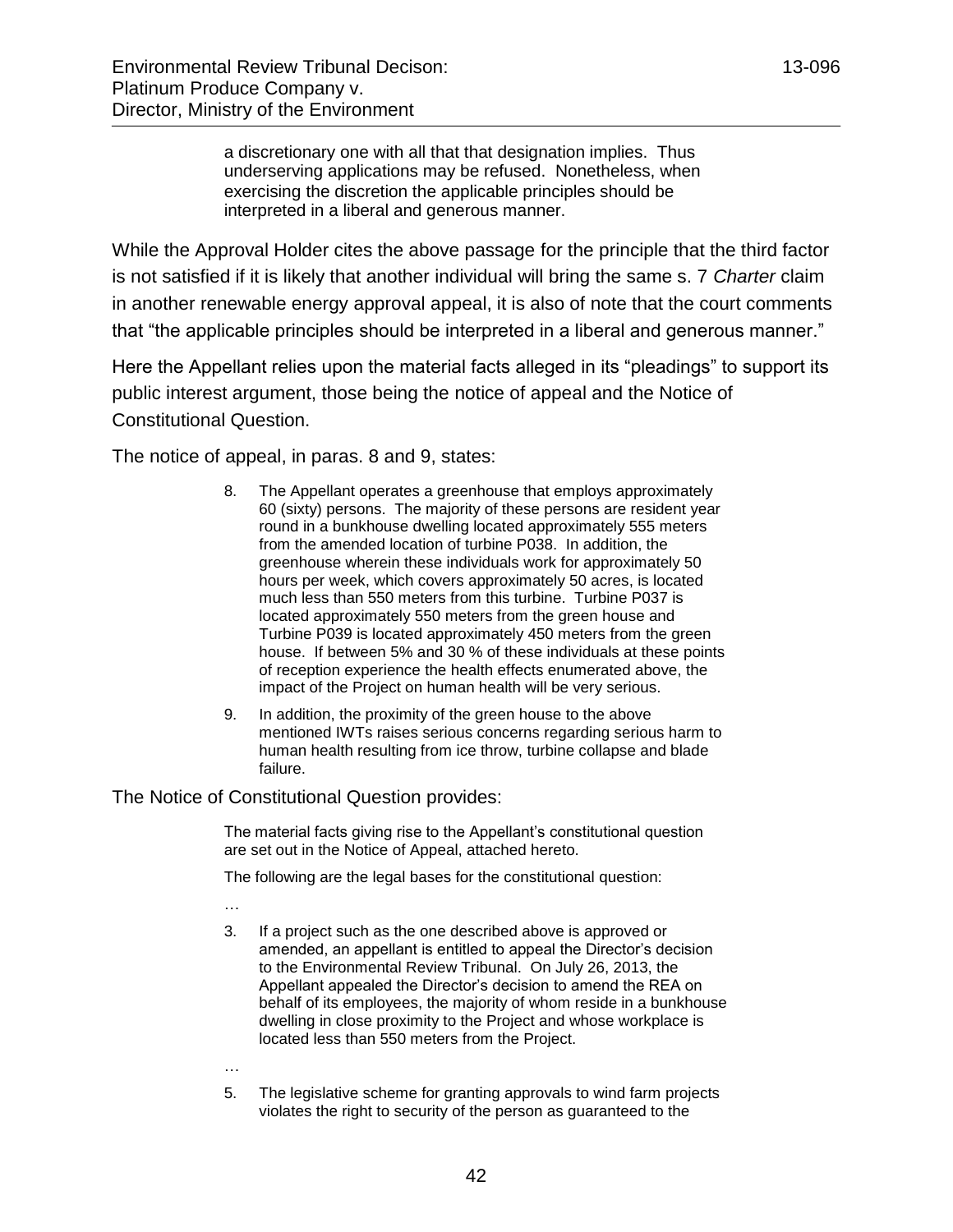Appellant's employees by section 7 of the Charter in that approvals can be issued to project proponents notwithstanding the known adverse heatlh effects.

In its written submissions on this motion, the Appellant states (emphasis added):

the majority of those employed in the greenhouse by the Appellant are **migrant** agricultural workers residing in Ontario **on a temporary basis in order to earn enough money in the growing season to support themselves and what family they may have in their home countries**.

With respect, some of the bolded information above goes beyond the information contained in the Notice of Appeal, Notice of Constitutional question and the evidence on the motions. For instance, there is no information to support the Appellant's allegation that the employees are supporting families in other countries. There is also no information that these are "migrant" workers in the sense that they come from other countries. As noted below, the evidence does establish that they are seasonal employees at a minimum.

What is clear from the Notice of Appeal, the Notice of Constitutional Question and the evidence on the motions is that the Appellant's employees are agricultural workers who work in a greenhouse and mostly reside in a bunkhouse, and that both structures are on the Appellant's property in proximity to industrial wind turbines of the Project. The Appellant alleges that engaging in the Project in accordance with the Amendment will cause serious harm to the employees' health.

It is important that the Amendment, which involves the relocating and de-rating of wind turbines because of potential health and safety concerns for human beings, appears to be primarily the result of the Appellant advising the Approval Holder that the bunkhouse is a residence for seasonal greenhouse workers and not just an agricultural building. This information is confirmed in the affidavits of Colin Edwards and Tanya Zitt, filed in support of the Approval Holder's motion.

In particular, Exhibit "A" to the affidavit of Ms. Zitt, a letter dated April 9, 2013 from the Approval Holder's consultant to the Environmental Assessment and Approvals Branch of the Ministry of Environment contains a table that explains the proposed changes to the Project as the result of the Amendment. The table, under the heading "Rationale for Change" for moving and/or de-rating the above-noted wind turbines (identified as P038 and P039), states:

> After REA was issued by the MOE, an adjacent non-participating landowner advised South Kent of a bunkhouse on their property used by seasonal greenhouse workers. This receptor was not previously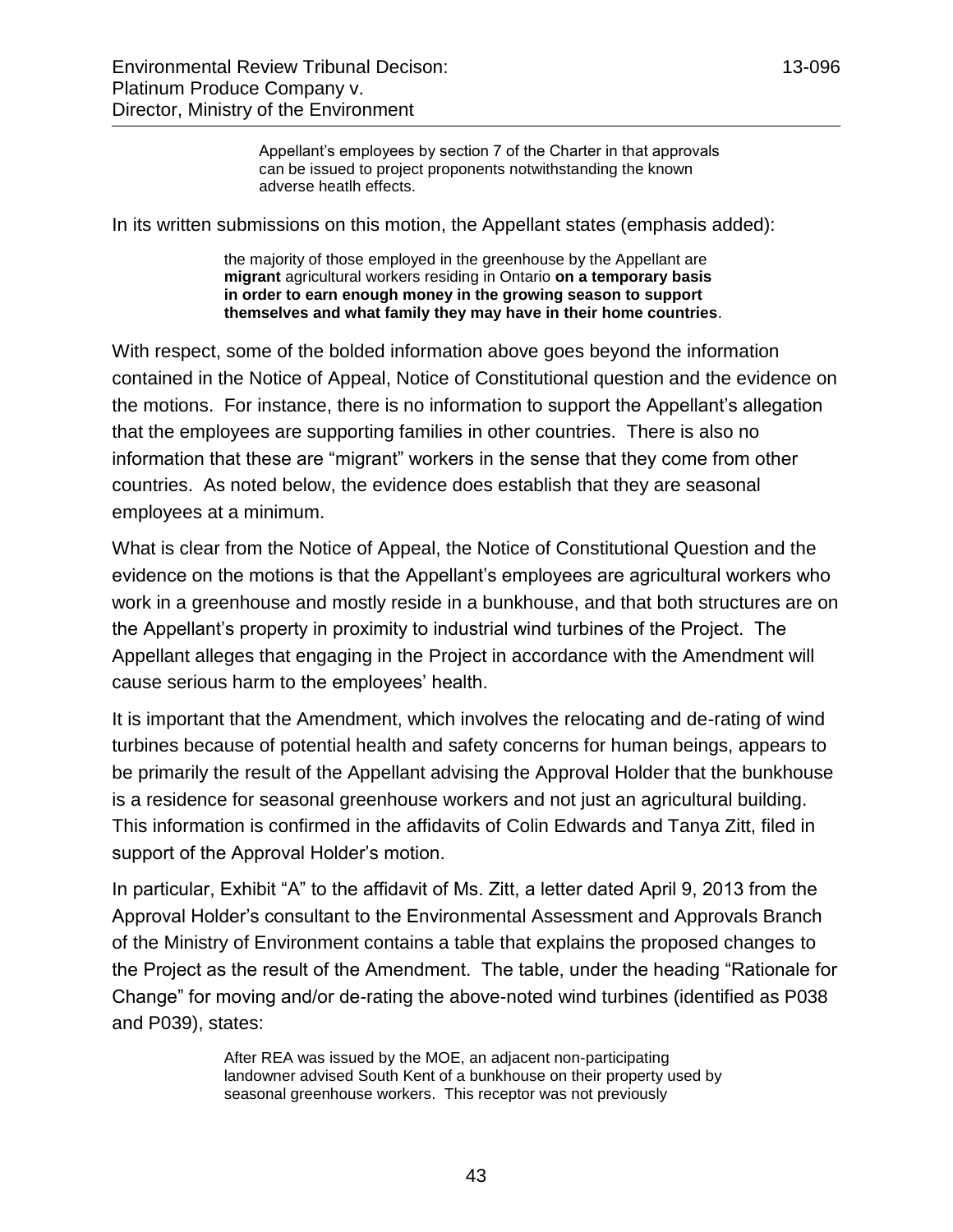identified [the following is added to the reference to turbine P038] and was located within 550 m of turbine P038.

Of the four changes to the Project set out in the table, the rationale for two of the changes specifically relates to the Appellant's employees who are described as "seasonal greenhouse workers". This confirms the material facts alleged in the notices that it filed.

In support of its submission that the Appellant's employees are not well positioned to advance the alleged breach of their section 7 *Charter* rights on their own behalf, the Appellant cites the decision of the Supreme Court of Canada in *Dunmore v. Ontario (Attorney General)*, [2001] S.C.J. No. 87, para. 168:

> In this case, there is no doubt that agricultural workers, unlike the RCMP officers in Delisle, do generally suffer from disadvantage, and the effect of the distinction is to devalue and marginalize them within Canadian society. Agricultural workers "are among the most economically exploited and politically neutralized individuals in our society" and face "serious obstacles to effective participation in the political process" (D.M. Beatty, Putting the Charter to Work: Designing a Constitutional Labour Code (1987), at p. 89). Indeed, the trial judge clearly found, at p. 216, that "agricultural workers have historically occupied a disadvantaged place in Canadian society and that they continue to do so today. For the purposes of the s. 15 analysis, I have no hesitation in finding on the evidence that agricultural workers are a disadvantaged group. They are poorly paid, face difficult working conditions, have low levels of skill and education, low status and limited employment mobility.

While the Appellant further submits that the greenhouse workers are disadvantaged as non-citizens, the Appellant has not directed the Tribunal to where that information is contained in the Notice of Appeal, Notice of Constitutional Question, or the evidence on the motions.

Regarding the Approval Holder's argument that there are other appeals before the Tribunal in which individuals with standing as of right have raised a s. 7 *Charter* challenge, the Appellant submits:

> while it may be possible for a future appellant to bring similar claims, it would not allow for the rights of the Appellant's employees in this case to be protected, an outcome that does not correspond with the principles of natural justice and procedural fairness and/or fundamental justice as required in section 7 of the *Charter*.

The Director also submits that there is no evidence of record to support a claim of public interest standing on the *Charter* challenge. The Director argues that there is no evidence of the employees' motivation for working, or that they fear reprisals or have language difficulties, or that they support or consent to a claim being brought on their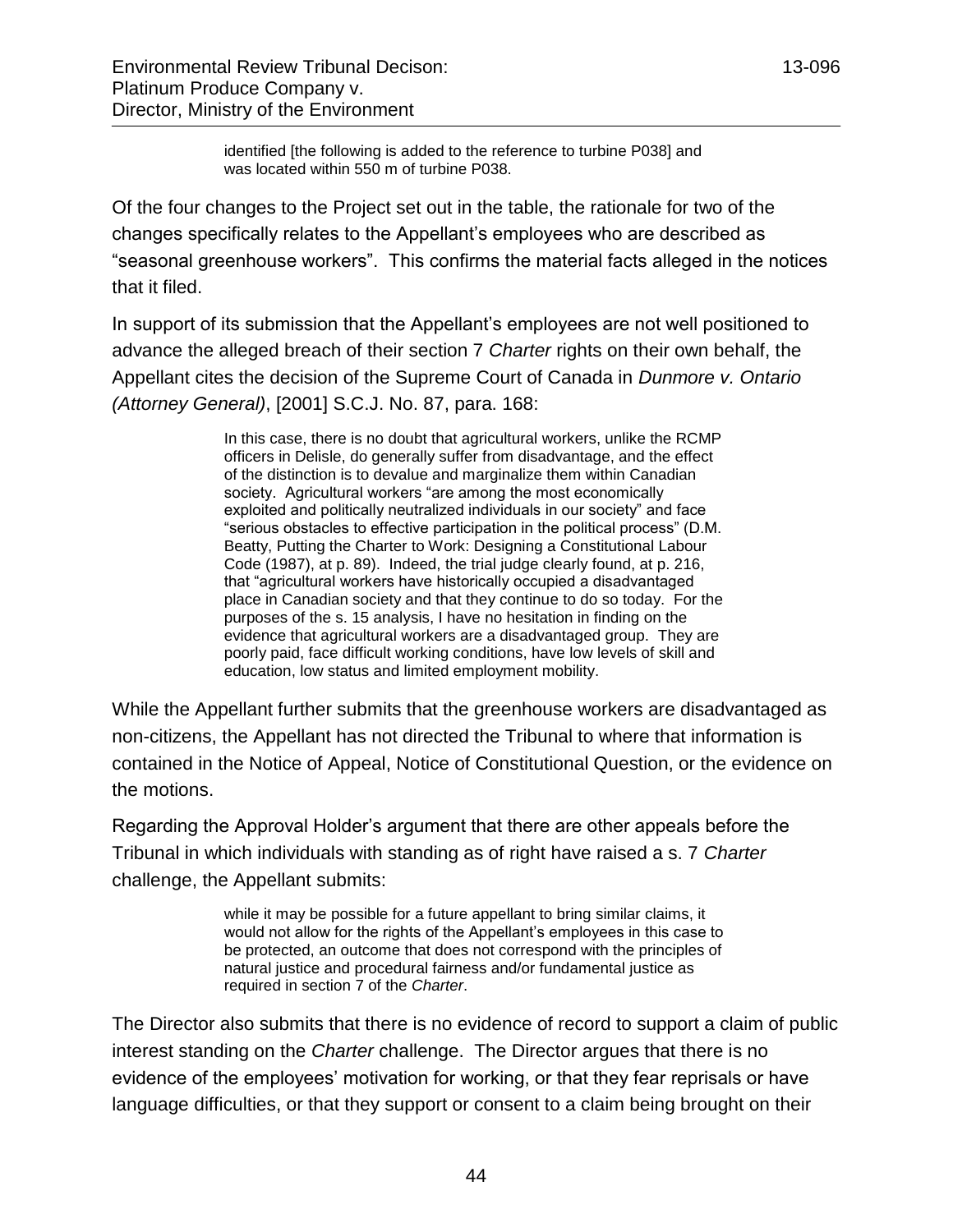behalf. The Director points out that in *Downtown Eastside* numerous affidavits of sex workers were filed as to their unwillingness to bring forward the *Charter* challenge. The Director submits that the Tribunal should not speculate on whether allowing the Appellant to bring a *Charter* challenge is in the interests of the employees.

The Director further argues that in *Dunmore* the agricultural workers were found to be disadvantaged because of poor working conditions largely in the control of their employer and that it would be inappropriate to grant such an employer public interest standing if that is the case here, which is not known because there is no evidence in that respect.

In *North Middlesex*, the Director and the approval holder argued that the municipality (the appellant) raised the s. 7 *Charter* issue on its own behalf, and not on behalf of its residents. The Notice of Constitutional Question in *North Middlesex* sought the remedy alleging that the *EPA* provisions "allow for the violation of the Municipality of North Middlesex's rights under section 7" of the *Charter*. The Director and approval holder submitted that the municipality did not raise a justiciable issue, which is the first factor to be considered regarding public interest standing. The Tribunal found that the municipality did not have s. 7 *Charter* rights and, therefore, such rights could not be violated. The Tribunal found that the principle applies generally to corporations: "As has long been settled by the Supreme Court of Canada in *Irwin Toy*, corporations have no s. 7 *Charter* rights of their own."

Applying the *Downtown Eastside* factors, the Tribunal in *North Middlesex* found that the appellant's s. 7 *Charter* claim did not raise a serious justiciable issue, the first of the factors listed in *Downtown Eastside*. The Tribunal found this to be determinative of the standing issue, but went on to consider the other factors.

Regarding public interest standing, the Tribunal in *North Middlesex* noted that there was one mention of "residents'" s. 7 rights in the appellant's notice of constitutional question (which adopted the allegations in the notice of appeal, as in the case before this panel of the Tribunal) but that did not change the specific allegation in the constitutional question regarding the rights of the municipality. The Tribunal also discussed the need for the municipality to amend the notice of constitutional question if the claim was to proceed, although the appellant did not make that request, and went on to consider the third factor in *Downtown Eastside* (whether there is a reasonable and effective means of bringing the issue before the Tribunal) to help determine if an amendment would make any difference to the result.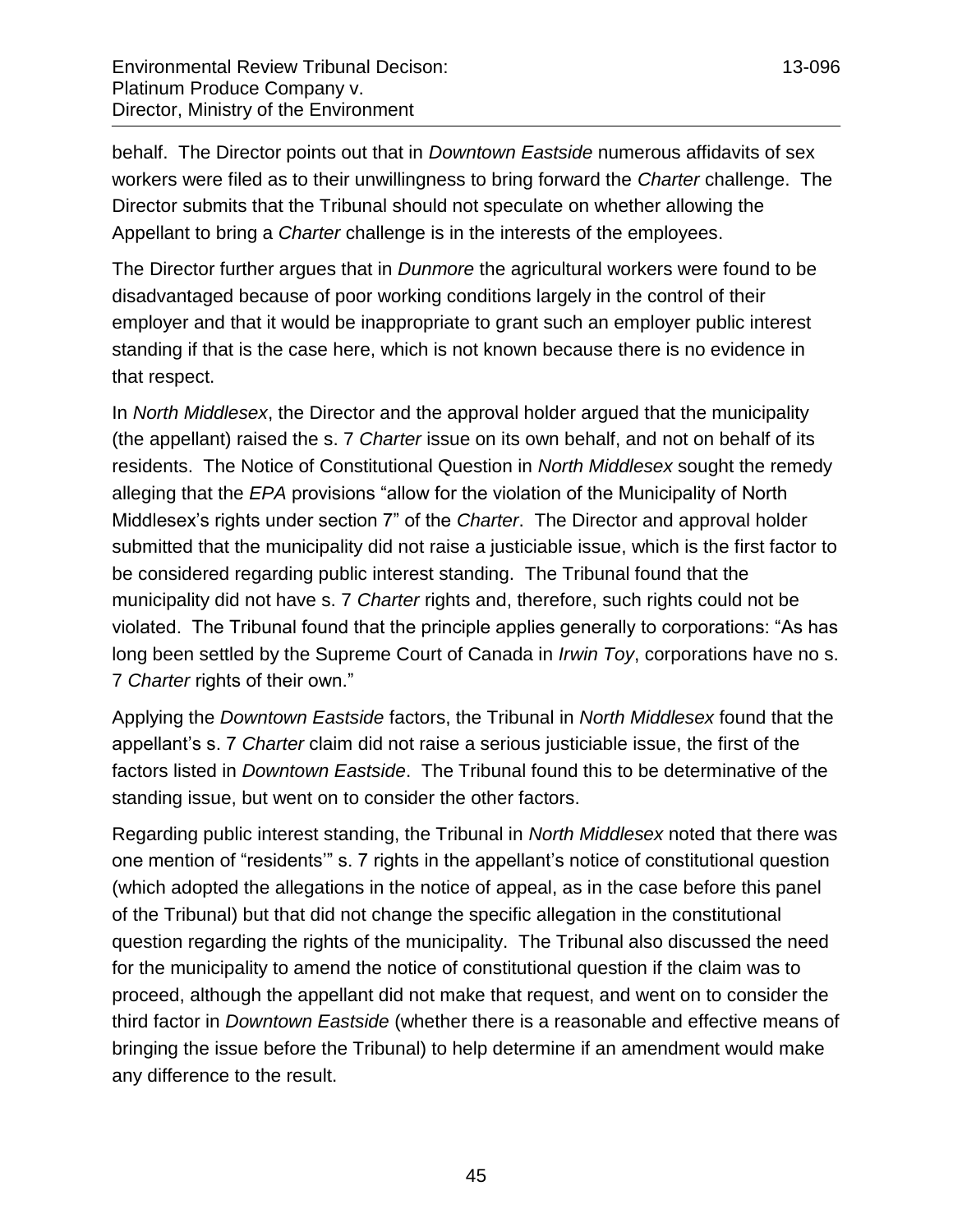In *North Middlesex*, the circumstances in respect of the public interest standing claim were further complicated because an individual (also represented by counsel for the municipality) was seeking to be added as a party to the proceeding for the very purpose of making a s. 7 *Charter* claim on the "serious harm to human health" branch of the *EPA* renewable energy approval test. The Tribunal exercised its discretion to deny the individual's request for party status, gave detailed reasons and added:

> To allow a constitutional question to be raised by a new party at this stage would adversely affect the timeliness of the proceeding and would countenance the Municipality's and Mr. Verkley's failure to pursue the constitutional question properly at an earlier point in the proceeding.

The Tribunal found in *North Middlesex* that to allow the municipality to amend the notice of constitutional question at a late stage in the proceeding would not be a reasonable and effective means of bringing the constitutional issue forward. The Tribunal emphasized that its finding was made in the "narrow and unusual circumstances" of the case, including the original flawed notice of constitutional question, the expedited nature of renewable energy appeal proceedings, and the fact that other individuals could make a s. 7 *Charter* claim in such appeals.

The appellant's appeal of the Tribunal's decision in *North Middlesex* was dismissed by the Divisional Court. The Divisional Court also stated that it agreed that the Tribunal's conclusion in *Bovaird v. Director, Ministry of the Environment*, 2013 Carswell Ont 18046 ("*Bovaird*") is distinguishable from that in the *North Middlesex* case. In *Bovaird* the Tribunal had dismissed the Director's motion to strike out an individual's claim for constitutional relief under s. 7 of the *Charter*.

In *North Middlesex* the Director and the Approval Holder also argued that the municipality did not provide any evidence to support the granting of public interest standing. However, according to the Tribunal's reasons in that case, the approval holder also submitted that "the Notice [of Constitutional Question] forms the basis of the claim, and that the plain words of the Notice allege that the Municipality is claiming that its rights are being infringed." The Tribunal in that case considered material facts alleged in the notice of constitutional question, e.g., the reference to residents, in deciding whether the municipality had standing to bring the *Charter* challenge. In the case before this panel of the Tibunal the Notice of Constitutional Question incorporates the Notice of Appeal and together they form the basis of the claim. In addition, in this case there is evidence to support the allegation of material facts in the "pleadings", as the Appellant refers to them, in the materials filed by the Approval Holder. Furthermore,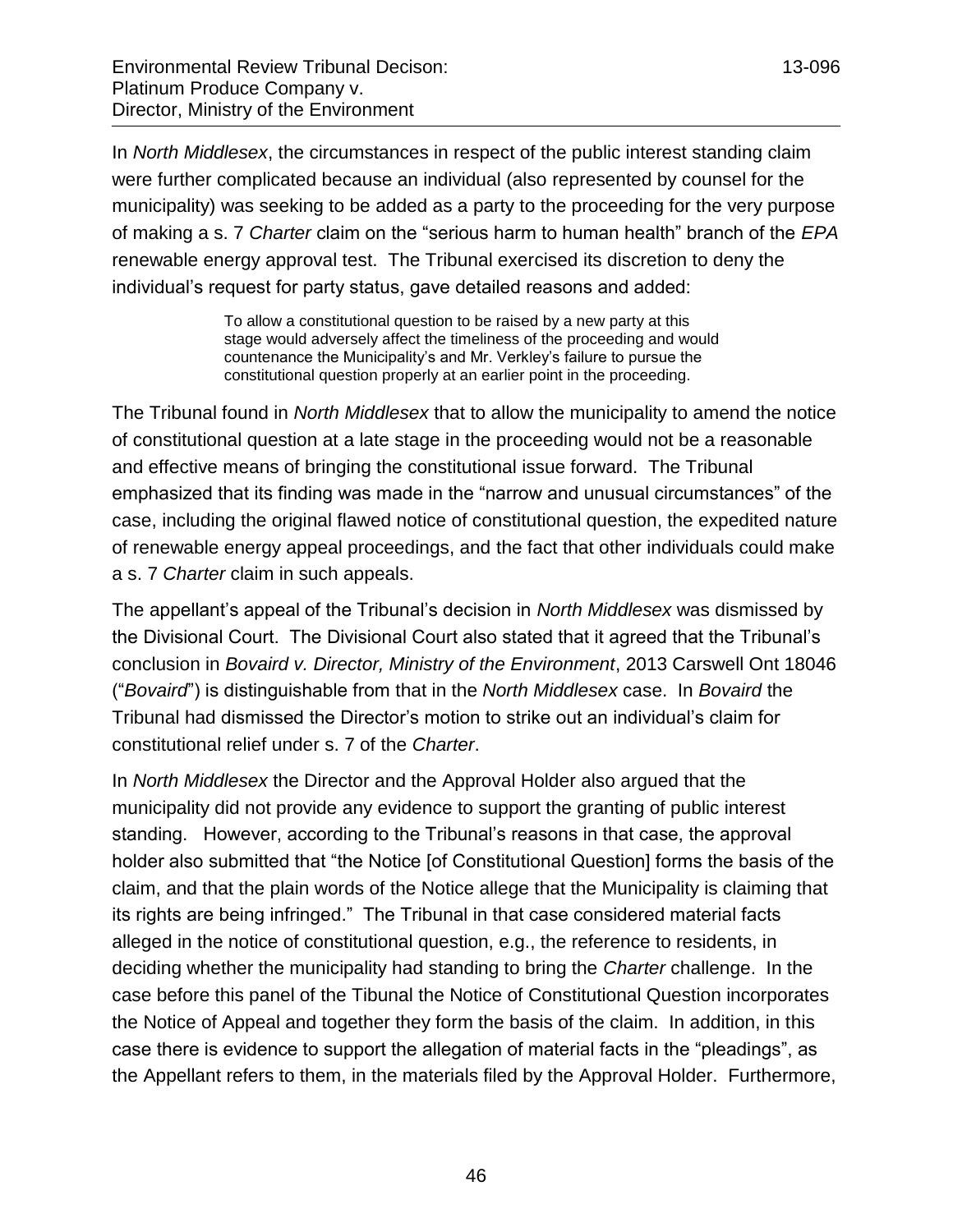the situation of the Appellant's employees in this case goes to the root of the rationale for the Approval Holder seeking the Amendment and the Director approving it.

In its reply submissions the Approval Holder underscores that the Appellant's "pleading does not explain why the Appellant's employees could not advance an appeal directly in their own right" and that there must be evidence that public interest should be granted because, for instance, the employees are vulnerable and not able to bring their own claim.

The Approval Holder submits that the Supreme Court of Canada has held that public interest standing is not needed for a representative of refugees because they are able to exercise their *Charter* rights themselves (*Canadian Council of Churches v. Canada (Minister of Employment and Immigration*) *supra*). The Approval Holder cites other court decisions in which agricultural workers have brought actions to protect their own rights, e.g., in *Espinoza v. Canada (Attorney General)*, 2013 ONSC 1506, 279 C.R.R. (2d) 162 (migrant agricultural workers from Mexico sued their Ontario employer for wrongful dismissal) and *Chahal v. Canada (Minister of National Revenue)*, 2008 TCC 347, [2008] T.C.J. No. 268 (seasonal agricultural workers in British Columbia made a claim in respect of their insurable earnings).

# **Findings on Standing**

The Tribunal can determine questions of law, such as a constitutional question, regarding matters within its jurisdiction. (*Drennan v. K2 Wind Ontario Inc.*, [2013] O.J. No. 2202 (S.C.J.), paras. 46, 56, 57 and 68, and *North Middlesex* at para. 47.)

The Director and the Approval Holder argue that that there is no evidence to support the Appellant's submissions on public interest. As already noted, the information contained in Exhibit "A" to the affidavit of Ms. Zitt filed on behalf of the Approval Holder is to the contrary. Importantly, the information in the affidavit is the basis for the very Amendment that is the subject of the appeal.

The decisions in both *North Middlesex* and *Bovaird* are distinguishable on their facts from this case, mainly because the former involved a flawed constitutional notice of the municipality and the latter was a *Charter* challenge by an individual with direct standing. However, it is of note that the Tribunal in *Bovaird* found that the notice of constitutional question in that case provided sufficient basic information (similar to the information provided by the Appellant here) so that the Director and the approval holder would not be surprised and that it could be supplemented at a later date.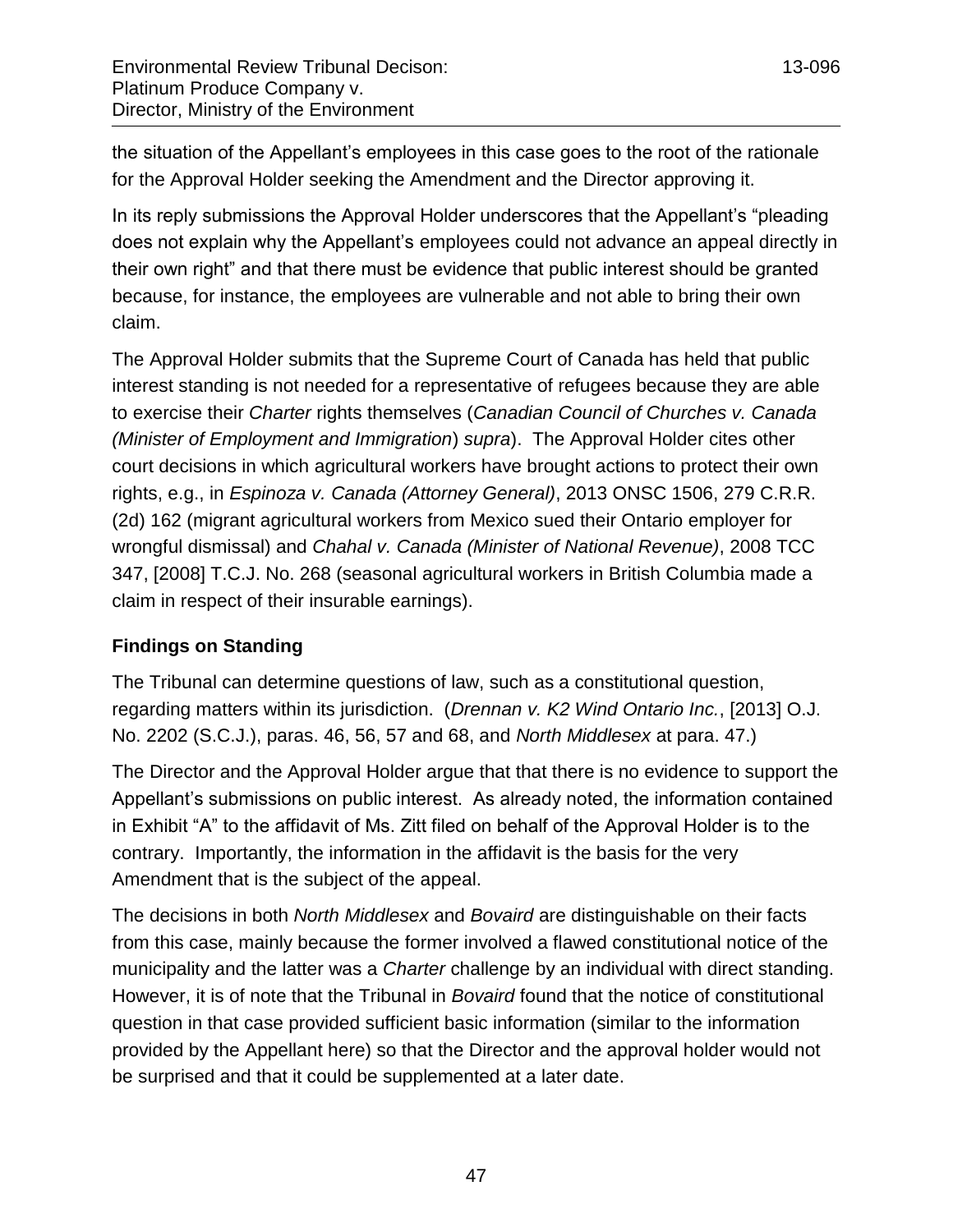It is not necessary to decide in this case if the material facts alleged in the Notice of Appeal and the Notice of Constitutional Question are sufficient, on their own, to satisfy the third factor in the public interest test because the Approval Holder's evidence on the motion is confirmatory of some of that essential information.

In this case, it is clear from the Notice of Appeal, Notice of Constitutional Question, and the rationale for the Amendment, explained in Exhibit "A" to the affidavit of Ms. Zitt, that the Appellant in the case before me does not assert *Charter* rights of its own; the Appellant asserts s. 7 *Charter* rights of individual persons, its employees.

Applying the public interest factors here, and applying them purposely and flexibly, the Tribunal finds that the Appellant, on behalf of its employees, has raised a serious justiciable issue in regards to alleged harm to human health; the Appellant and the employees have a real stake or a genuine interest in the employees' health and wellbeing; and, in all the circumstances, the proposed *Charter* challenge, in the context of the unique circumstances of this case where the seasonal employees live and work in close proximity to industrial wind turbines and their employer has brought a renewable energy approval appeal under the *EPA*, is a reasonable and effective way to bring the issue before the Tribunal.

The motions of the Director and the Approval Holder to dismiss the Appellant's constitutional claim under s. 7 of the *Charter* on the basis of lack of standing are dismissed.

### **Remedy Claimed**

Having found that the Appellant has standing to bring a s. 7 *Charter* challenge on behalf of its employees, the next question is what is the appropriate scope of challenge to be permitted and what remedy should be considered. The Appellant seeks a remedy under both s. 24(1) of the *Charter* and s. 52 of the *Constitution Act, 1982* (the "*Act*".).

Section 24 of the *Charter*. It is remedial and generally provides a personal remedy. Section 52 of the *Act* deals with the validity of laws. It provides as follows:

> 52.(1) The Constitution of Canada is the supreme law of Canada, and any law that is inconsistent with the provisions of the Constitution is, to the extent of the inconsistency, of no force or effect.

The reason for granting status to the Appellant to bring the s.7 *Charter* challenge on behalf of its employees was the public interest exception arising out of the unique situation and personal circumstances of the seasonal employees. In addition the very Amendment that is the subject of the appeal was prompted by the situation of the employees residing in a bunkhouse in proximity to the wind turbines and this being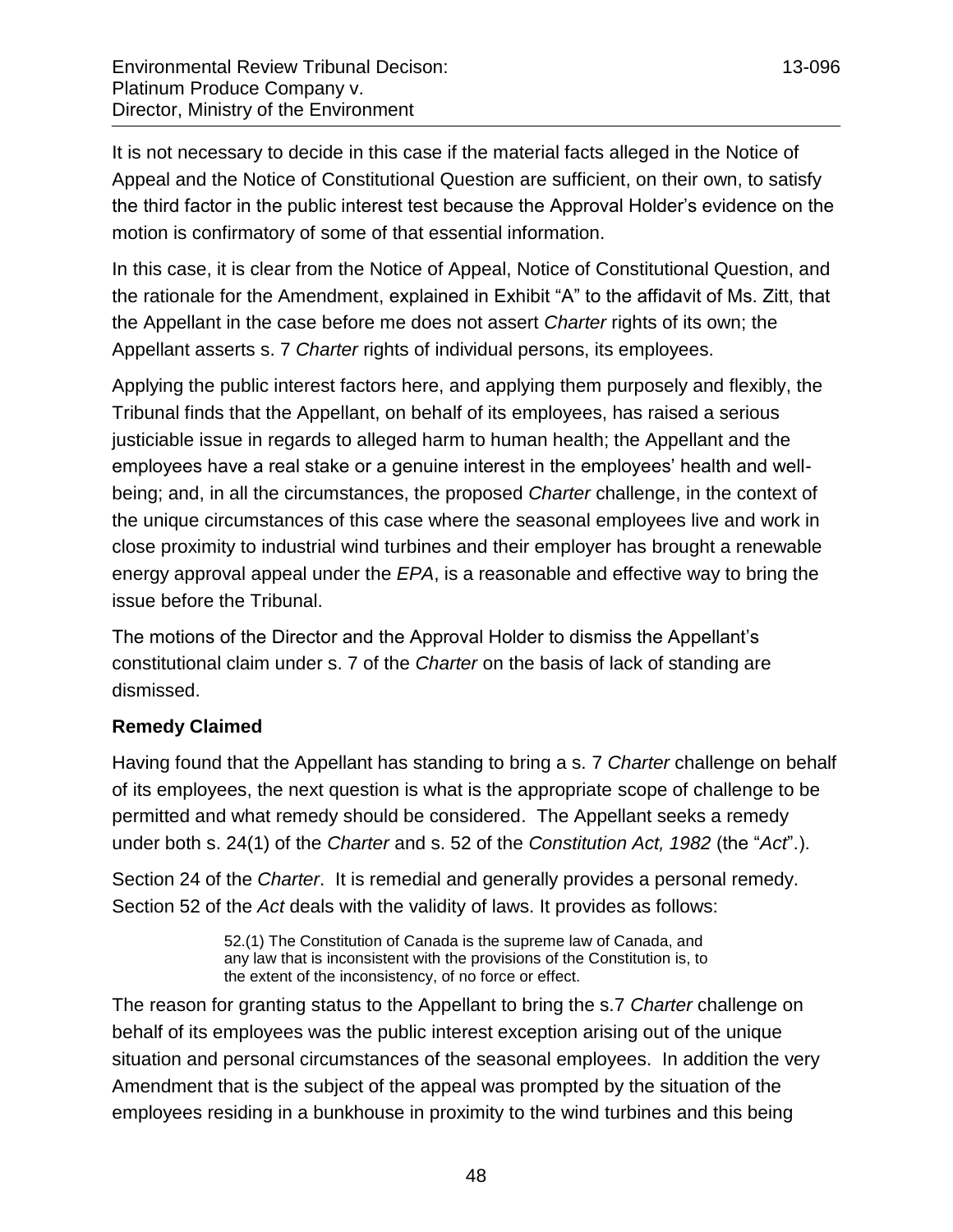"discovered" by the Approval Holder subsequent to the REA. It follows that, on the unique facts of this case, the personal remedy under s. 24(1) of the *Charter* is the appropriate potential remedy for the s. 7 *Charter* challenge and not s. 52 of the *Act*.

The Tribunal will consider only the specific circumstances facing these employees as the result of the REA Amendment on the application of the renewable energy approval appeal provisions here and whether.the Appellant, on their behalf, should be granted a s. 24(1) *Charter* remedy. The Tribunal is not considering a general challenge of the *EPA*'s renewable energy provisions by the Appellant as there are other persons with direct standing available to pursue that wider challenge ( e.g., in Dixon and Bovaird). Allowing a general challenge here would not be a reasonable and effective way to bring the issue forward. Therefore, the Tribunal will not be considering the broad claim for a remedy under s. 52 of the *Act*.

# **Summary of Findings**

The Tribunal finds that the Appellant has standing to pursue a s. 7 *Charter* challenge in respect of the REA Amendment regarding the claim of deprivation of the right of security of the person of the seasonal workers of the Appellant, and any remedy that might be granted under s. 24 of the *Charter*.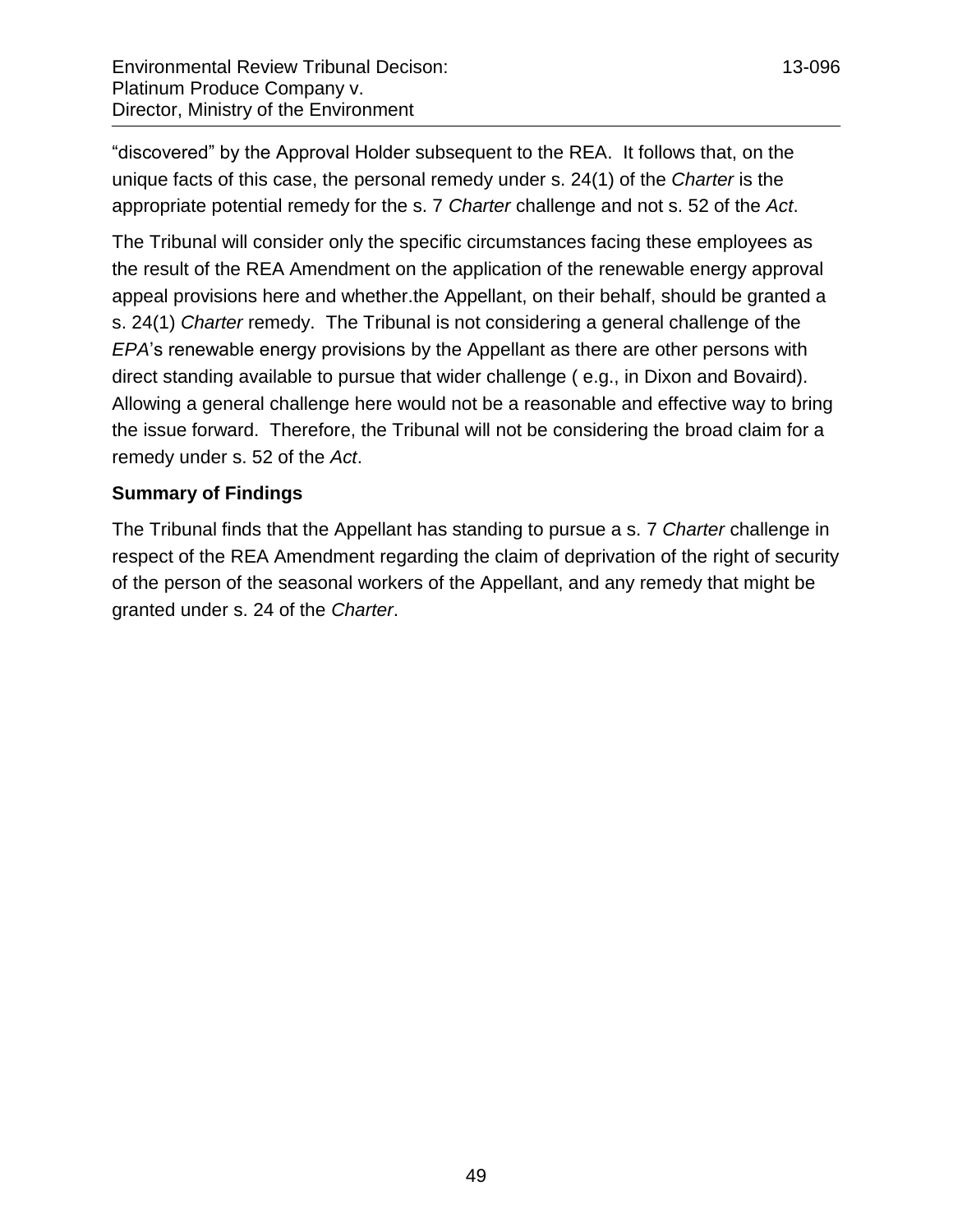# <span id="page-49-0"></span>**Appendix C – Reasons for the order made November 19, 2013 refusing Appellant's motion to admit new evidence**

# **Background**

The Appellant brought a motion for an order to admit new evidence. The motion was heard in writing. The motion was dismissed by an order dated November 19, 2013, for reasons to be provided. These are the reasons for the order.

The hearing of the appeal began on September 26, 2013. The Appellant called six witnesses in its case-in-chief and closed its case on October 3, 2013.

The Director and the Approval Holder called their evidence on October 3 and 4, 2013.

On October 25, 2013, the Appellant called reply evidence, and the hearing of the evidence was concluded.

At the conclusion of the hearing on October 25, 2013 the Appellant advised the other parties and the Tribunal of its intention to bring a motion to admit new evidence.

The Appellant filed its motion with the Tribunal on November 1, 2013. The Director and the Approval Holder filed responding materials, and the Appellant filed reply submissions with the Tribunal on November 12, 2013.

In support of the motion, the Appellant filed an affidavit of Graham Andrews sworn October 29, 2013. The motion sought to have the following documents, attached to his affidavit as exhibits, admitted into evidence:

- a transcript of oral evidence given by Dr. David Michaud on October 4, 2013 in the *Dixon v Director, Ministry of the Environment*, Environmental Review Tribunal Case Nos. 13-084 to 13-089 (the "Transcript");
- documents relating to a Health Canada study that is being conducted and in which Dr. Michaud is involved (the "Health Canada documents");
- a press release from Carmen Krogh entitled "University of Waterloo Research Chair industrial wind turbine (IWT) study results statistically significant", dated October 24, 2013 (the "Press Release");
- a poster entitled "Wind Turbine Noise, Sleep Quality, and Symptoms of Inner Ear Problems" (the "Poster"); and
- four papers presented at a conference held in Innsbruck, Austria in September 2013 (the "Conference Papers").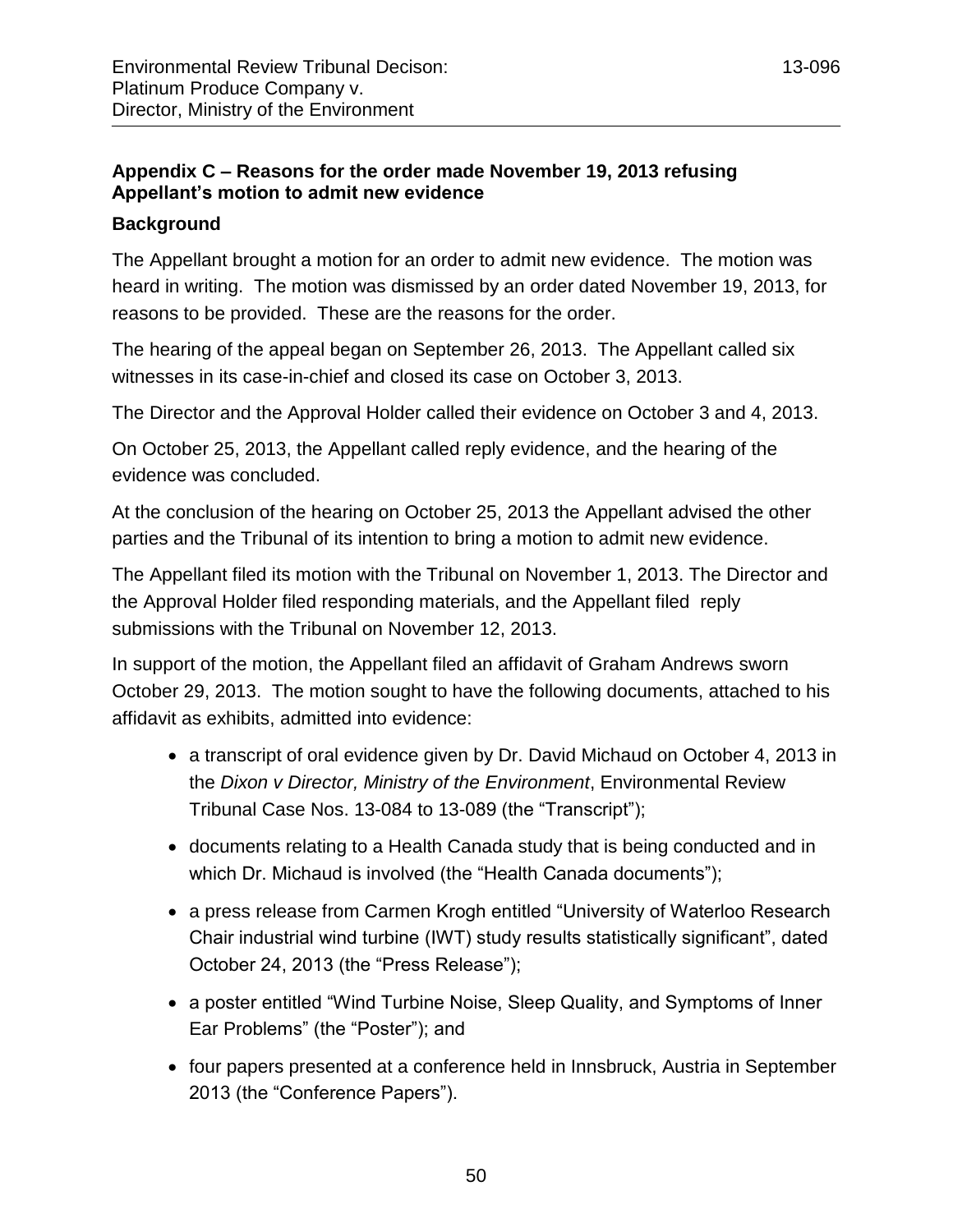### **Relevant Rules**

*Rules of Practice of the Tribunal*

233. Once the Hearing has ended but before the decision is rendered, a Party may make a motion to admit new evidence.

234. The Tribunal shall not admit new evidence unless it decides that the evidence is material to the issues, the evidence is credible and could affect the result of the Hearing, and either the evidence was not in existence at the time of the Hearing or, for reasons beyond the Party's control, the evidence was not obtainable at the time of the Hearing.

### **Issue**

The issue is whether the new evidence should be admitted under Rule 234 of the Tribunal's Rules of Practice.

### **Discussion, Analysis and Findings**

The Appellant must satisfy a four-part test under Rule 234 to admit new evidence:

- (i) the evidence is material to the issues;
- (ii) the evidence is credible;
- (iii) the evidence could affect the result of the hearing; and
- (iv) either the evidence was not in existence at the time of the hearing or, for reasons beyond the party's control, the evidence was not obtainable at the time of the hearing.

The Appellant must show that all of the requirements of Rule 234 have been met.

The Appellant submits that the Transcript, Health Canada Documents, Conference Papers, the Press Release and the Poster are evidence that is:

- credible, as they are documents from prominent organizations, government bodies and individuals well-known in the field";
- material to the issue raised in the appeal whether engaging in the Project in accordance with the REA will cause serious harm to human health because it "demonstrates relationships between the distance from turbines and such issues as sleep quality, vertigo and tinnitus in addition to issues such as annoyance"; and
- could affect the result of the hearing because it supports the Appellant's contentions in the appeal, including "that the Project as approved, if permitted to proceed, will be the cause of serious harm to human health.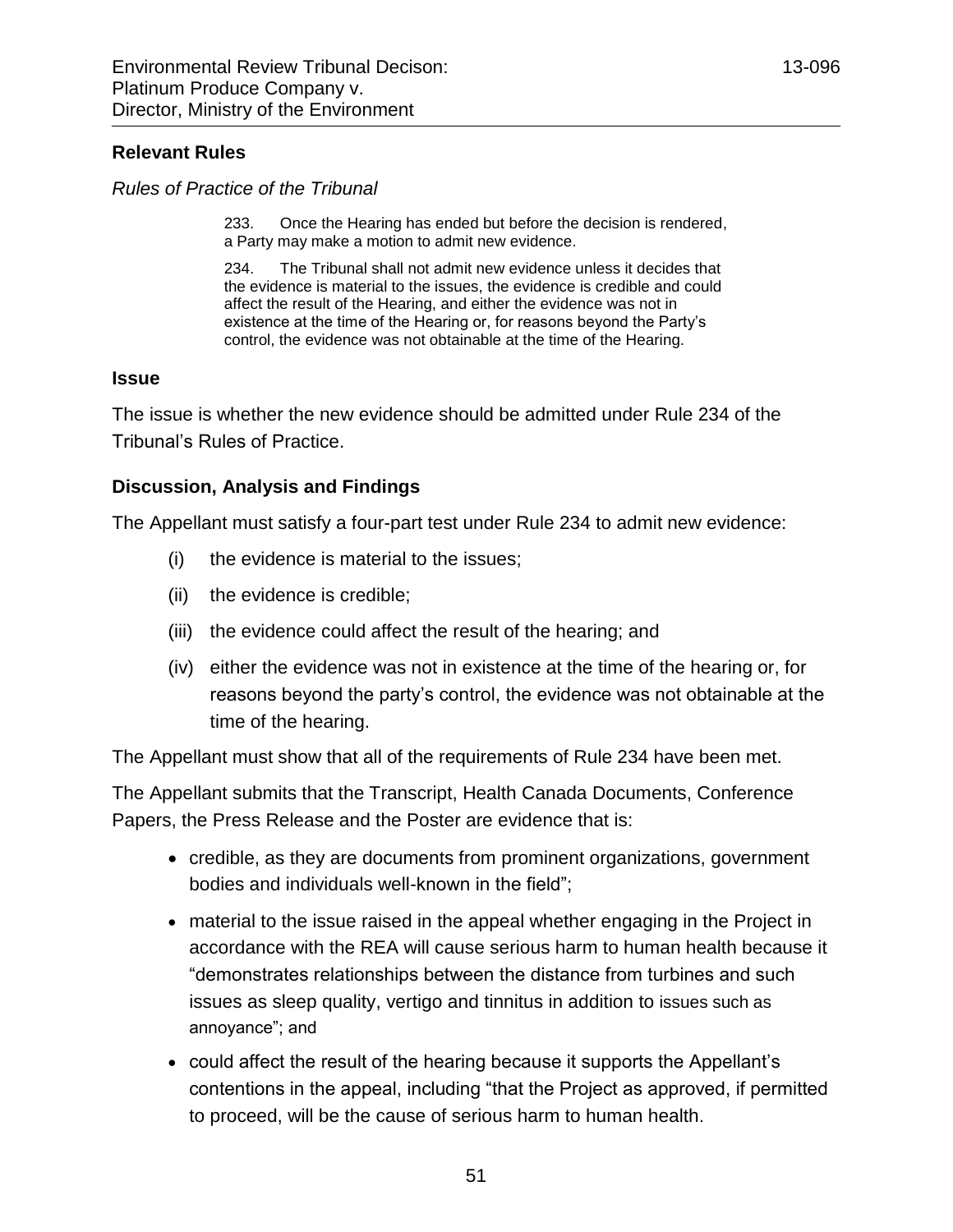The Director and Approval Holder submit that the Appellant has not discharged its onus under Rule 234, for the various reasons that the new evidence could have been tendered previously and that the motion materials do not provide compelling reasons why the evidence is material and could affect the result of the hearing.

# *The Transcript*

The Transcript became available on October 4, 2013, before the completion of the evidence in this hearing on October 25, 2013. The Appellant gives some explanation in the affidavit filed about difficulties in arranging for Dr. Michaud to give evidence.

Dr. Michaud's evidence was given under oath in another hearing before the Tribunal and is credible in that sense. However, the Director and the Approval Holder do not consent to it being admitted and argue that the work that Dr. Michaud was doing was underway well before the completion of the evidence in this hearing and the Appellant had not named Dr. Michaud as a potential witness in this case. The Appellant counters that it would not be calling him as an expert witness, which the Director and Approval Holder say undercuts the Appellant's argument that it could affect the result in the hearing.

The Tribunal finds that the substance of Dr. Michaud's evidence was available well before the hearing, and that even the transcript of the evidence he gave as a witness in another hearing was also available prior to the completion of this hearing. The Appellant has not provided compelling evidence that, for reasons beyond its control, the evidence was not obtainable at the time of the hearing.

The Tribunal finds that the Transcript is not admissible as new evidence because it was available at the time of the hearing. The Tribunal finds it unnecessary to address the other requirements of Rule 234.

# *Health Canada Documents*

The Health Canada documents were available online prior to the commencement of this hearing. This evidence was in existence at the time of the hearing, and the Appellant has not demonstrated that, for reasons beyond its control, the evidence was not obtainable at the time of the hearing.

Tribunal finds that the Health Canada Documents are also not admissible as new evidence under Rule 234